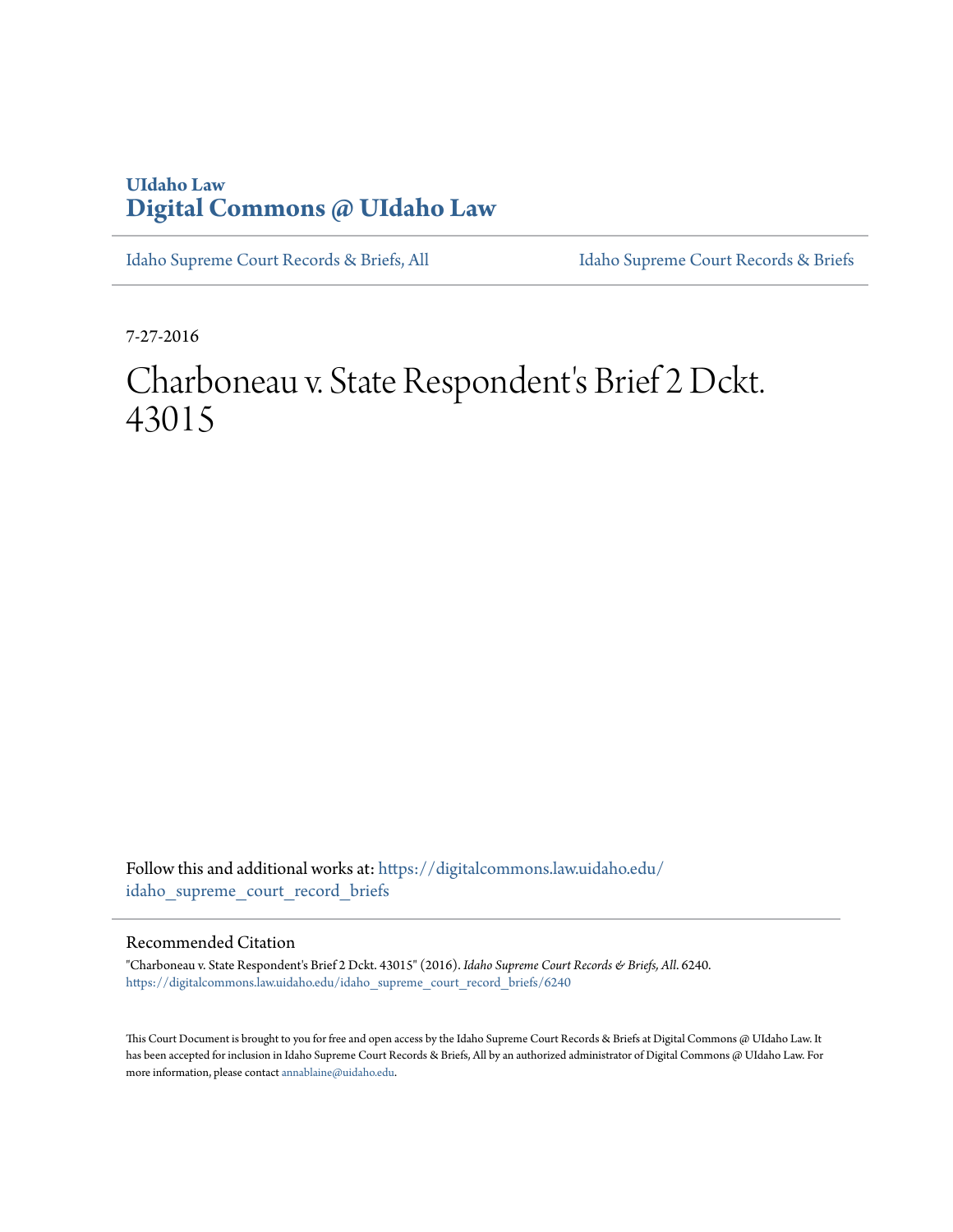### **IN THE SUPREME COURT OF THE STATE OF IDAHO**

| <b>JAIMI DEAN CHARBONEAU,</b> |                                       |
|-------------------------------|---------------------------------------|
|                               | No. 43015                             |
| <b>Petitioner-Respondent-</b> |                                       |
| <b>Cross-Appellant,</b>       | Jerome County Case No.<br>CV-2011-638 |
| VS.                           |                                       |
| <b>STATE OF IDAHO,</b>        |                                       |
| <b>Respondent-Appellant-</b>  |                                       |
| <b>Cross-Respondent.</b>      |                                       |
|                               |                                       |
|                               |                                       |

**REPLY BRIEF OF RESPONDENT-APPELLANT-CROSS RESPONDENT**  \_\_\_\_\_\_\_\_\_\_\_\_\_\_\_\_\_\_\_\_\_\_\_\_

**APPEAL FROM THE DISTRICT COURT OF THE FIFTH JUDICIAL DISTRICT OF THE STATE OF IDAHO, IN AND FOR THE COUNTY OF JEROME** 

\_\_\_\_\_\_\_\_\_\_\_\_\_\_\_\_\_\_\_\_\_\_\_\_

**HONORABLE ROBERT J. ELGEE District Judge** 

\_\_\_\_\_\_\_\_\_\_\_\_\_\_\_\_\_\_\_\_\_\_\_\_

**LAWRENCE G. WASDEN Attorney General State of Idaho**

**PAUL R. PANTHER Deputy Attorney General Chief, Criminal Law Division**

**KENNETH K. JORGENSEN Deputy Attorney General Criminal Law Division P. O. Box 83720 Boise, Idaho 83720-0010 (208) 334-4534**

**ATTORNEYS FOR RESPONDENT-APPELLANT-CROSS-RESPONDENT**

**ERIK R. LEHTINEN Deputy State Appellate Public Defender P. O. Box 2816 Boise, Idaho 83702 (208) 334-2712**

**ATTORNEY FOR PETITIONER-RESPONDENT-CROSS-APPELLANT**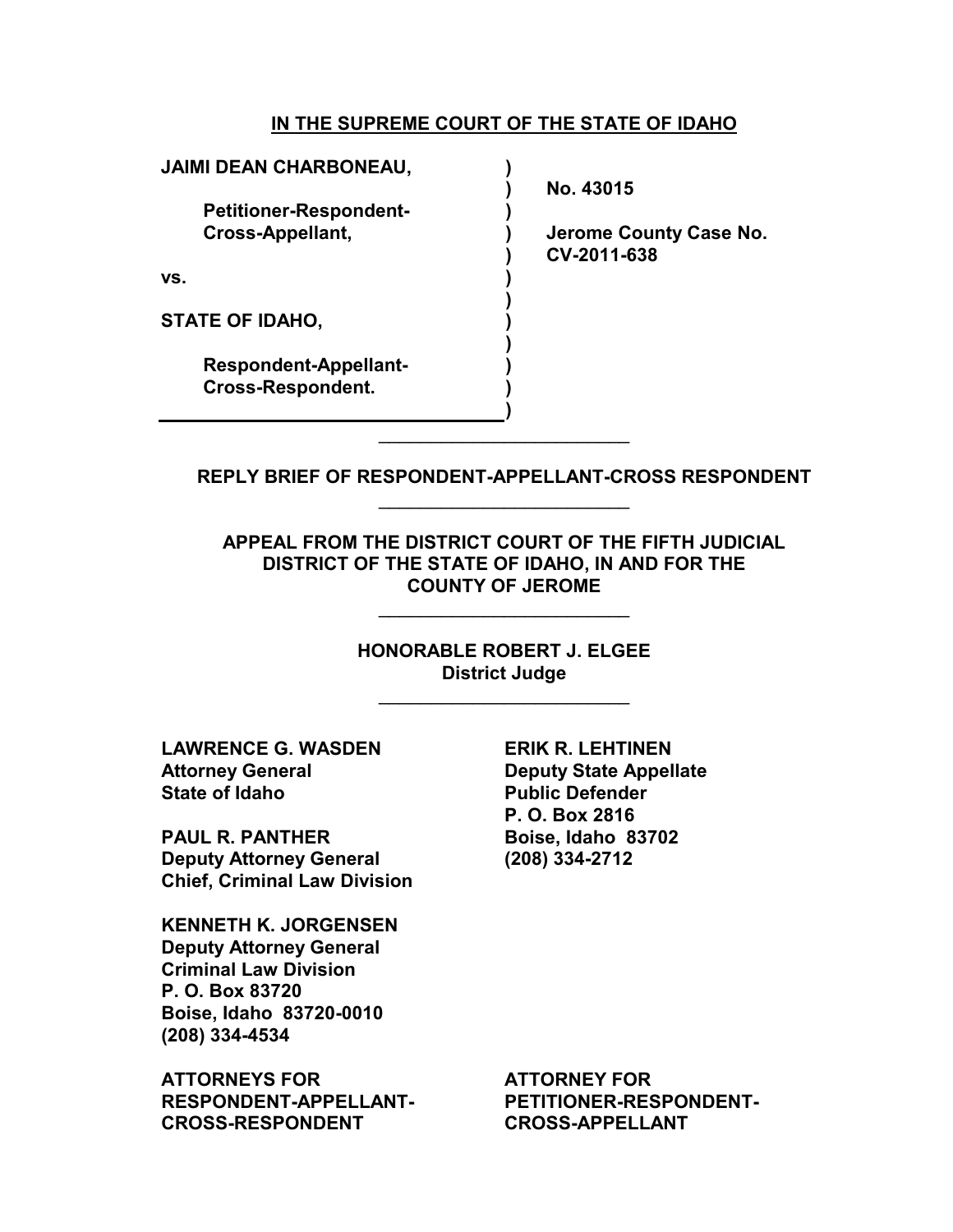# **TABLE OF CONTENTS**

# **PAGE**

| $\mathsf{L}$ |    | The District Court Erred By Concluding That Charboneau's<br>Claims Were Not Barred By The Applicable Statute Of                                                                               |  |  |
|--------------|----|-----------------------------------------------------------------------------------------------------------------------------------------------------------------------------------------------|--|--|
|              | Α. |                                                                                                                                                                                               |  |  |
|              | B. | The Record Establishes That Charboneau Had<br>Notice Of His Claims That Tira Arbaugh Was<br>Allegedly Coerced By The Prosecution Into Giving<br>False Or Incomplete Testimony Years Before He |  |  |
|              | C. | The Statute Of Limitations Runs From The Date Of<br>Notice, Not The Date Of Acquisition Of Evidence  4                                                                                        |  |  |
| II.          |    | The District Court Erred When It Concluded That Three<br>Documents-Two Letters Purportedly Written By Persons<br>Who Are Deceased And One Document Purportedly                                |  |  |
|              | A. |                                                                                                                                                                                               |  |  |
|              | В. |                                                                                                                                                                                               |  |  |
|              |    | 1.<br>Exhibit 4 Is Not Admissible As An Admission                                                                                                                                             |  |  |
|              |    | Exhibit 4 Is Not Admissible Under The Hearsay<br>2.<br><b>Exceptions For Present Sense Impression</b>                                                                                         |  |  |
|              | C. | Exhibits 14 And 5A Are Not Admissible As Statements<br>Against Penal Interest Or Under The Present Sense<br>Impression Or State Of Mind Exceptions  14                                        |  |  |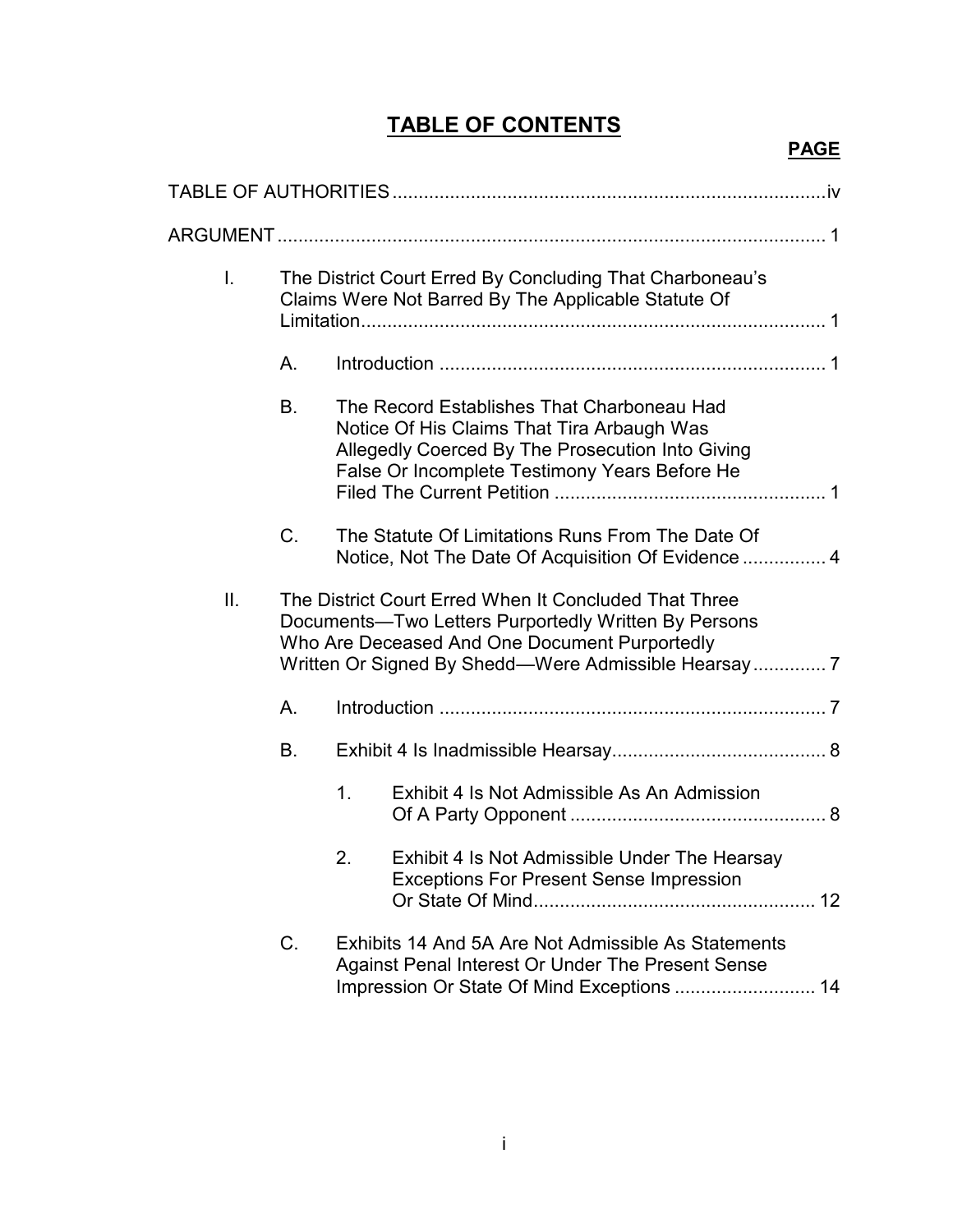|      |    | 1. |     | Exhibits 14 and 5A Are Not Admissible As                                                                                                                                              |    |
|------|----|----|-----|---------------------------------------------------------------------------------------------------------------------------------------------------------------------------------------|----|
|      |    |    | (a) | The District Court Erred By<br>Admitting Exhibit 14 As A Whole<br><b>Rather Than Determining The</b><br><b>Admissibility Of Individual</b><br>Declarations Within The Exhibit 14      |    |
|      |    |    | (b) | The Declarations In The Exhibits<br>Had No Tendency To Subject The<br>Declarant To Criminal Liability  17                                                                             |    |
|      |    |    | (c) | The Record Does Not Support Any<br>Conclusion That A "Reasonable Man"<br>In The Declarant's Position Would<br>Have Believed Himself So At Risk<br>Of Prosecution That Reliability May |    |
|      |    |    | (d) | There Are No Corroborating<br><b>Circumstances Clearly Indicating</b><br>The Trustworthiness Of The                                                                                   | 20 |
|      |    | 2. |     | Exhibits 14 And 5A Are Not Admissible<br>As Present Sense Impressions Or State                                                                                                        |    |
|      |    | 3. |     | Exhibits 14 And 5A Are Not Admissible                                                                                                                                                 |    |
|      | D. |    |     |                                                                                                                                                                                       | 41 |
| III. |    |    |     | The District Court Erred When It Found A Brady Violation  42                                                                                                                          |    |
|      | Α. |    |     |                                                                                                                                                                                       |    |
|      | В. |    |     | The District Court Applied An Irrelevant Legal<br>Standard Because The Brady Doctrine Does<br>Not Apply To Post-Conviction Suppression Of                                             |    |
|      | C. |    |     | The Facts Found By The District Court Do Not                                                                                                                                          |    |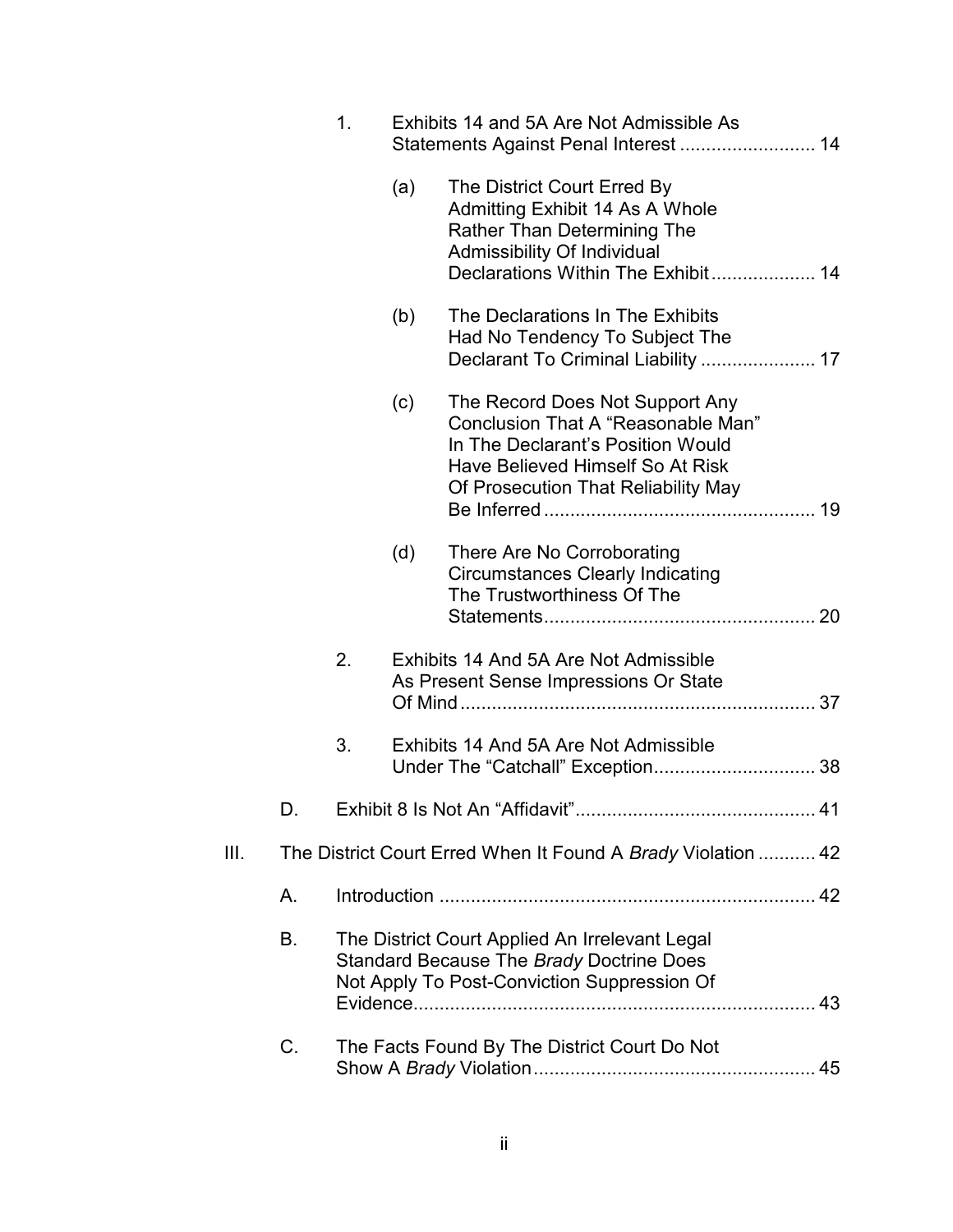|     | D.          | The District Court's Holding Is Based On Clearly                                                                                                                |  |
|-----|-------------|-----------------------------------------------------------------------------------------------------------------------------------------------------------------|--|
| IV. |             | The District Court Erred When It Based Its Factual<br>Findings On Evidence It Determined Was Inadmissible<br>But That It Investigated And Considered Ex Parte54 |  |
|     | Α.          |                                                                                                                                                                 |  |
|     | B.          |                                                                                                                                                                 |  |
|     | C.          | The District Court Erred By Considering Evidence                                                                                                                |  |
|     | D.          |                                                                                                                                                                 |  |
| V.  |             | The District Court Erred By Admitting And Considering<br>Evidence Of Prior Bad Acts As Proof Of Actions In                                                      |  |
|     | Α.          |                                                                                                                                                                 |  |
|     | B.          |                                                                                                                                                                 |  |
|     | $C_{\cdot}$ |                                                                                                                                                                 |  |
| VI. |             | Charboneau's Bond Should Be Revoked If Reversible                                                                                                               |  |
|     |             | ARGUMENT ON CROSS-APPEAL                                                                                                                                        |  |
|     |             | Charboneau Is Not Entitled To Dismissal Of Criminal<br>Charges Arising From His Murder Of Marilyn Arbaugh 61                                                    |  |
|     | A.          |                                                                                                                                                                 |  |
|     | В.          | Charboneau's Argument Fails Because He Was<br>Granted The Relief He Requested And Has Failed<br>To Cite Or Apply The Applicable Legal Standard 62               |  |
|     | C.          | Even If Addressed, This Issue Fails On The Merits  63                                                                                                           |  |
|     |             |                                                                                                                                                                 |  |
|     |             |                                                                                                                                                                 |  |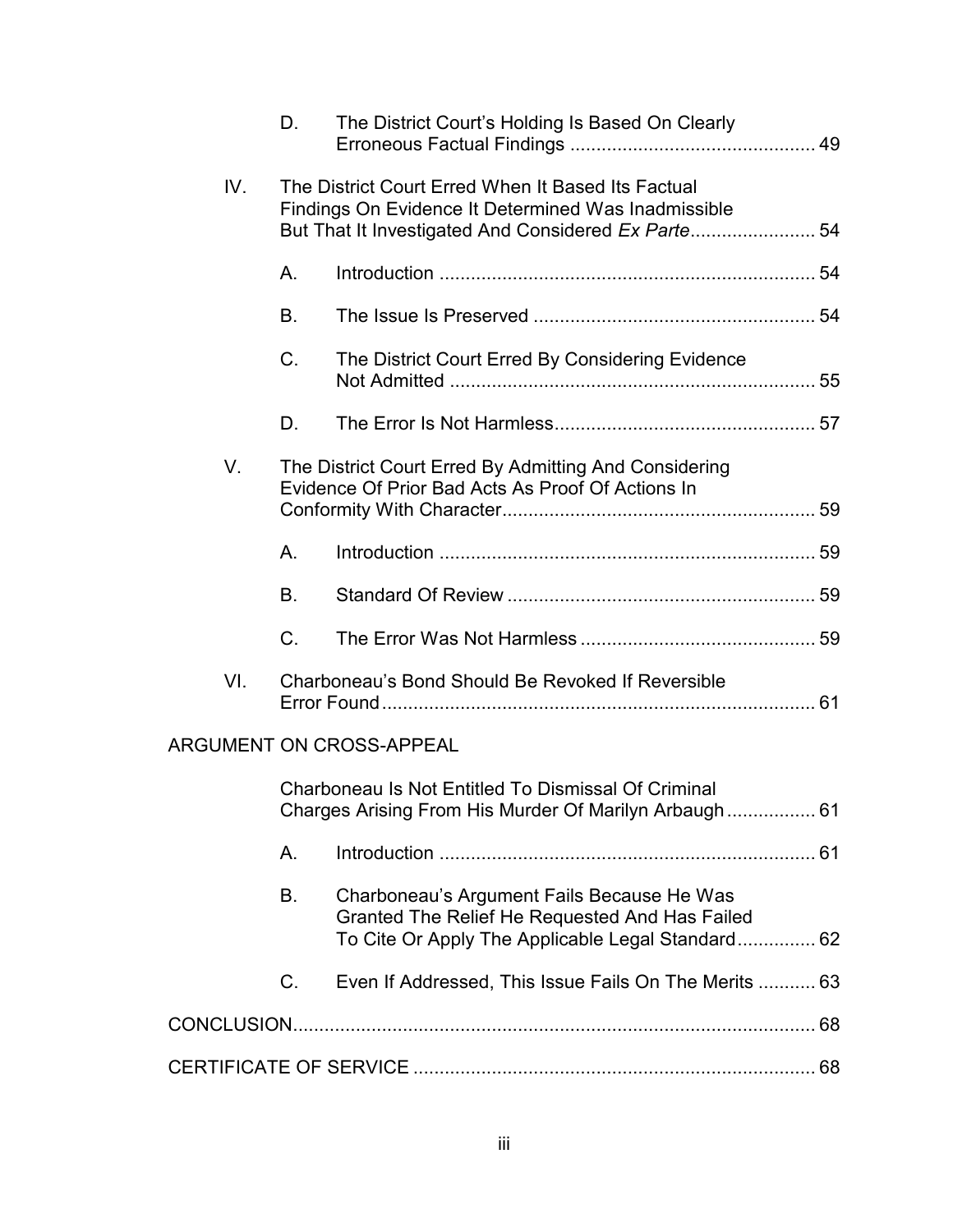# **TABLE OF AUTHORITIES**

| <b>CASES</b><br><b>PAGE</b>                                             |
|-------------------------------------------------------------------------|
|                                                                         |
|                                                                         |
| Bumgarner v. Bumgarner, 124 Idaho 629, 862 P.2d 321 (Ct. App. 1993)  60 |
|                                                                         |
|                                                                         |
| CDA Dairy Queen, Inc. v. State Ins. Fund,                               |
|                                                                         |
|                                                                         |
|                                                                         |
|                                                                         |
|                                                                         |
|                                                                         |
| Fournier v. Fournier, 125 Idaho 789, 874 P.2d 600 (Ct. App. 1994)  44   |
|                                                                         |
|                                                                         |
|                                                                         |
| Idaho Power Co. v. Idaho Dep't of Water Res.,                           |
| Idaho Schools for Equal Educational Opportunity v. Evans,               |
| In re Guardianship of Doe, 157 Idaho 750, 339 P.3d 1154 (2014) 54       |
|                                                                         |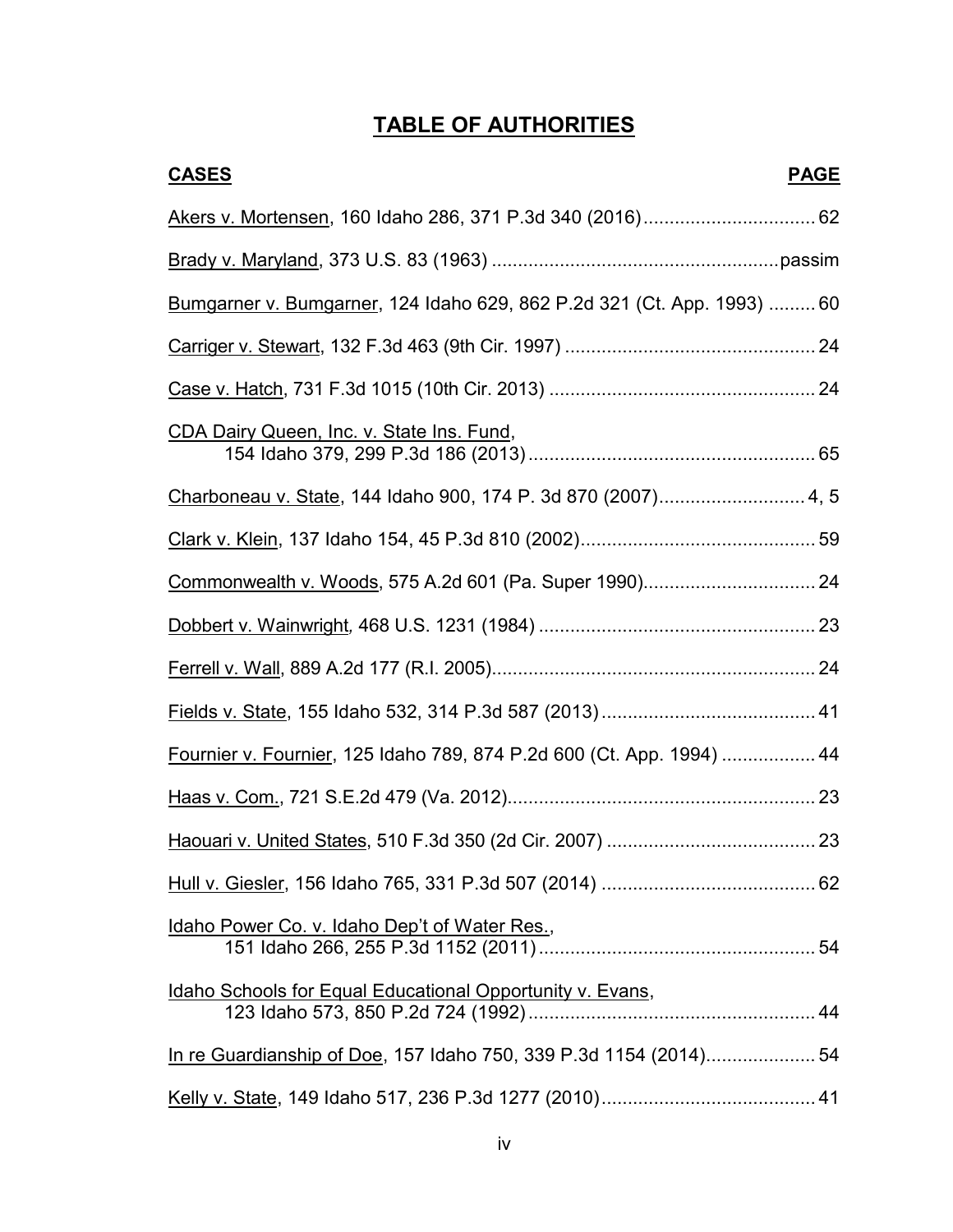| Lakeland True Value Hardware, LLC v. Hartford Fire Ins. Co.,             |
|--------------------------------------------------------------------------|
|                                                                          |
| Mann v. Safeway Stores, Inc., 95 Idaho 732, 518 P.2d 1194 (1974) 9       |
|                                                                          |
| Myers v. Workmen's Auto Ins. Co., 140 Idaho 495, 95 P.3d 977 (2004)  59  |
|                                                                          |
| Pines Grazing Ass'n, Inc. v. Flying Joseph Ranch, LLC,                   |
| R Homes Corp. v. Herr, 142 Idaho 87, 123 P.3d 720 (Ct. App. 2005)  8, 11 |
| Rhoades v. State, 148 Idaho 247, 220 P.3d 1066 (2009)  43, 45            |
|                                                                          |
|                                                                          |
|                                                                          |
|                                                                          |
|                                                                          |
|                                                                          |
| State v. Averett, 142 Idaho 879, 136 P.3d 350 (Ct. App. 2006)  14, 16    |
|                                                                          |
|                                                                          |
|                                                                          |
|                                                                          |
|                                                                          |
| State v. Pecor, 132 Idaho 359, 972 P.2d 737 (Ct. App. 1998)  16          |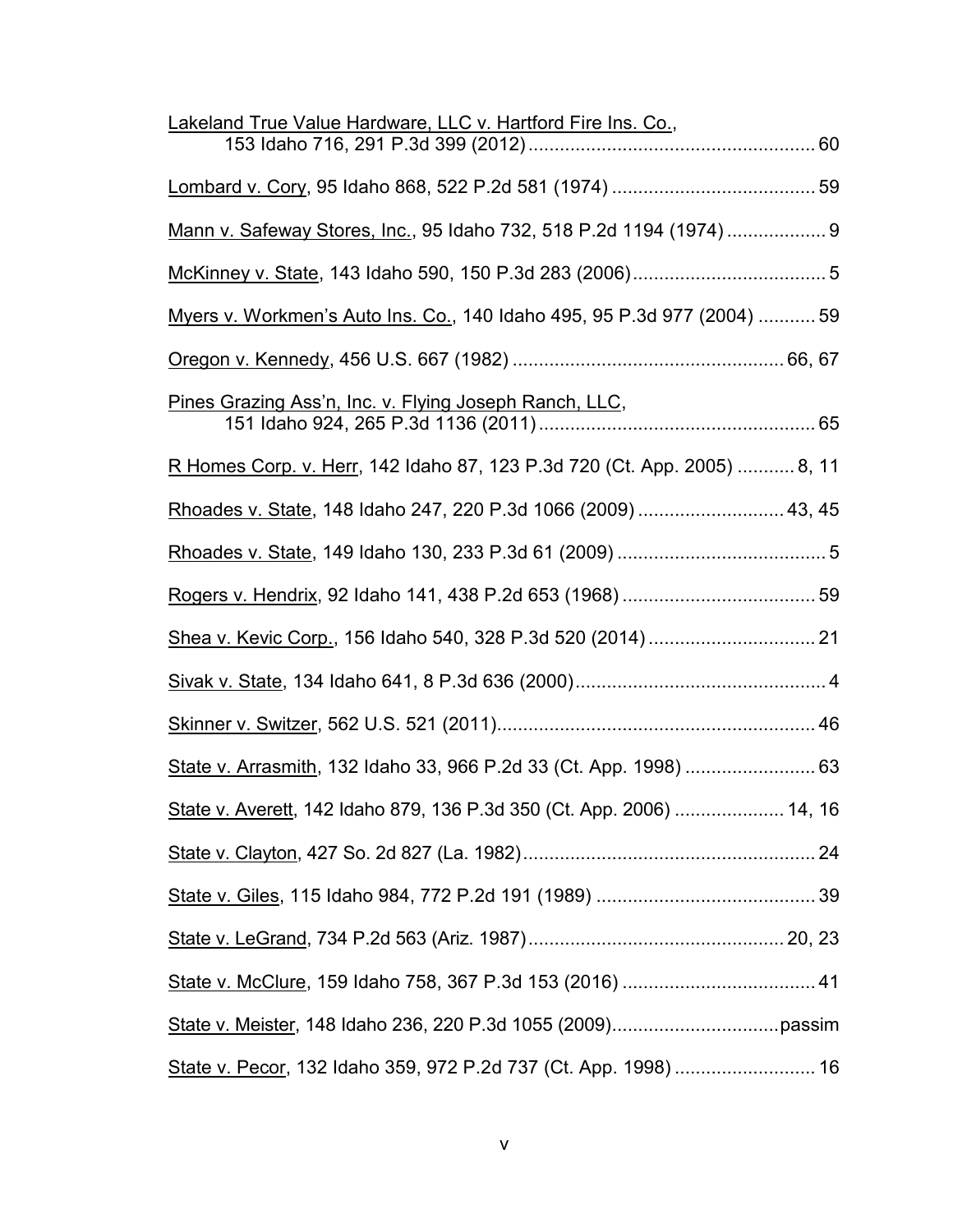| State v. Pickens, 148 Idaho 554, 224 P.3d 1143 (Ct. App. 2010)  54      |
|-------------------------------------------------------------------------|
| State v. Reichenberg, 128 Idaho 452, 915 P.2d 14 (1996)  65, 66         |
|                                                                         |
|                                                                         |
|                                                                         |
| State v. Woodbury, 127 Idaho 757, 905 P.2d 1066 (Ct. App. 1995)  12, 37 |
|                                                                         |
|                                                                         |
|                                                                         |
| Vreeken v. Lockwood Engineering, B.V.,                                  |
|                                                                         |
|                                                                         |
| <u>STATUTES</u>                                                         |
|                                                                         |
| <b>RULES</b>                                                            |
|                                                                         |
|                                                                         |
|                                                                         |
|                                                                         |
|                                                                         |
| <b>CONSTITUTIONAL PROVISIONS</b>                                        |

|--|--|--|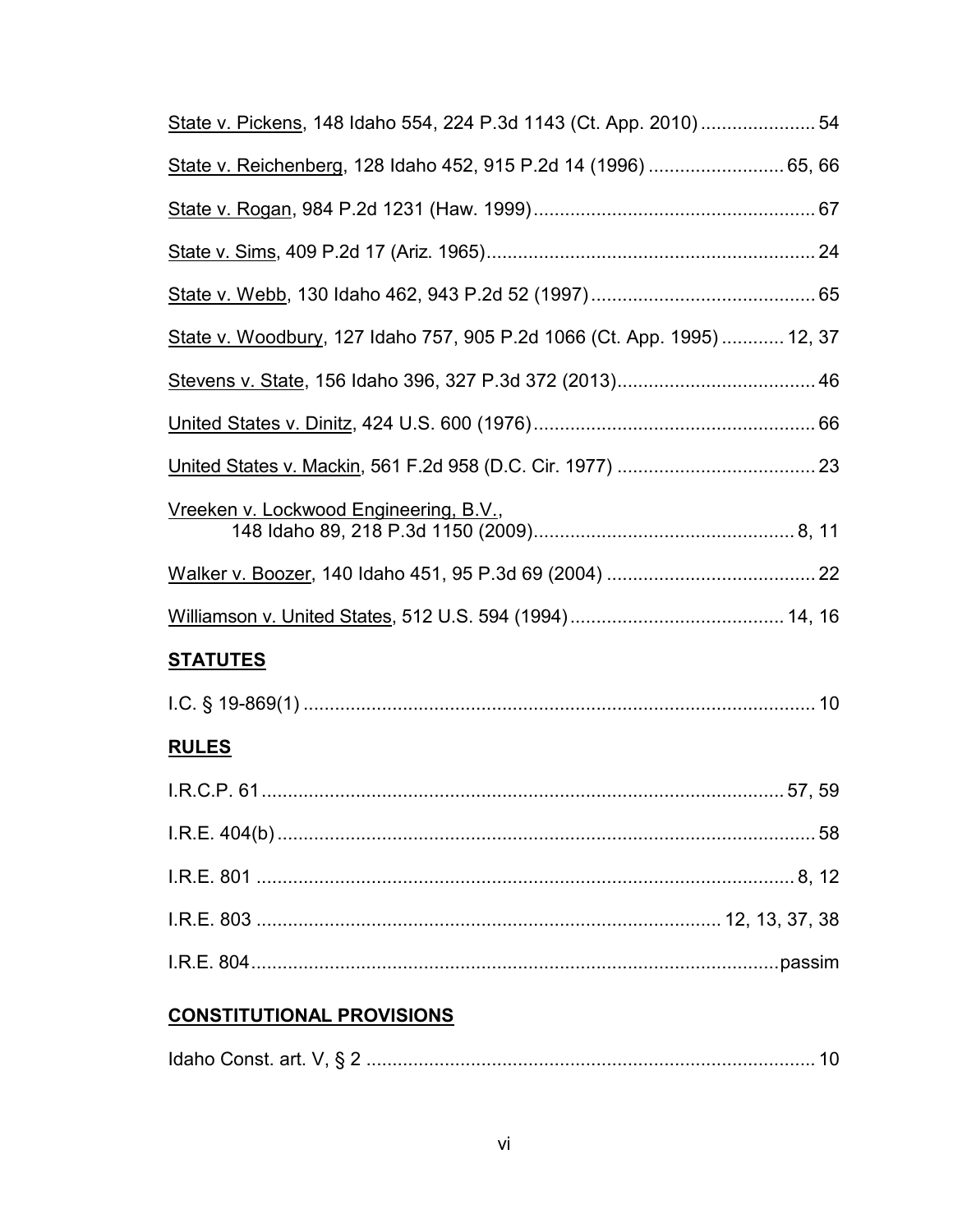# **OTHER AUTHORITIES**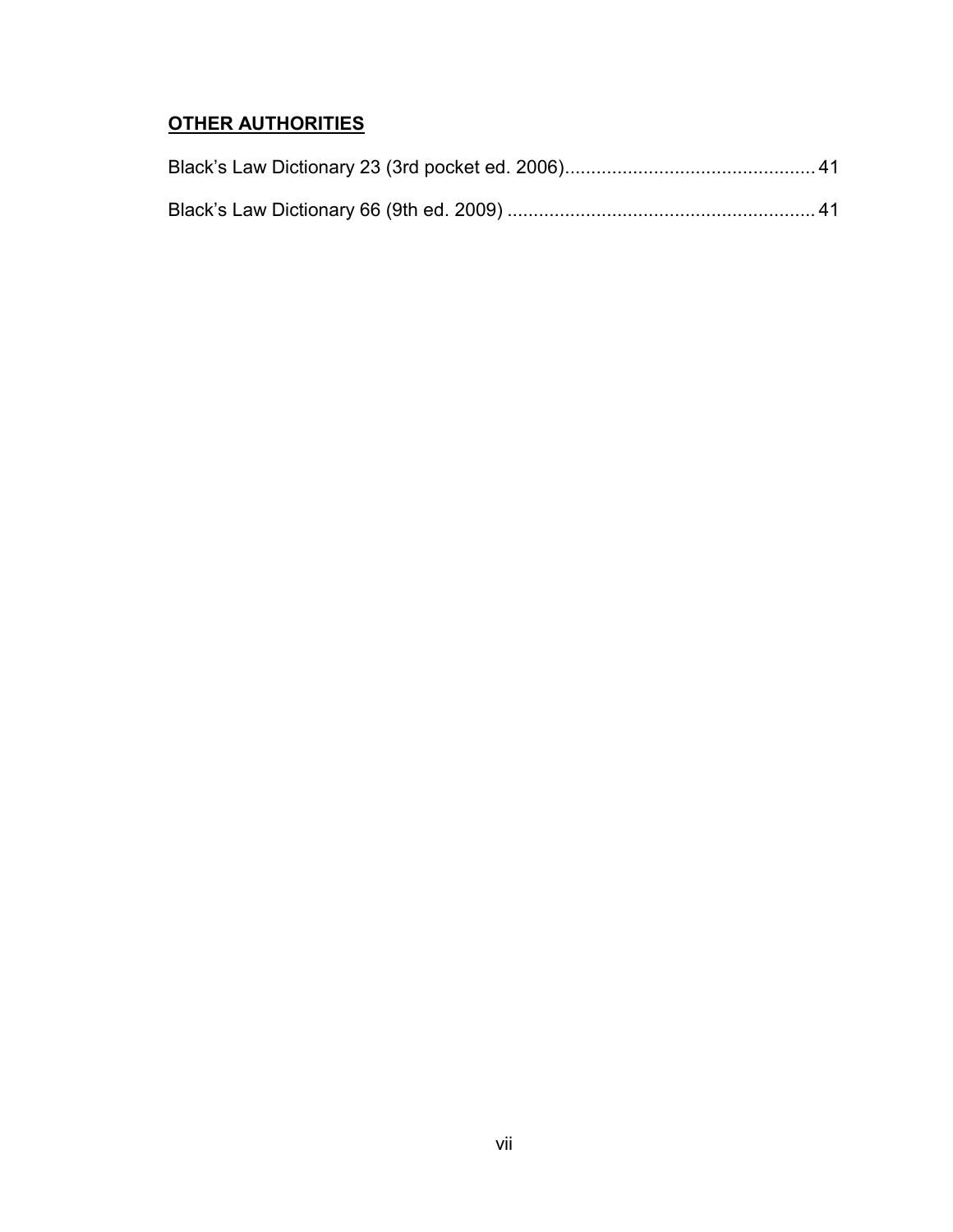#### ARGUMENT

### I. The District Court Erred By Concluding That Charboneau's Claims Were Not Barred By The Applicable Statute Of Limitation

#### A. Introduction

 As set forth in the state's initial brief, Charboneau was required to bring his claims that Tira Arbaugh had presented false testimony and that the prosecution had withheld evidence within a reasonable time of acquiring notice of them, and the record establishes he had notice of them no later than 2002 (when he brought his third petition for post-conviction relief) and as early as 1986 (the year Charboneau's mother claimed Tira Arbaugh first told her that she had presented false testimony at the prosecutor's request). (Appellant's brief, pp. 26- 32.) Charboneau argues that he did not have notice of the current claim until March 18, 2011, the date Corporal Hiskett delivered an envelope containing several documents, including a multi-generational copy of a letter purportedly written by Tira Arbaugh. (Respondent's brief, pp. 25-36.) This argument is without merit because the record shows that Charboneau's current claim is merely that he discovered new evidence to support his old, time-barred claim.

B. The Record Establishes That Charboneau Had Notice Of His Claims That Tira Arbaugh Was Allegedly Coerced By The Prosecution Into Giving False Or Incomplete Testimony Years Before He Filed The Current Petition

Charboneau's first argument is that his 2002 post-conviction *Brady<sup>1</sup>* claim does not show he had notice of the currently asserted *Brady* claim.

 $\overline{a}$ 

<sup>1</sup> Brady v. Maryland, 373 U.S. 83 (1963).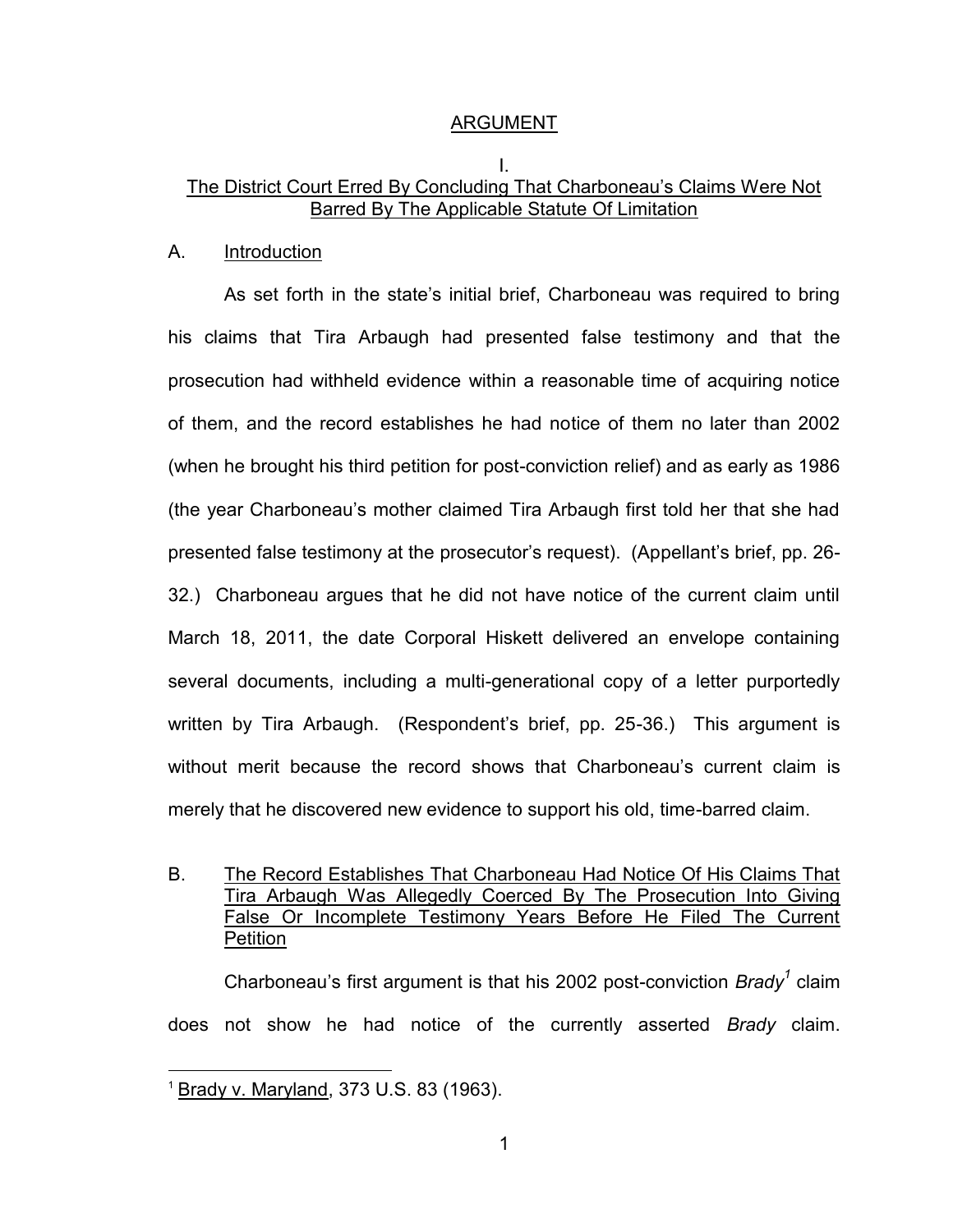(Respondent's brief, pp. 26-29.) Charboneau acknowledges, by quoting materials he submitted in support of his 2002 post-conviction petition, that he claimed that Tira Arbaugh told his mother, Betsy Charboneau, that prosecutors Dan Adamson and Marc Haws, deputy sheriff Larry Webb, and prosecutor's investigator Gary Carr "'did instruct her on what they wanted her to say'" regarding the murder and "'instructed her to not reveal certain facts'" about evidence found at the scene. (Respondent's brief, pp. 27-28 (quoting #29042 R., p. 53).) He argues, however, that because the 2002 *Brady* claim related to Tira's testimony and statements about the facts related to the murder, whereas his current claim is limited to suppression of "physical evidence," *to wit* the letter and envelope purportedly written by Tira, the claims are different and knowledge of one does not imply knowledge of the other. (Respondent's brief, pp. 28-31.) This argument is without merit because the record shows that the current claim and the prior claim are the same, and both were brought after the applicable statute of limitation had run.

 First, if the Court accepts Charboneau's argument it must also accept the underlying concession that *Charboneau was and is not claiming a Brady violation associated with evidence available for his trial.* Charboneau's 2002 petition, as Charboneau concedes, claimed that prosecutors and law enforcement suppressed evidence by coercing Tira to omit facts from or to present false evidence in her testimony in the criminal proceedings. If the current claim does not assert manipulation of trial evidence, and is limited to suppression of the letter (Exhibit 14) which did not exist until some point after the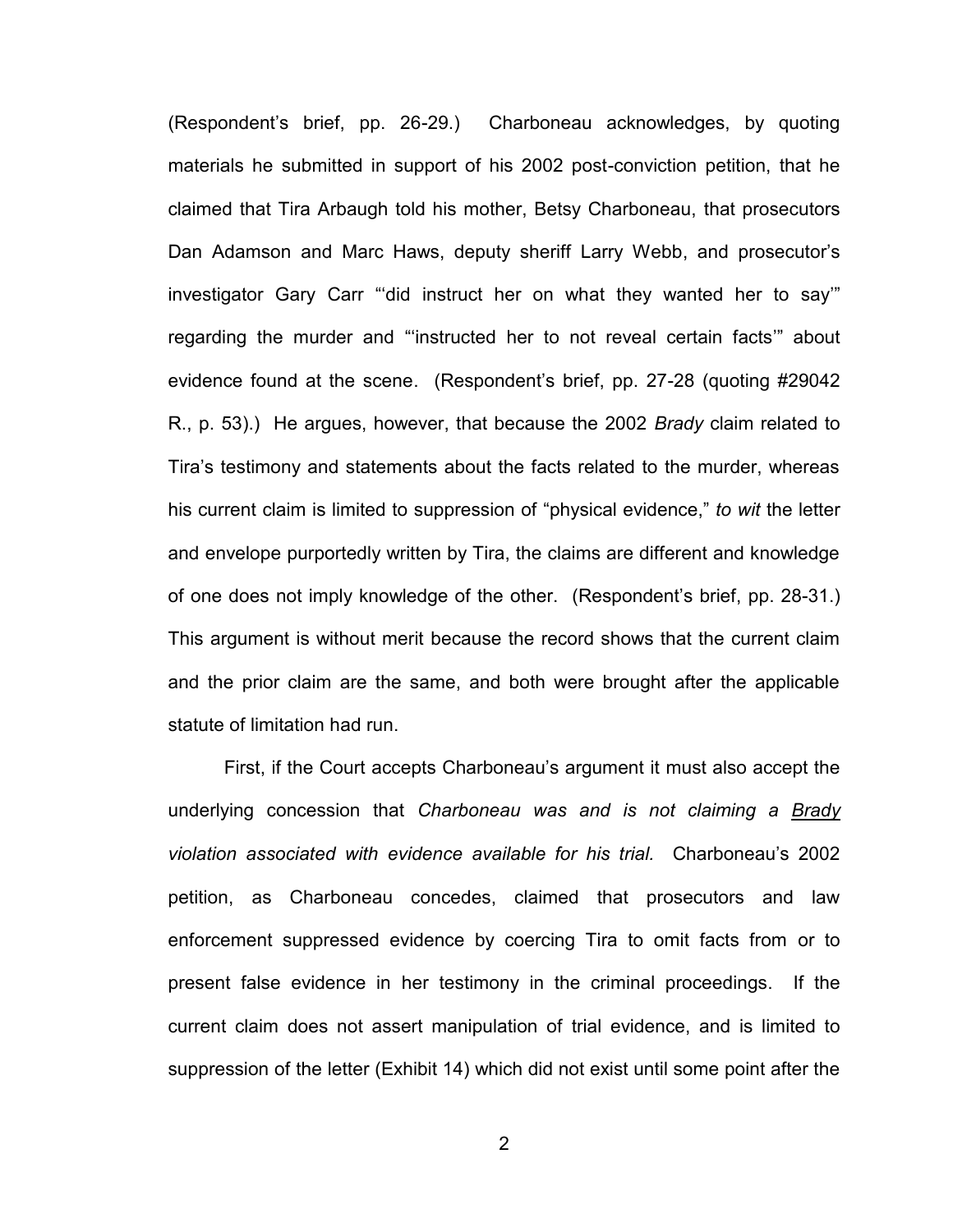trial, then Charboneau is effectively conceding he was erroneously granted a new trial. The state believes, Charboneau's protestations to the contrary on appeal notwithstanding, he was and is asserting a claim that the state withheld evidence and presented false testimony at his criminal trial, a claim he had notice of as early as the trial in 1985 and no later than 2002. If this Court accepts Charboneau's current argument that his claim is based exclusively upon the alleged withholding of Exhibit 14 itself, the state is entitled to reversal of the district court's judgment granting Charboneau a new trial.

Second, the state submits that Charboneau's claim was not limited to suppression of the letter, but that he was relying on the contents of the letter to show suppression of trial evidence or the presentation of false testimony at trial. (R., vol. 1, pp. 138-39, 158-64.) This is not a case, as argued by Charboneau (Respondent's brief, pp., 30-31), that if the state suppressed two items of evidence notice of the suppression of the first item would not lead to notice of suppression of the second item. Rather, in this case there were multiple alleged statements by the same person regarding the same topic and Charboneau knew of some of those statements. Not knowing of other statements *by the same person and regarding the same events* did not deprive him of notice of his claim. Because the record establishes that Charboneau had notice of his claim that trial evidence had been manipulated by the prosecution or law enforcement as early as the criminal trial itself and certainly no later than at least one year prior to bringing his 2002 petition (as found by the district court in Charboneau's third post-conviction case), his claim is time-barred.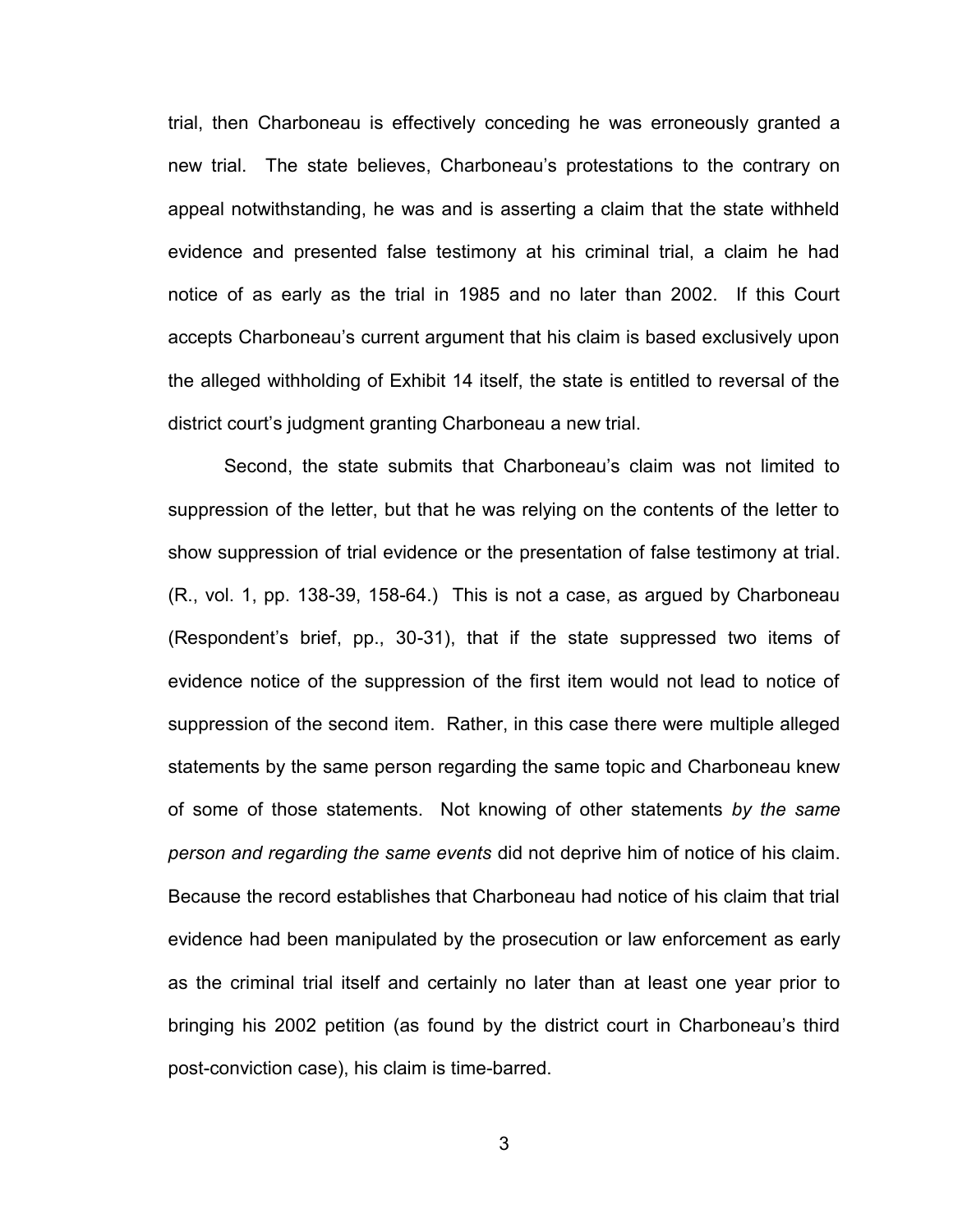# C. The Statute Of Limitations Runs From The Date Of Notice, Not The Date Of Acquisition Of Evidence

 Charboneau next argues that the state's argument is "directly contrary" to Sivak v. State, 134 Idaho 641, 8 P.3d 636 (2000). (Respondent's brief, pp. 31- 35.) Specifically, he argues: "The *Sivak* Court was absolutely correct—to say a claim is presently barred, and it was required to have been fully litigated when the evidence underlying that claim was being actively concealed by the government, would be improper, as it would exalt judicial 'efficiency' over justice." (Respondent's brief, p. 33.) Charboneau does not articulate, however, how the Sivak standard is relevant to this case.

As set forth in the state's initial briefing, the holding of Sivak (that withholding of evidence by which Sivak could have possibly proved a timely brought and litigated claim would estop the state from relying on the result of the previous litigation to bar the reasserted claim) is inapplicable in this case because that holding had nothing to do with notice. (Appellant's brief, pp. 31- 32.) Sivak timely brought his claim, which was rejected after an evidentiary hearing, but was prevented from fully litigating the claim because the state withheld relevant evidence. Here Charboneau never brought a timely claim, despite having notice. Although a *Brady* violation may result in tolling *where the suppression of evidence denies a party of notice*, timeliness of asserting the claim of a *Brady* violation will be measured "from the date of notice." Charboneau v. State, 144 Idaho 900, 904-05, 174 P. 3d 870, 874-75 (2007). Where, as here, the party gains knowledge of the claim, *even though the suppression of evidence might still be ongoing*, the requirement of bringing the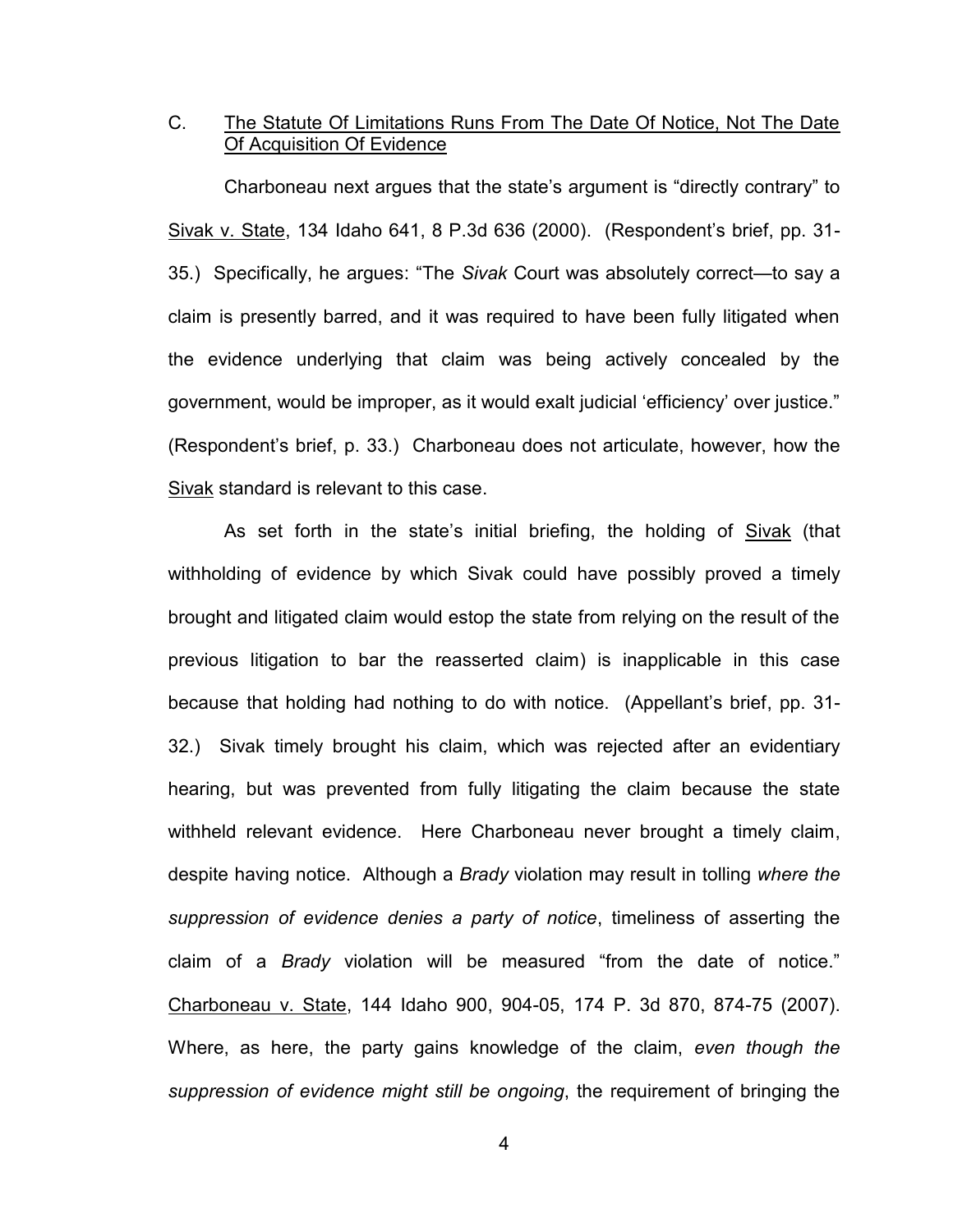claim within a reasonable time is applicable. See Id. (citing McKinney v. State, 143 Idaho 590, 594, 150 P.3d 283, 287 (2006), cert. granted, judgment vacated 552 U.S. 1227 (2008), and denial of post-conviction relief aff'd *sub nom.* Rhoades v. State, 149 Idaho 130, 233 P.3d 61 (2009)).

The present case is indistinguishable from McKinney. In that case the petitioner obtained a note by the prosecutor saying "tighten gun cylinder" in the course of federal habeas corpus proceedings. On the basis of that note McKinney filed a petition claiming that the prosecutor had altered the evidence by making the murder weapon's trigger pull more difficult, in order to counter McKinney's claim that he fired the gun accidentally. McKinney, 143 Idaho at 591-92, 150 P.3d at 284-85. The Idaho Supreme Court held that the "petition raising this issue is untimely." Id. at 593, 150 P.3d at 286. The court applied the notice standard as follows:

If we assume, even in the absence of any evidence supporting the assumption, that the trigger pull of the revolver had been altered to make it heavier, McKinney would have known of that at his trial in November 1981. He admittedly fired the first shot that hit the victim, claiming he did it accidentally. If the revolver's double-action trigger pull was so light that he could have accidentally fired the gun in the manner he claimed, he should reasonably have known something was wrong when he heard the State's firearms expert testify that the trigger pull was one of the heaviest he had ever encountered. Yet, McKinney did nothing to investigate whether the trigger pull had been altered. Under the circumstances, the lapse of almost twenty years is not a reasonable time to wait before raising the possibility that the trigger pull may have been altered.

Id. at 593, 150 P.3d at 286.

Charboneau claims that the state withheld evidence of a second gun being involved in the murder and presented false testimony at trial related to who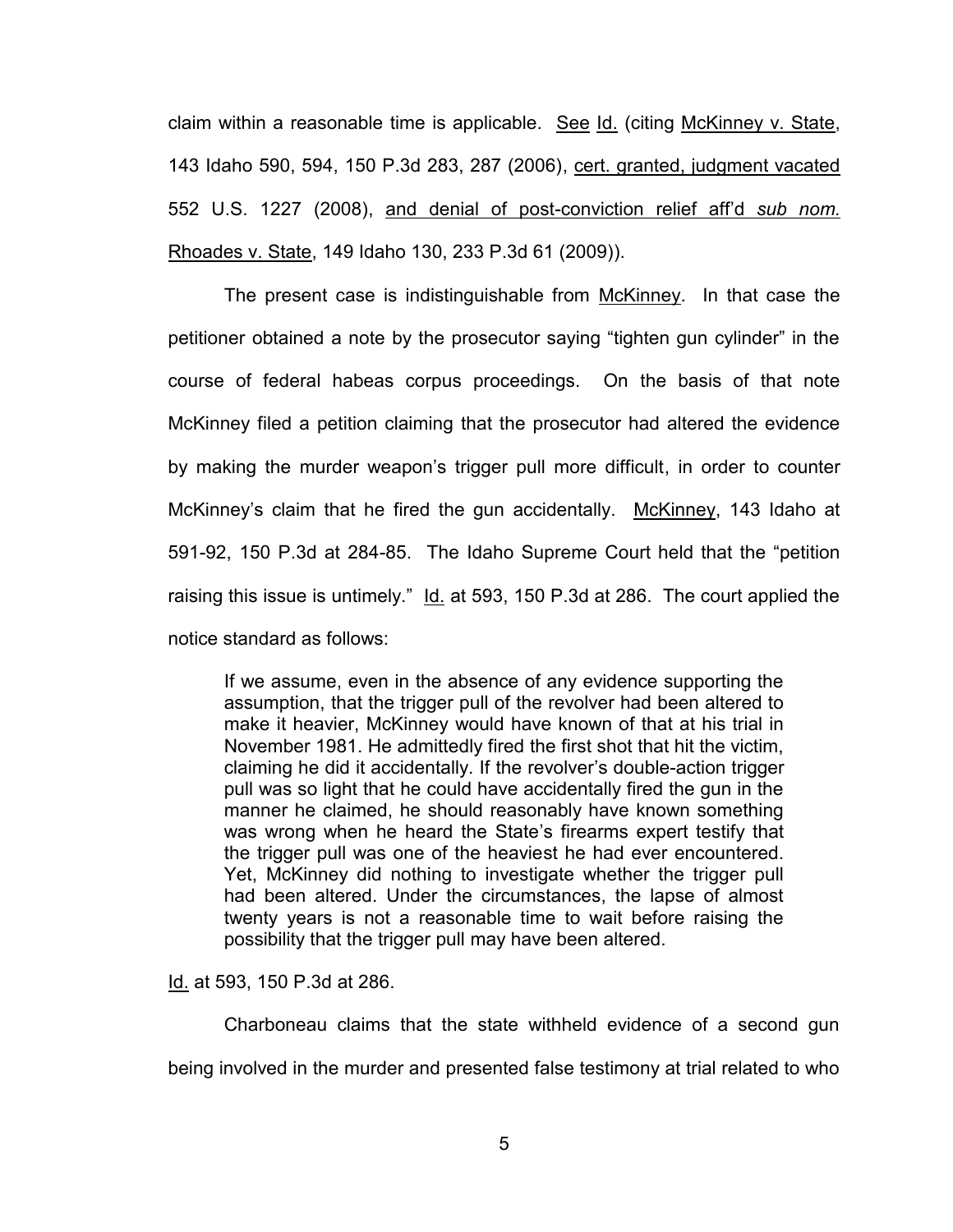had possession of the murder weapon and when it was shot. Charboneau, who has never denied being present at the crime, had notice of how many rifles were involved, what rifle he in fact possessed at the time of the crime, and who fired the fatal shots. Thus, he had notice of the allegedly hidden evidence and allegedly false testimony by the state's witnesses at the time of the trial and at the time of his first two post-conviction cases.

Moreover, the state did not prevent his investigation of this known claim. The record establishes that Charboneau asserted he knew of this claim when Tira Arbaugh was alive and could have testified. Instead he waited until after Tira was dead to first bring this claim in 2002, a time when it was already timebarred. Even if we assume (although the state disputes this) that the government successfully kept Exhibit 14 out of Charboneau's hands until March 18, 2011, because Charboneau had notice of his *Brady* violation claim from other sources he was required to not delay for years before bringing that claim.

 As stated in more detail in the state's initial briefing (Appellant's brief, pp. 26-32), the district court applied an incorrect legal standard and failed to measure the running of the reasonable period for bringing the claim from the date of notice. Application of the correct legal standard shows that this claim was untimely.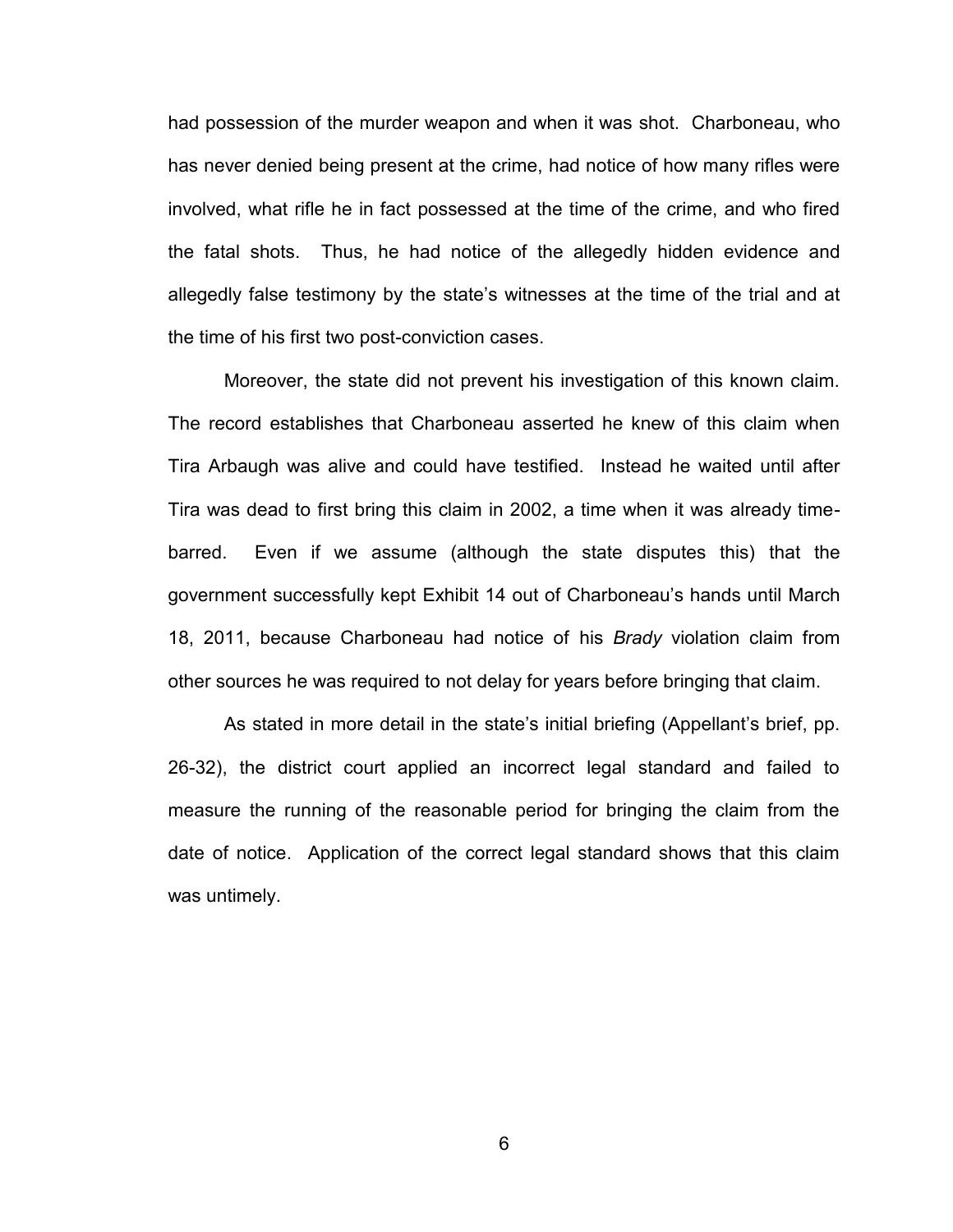# The District Court Erred When It Concluded That Three Documents—Two Letters Purportedly Written By Persons Who Are Deceased And One Document Purportedly Written Or Signed By Shedd—Were Admissible Hearsay

II.

#### A. Introduction

 Exhibits 4 (the document purportedly signed by prison paralegal DeWayne Shedd), 14 (the copy of the letter allegedly written by Tira Arbaugh), and 8 (a document purportedly signed by Larry Gold) were inadmissible hearsay, and so the district court erred by admitting them. (Appellant's brief, pp. 33-48.) Charboneau acknowledges that the district court failed to articulate why Exhibit 4 was admissible, but argues the district court reached the correct result because the exhibit is admissible as an admission of a party opponent, under the present sense impression hearsay exception, or under the then-existing mental state exception. (Respondent's brief, pp. 93-107.) Charboneau argues that the district court correctly concluded that Exhibit 14 was admissible as a statement against penal interest and under the residual hearsay exception. (Respondent's brief, pp. 37-90.) Charboneau does not defend the district court's grounds for admitting Exhibit 8, but instead argues that it is an "affidavit" and therefore independently admissible in post-conviction proceedings. (Respondent's brief, pp. 108-12.) Review of these arguments shows they lack merit. Application of the relevant legal standards shows the district court erred in admitting these documents for the truth of matters asserted.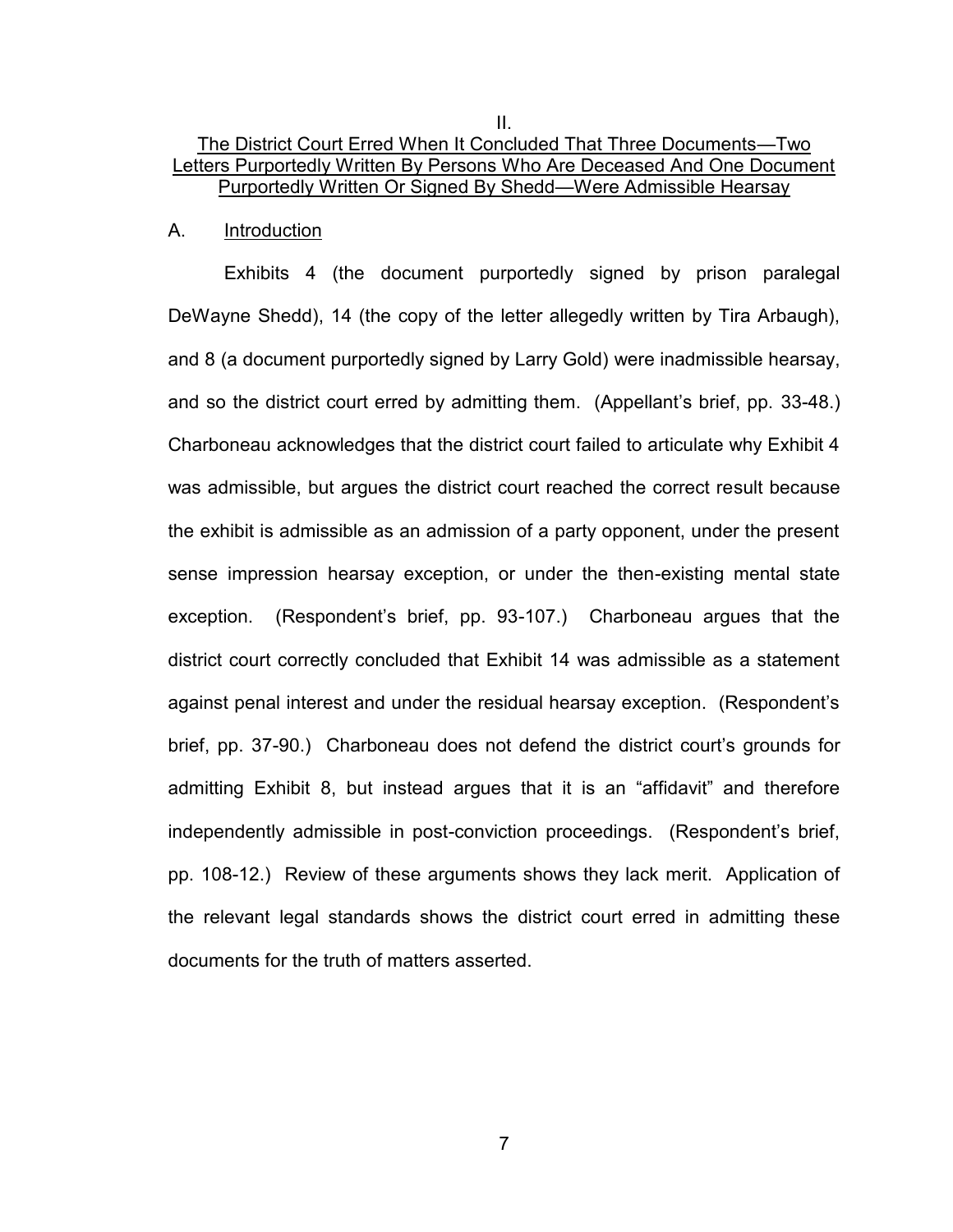#### B. Exhibit 4 Is Inadmissible Hearsay

 Charboneau acknowledges that the state objected to the admission of Exhibit 4 on hearsay grounds, that he did not offer a hearsay exception or argue that the contents of the document were not hearsay, and that the district court did not explicitly rule on the state's hearsay objection when admitting the exhibit without limitation. (Respondent's brief, pp. 93-94.) He claims, however, that the exhibit was admissible as an admission of a party opponent, or under the present sense impression or state of mind hearsay exceptions. (Respondent's brief, pp. 93-107.) This argument fails because Charboneau failed to lay any foundation for admission of the document as an admission by a party opponent or under the hearsay exceptions for present sense impression or state of mind.

#### 1. Exhibit 4 Is Not Admissible As An Admission Of A Party Opponent

 An admission of a party opponent is not hearsay. I.R.E. 801(d)(2). A "statement by a party's agent or servant concerning a matter within the scope of the agency or employment of the servant or agent, made during the existence of the relationship" is an admission by a party opponent. I.R.E. 801(d)(2)(D). A "foundational requirement of this rule is that 'independent evidence of the agency relationship, i.e., evidence apart from the alleged agent's own statements, are necessary before the alleged agent's out-of-court declarations may be admitted.'" Vreeken v. Lockwood Engineering, B.V., 148 Idaho 89, 107, 218 P.3d 1150, 1168 (2009) (quoting R Homes Corp. v. Herr, 142 Idaho 87, 92, 123 P.3d 720, 725 (Ct. App. 2005)). "In order for the statement of an employee to be binding on his or her employer, the statement must have been made within the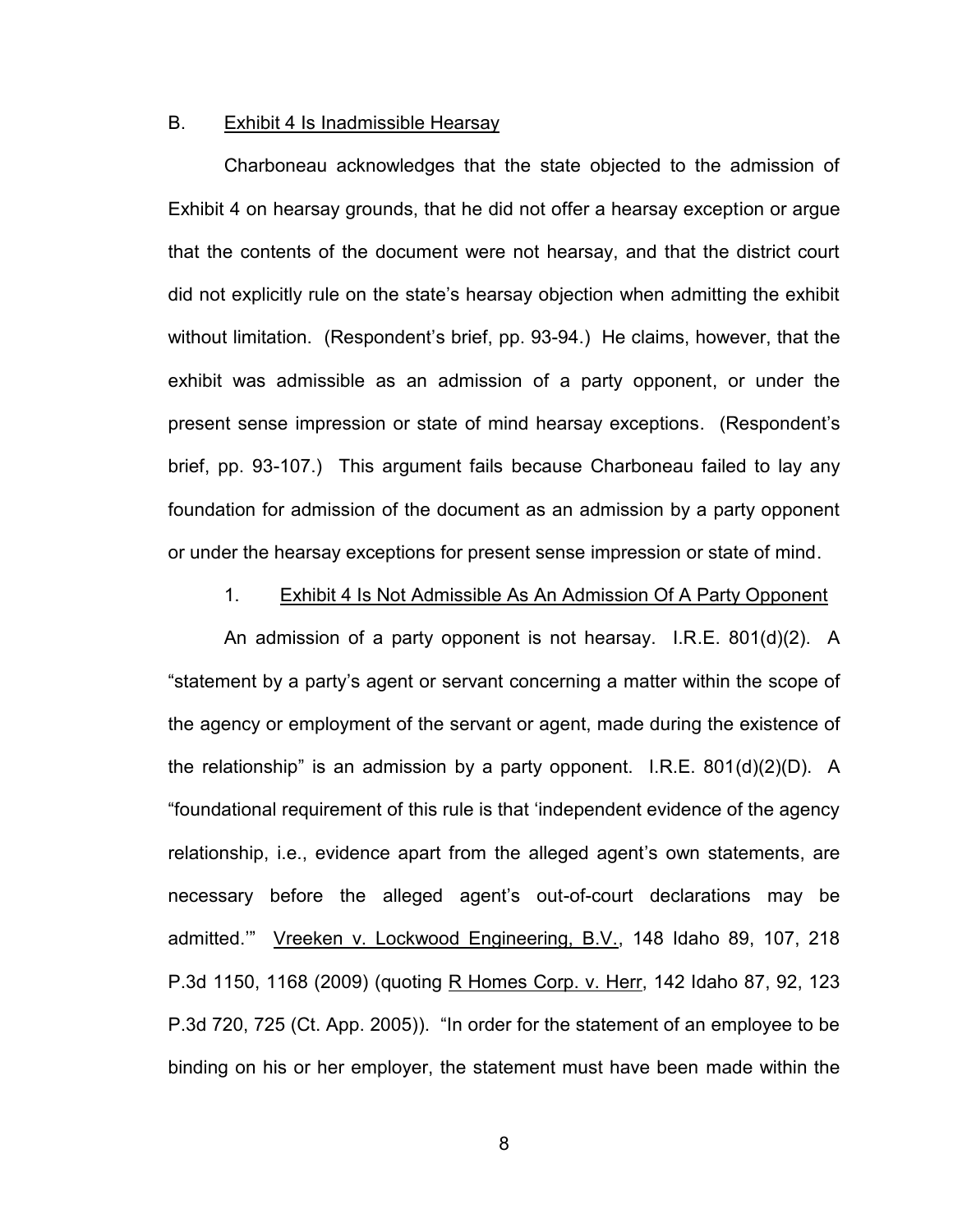scope of the employee's authority and pertain to the subject matter of the suit." Mann v. Safeway Stores, Inc., 95 Idaho 732, 739, 518 P.2d 1194, 1201 (1974). Thus, a statement by a checker in a grocery store that "the floor was too slick or that it had too much wax on it" was inadmissible in a tort claim based on a fall because there was "nothing in the record to indicate that [the witness'] authority as a grocery checker extended in any manner to the condition of the floor." Id.

 Timothy McNeese testified he did not supervise Shedd and did not instruct him to intercept Charboneau's mail. (Evid. Tr., p. 441, Ls. 7-8, 15-20; p. 442, Ls. 8-10.) Shedd testified that in the relevant time he worked as a library specialist helping inmates with their legal issues by providing forms. (Evid. Tr., p. 190, L. 16 – p. 191, L. 13; p. 266, Ls. 3-18; p. 266, L. 24 – p. 267, L. 5.) At the prison there are three types of mail—personal mail, confidential mail, and legal mail—and all three types have different systems for handling incoming and outgoing mail. (Evid. Tr., p. 267, L. 10 – p. 268, L. 4.) As part of his duties Shedd handled outgoing legal mail. (Evid. Tr., p. 191, Ls. 15-19; p. 270, L. 6 – p. 271, L. 7.) He handled incoming legal mail "for a very brief time" after September 11, 2001. (Evid. Tr., p. 191, Ls. 17-25; p. 268, L. 8 – p. 269, L. 14.) Sometimes he was consulted by correctional officers on whether incoming mail marked legal mail should be treated as personal mail. (Evid. Tr., p. 269, L. 15 – p. 270, L. 5.) One of those occasions included monitoring incoming legal mail when it was suspected that Charboneau's family was attempting to get him receipts that Charboneau was not supposed to have by using the legal mail system. (Evid. Tr., p. 192, Ls. 1-25; p. 273, L. 14 – p. 276, L. 2.) He never had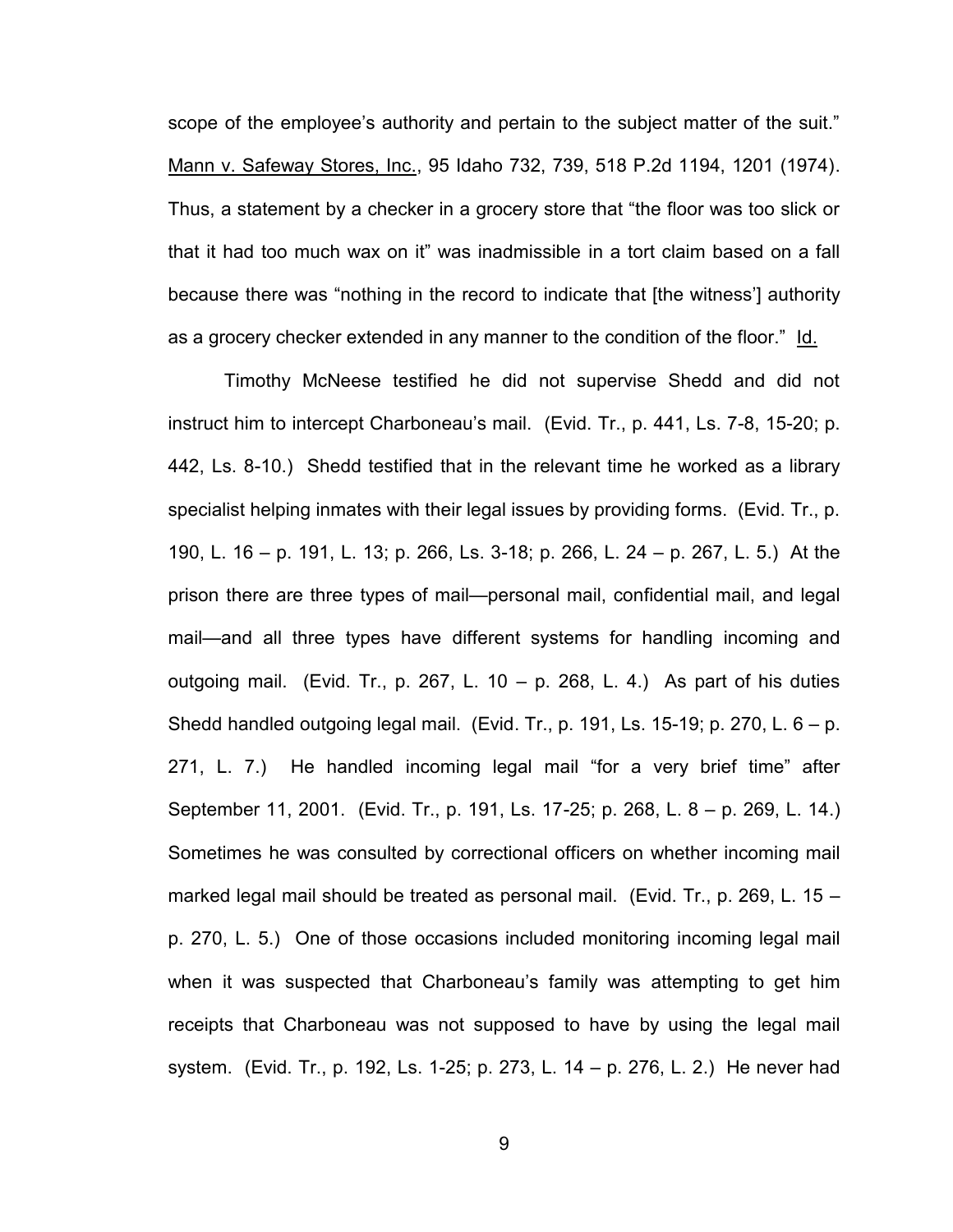any involvement in processing incoming personal mail. (Evid. Tr., p. 268, Ls. 5- 7.)

The evidence fails to establish any of the foundational elements required by Rule 801(d)(2)(D). First, there is no evidence Shedd is an employee of a party. He is an employee of the Idaho Department of Correction, which is not a party in this post-conviction case. Because the Idaho Department of Correction is not involved in the prosecution of criminal cases or the defense of postconviction cases, Shedd is not an employee or agent of the Respondent.

Charboneau argues that because IDOC is a state agency, that makes Shedd an employee of the state as a party. (Respondent's brief, pp. 95-101.) If this argument were true, then this Court is also a party to this action (Idaho Const., art. V, § 2 ("The judicial power of the state shall be vested in … a Supreme Court …."), as is the office of the State Appellate Public Defender (I.C. § 19-869(1) ("The office of state appellate public defender is hereby created in the department of self-governing agencies."). Charboneau's argument that all subdivisions of state government are necessarily parties must fail. Charboneau has failed to demonstrate that the Idaho Department of Correction, Shedd's employer, is a party to this case.

Second, there is no independent evidence that the matter addressed in the exhibit is within the scope of Shedd's employment. Shedd's duties do not include the monitoring or inspection of incoming personal mail. Moreover, Shedd's official involvement with incoming legal mail is extremely limited. There is no independent evidence that blanket monitoring of all incoming inmate mail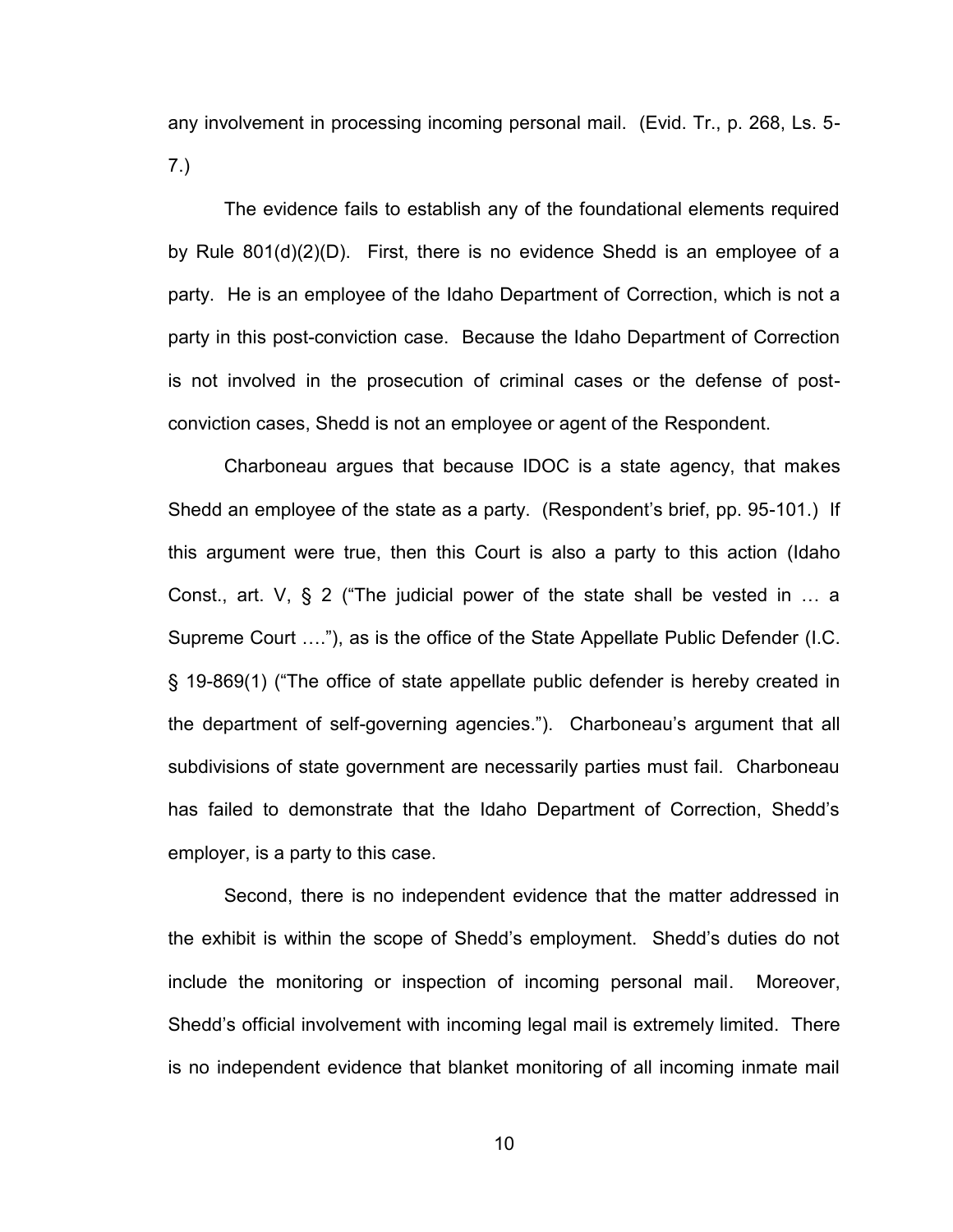was within the scope of Shedd's employment duties. (See also Layne Depo. Tr., p. 39, L. 5 – p. 43, L. 1 (Exhibits Part 1, pp. 398-402); Id. at p. 63, L. 25 – p. 65, L. 20 (Exhibits Part 1, pp. 422-24); Id. at p. 67, L. 1 – p. 72, L. 20 (Exhibits Part 1, pp. 426-31); Carlin Depo. Tr., p. 60, Ls. 1-24 (Exhibits Part 1, p. 323).)

Charboneau argues that the "Shedd Note itself" shows the matter was within the scope of Shedd's employment. (Respondent's brief, pp. 101, 103-04.) This argument is directly contrary to the requirement that foundation be laid by "independent evidence." Vreeken, 148 Idaho at 107, 218 P.3d at 1168; Herr, 142 Idaho at 92, 123 P.3d at 725. Once the portion of Charboneau's argument improperly based on the exhibit is excluded, his entire foundational argument is reduced to claiming Shedd "had some responsibility for handling incoming and outgoing mail." (Respondent's brief, p. 103.) As set forth above in greater detail, "some responsibility" does not show the statement in the exhibit was regarding a matter within the scope of Shedd's employment.

Charboneau also argues that the district court's finding of a conspiracy involving Shedd shows the statement in the exhibit was regarding a matter in the scope of his employment. (Respondent's brief, pp. 102-03.) The finding, however, relies almost exclusively on the exhibit itself (R., vol. 3, pp. 121, 135- 36), and is therefore not based on "independent evidence." Vreeken, 148 Idaho at 107, 218 P.3d at 1168; Herr, 142 Idaho at 92, 123 P.3d at 725. In addition, there is no "independent evidence" that entering into conspiracies to violate civil rights was part of Shedd's job description.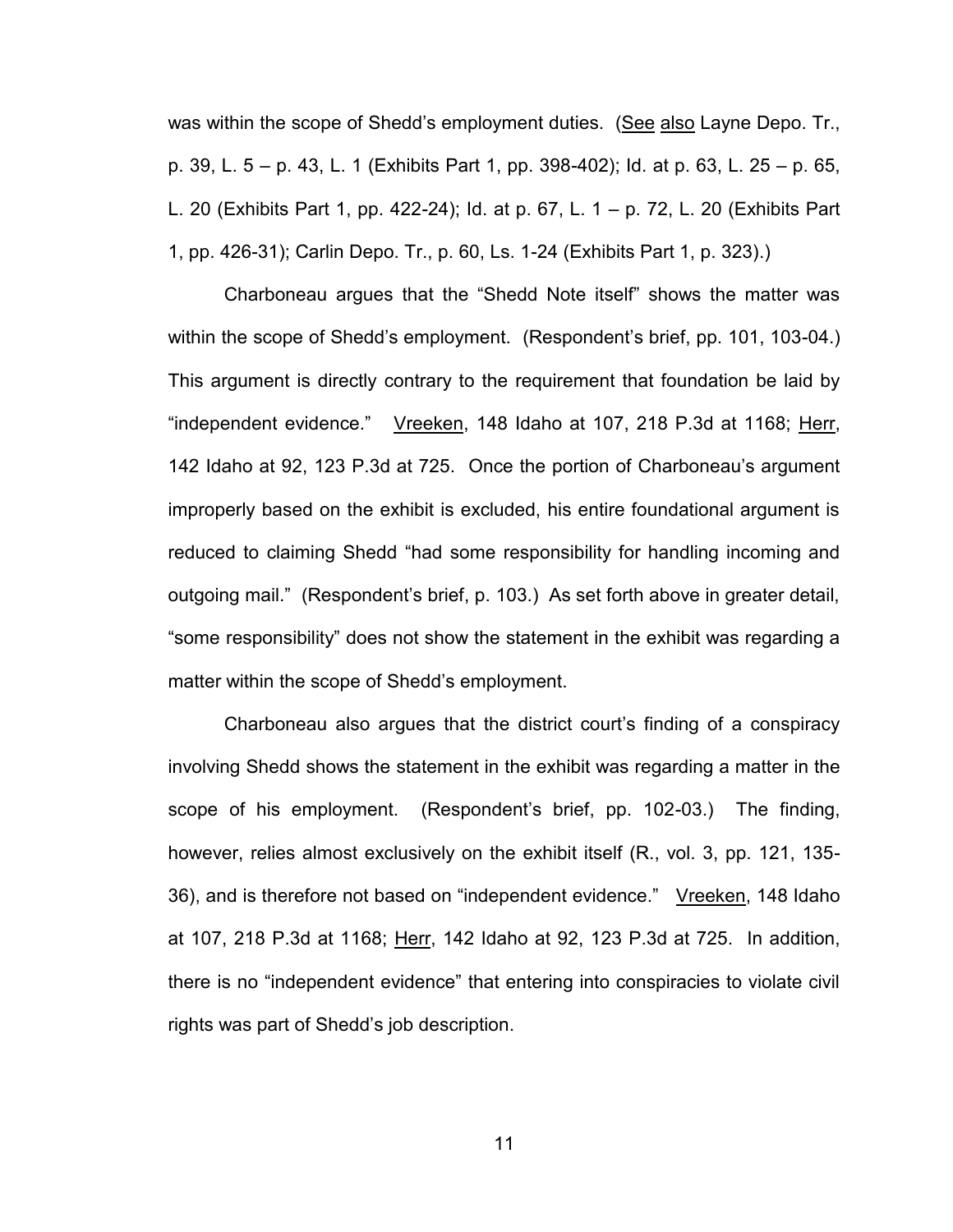Because the only evidence outside of the challenged exhibit was that Shedd had no duties regarding monitoring incoming personal mail and only very limited duties regarding incoming legal mail, none of which were shown to be relevant to the time-frame or circumstances in question, there is no foundation establishing that monitoring incoming legal and personal mail was a "matter within the scope of the agency or employment of the servant or agent, made during the existence of the relationship." I.R.E. 801(d)(2)(D).

### 2. Exhibit 4 Is Not Admissible Under The Hearsay Exceptions For **Present Sense Impression Or State Of Mind**

 Alternatively, Charboneau argues the hearsay statements in Exhibit 4 are admissible under the present sense impression and state of mind exceptions to the general rule excluding hearsay. (Respondent's brief, pp. 105-07.) Application of relevant legal standards shows this argument to be without merit.

The present sense impression exception to the hearsay rule applies to a "statement describing or explaining an event or condition made while the declarant was perceiving the event or condition, or immediately thereafter." I.R.E. 803(1). "The rationale underlying this exception is that substantial contemporaneity of event and statement negative the likelihood of deliberate or conscious misrepresentation." State v. Woodbury, 127 Idaho 757, 762, 905 P.2d 1066, 1071 (Ct. App. 1995) (Lansing, J. concurring) (internal quotes omitted). No foundation for admission of the exhibit under this exception was laid at trial.

 Although he admits that there is no evidence actually establishing that the exhibit was written "immediately []after" the alleged actions set forth in the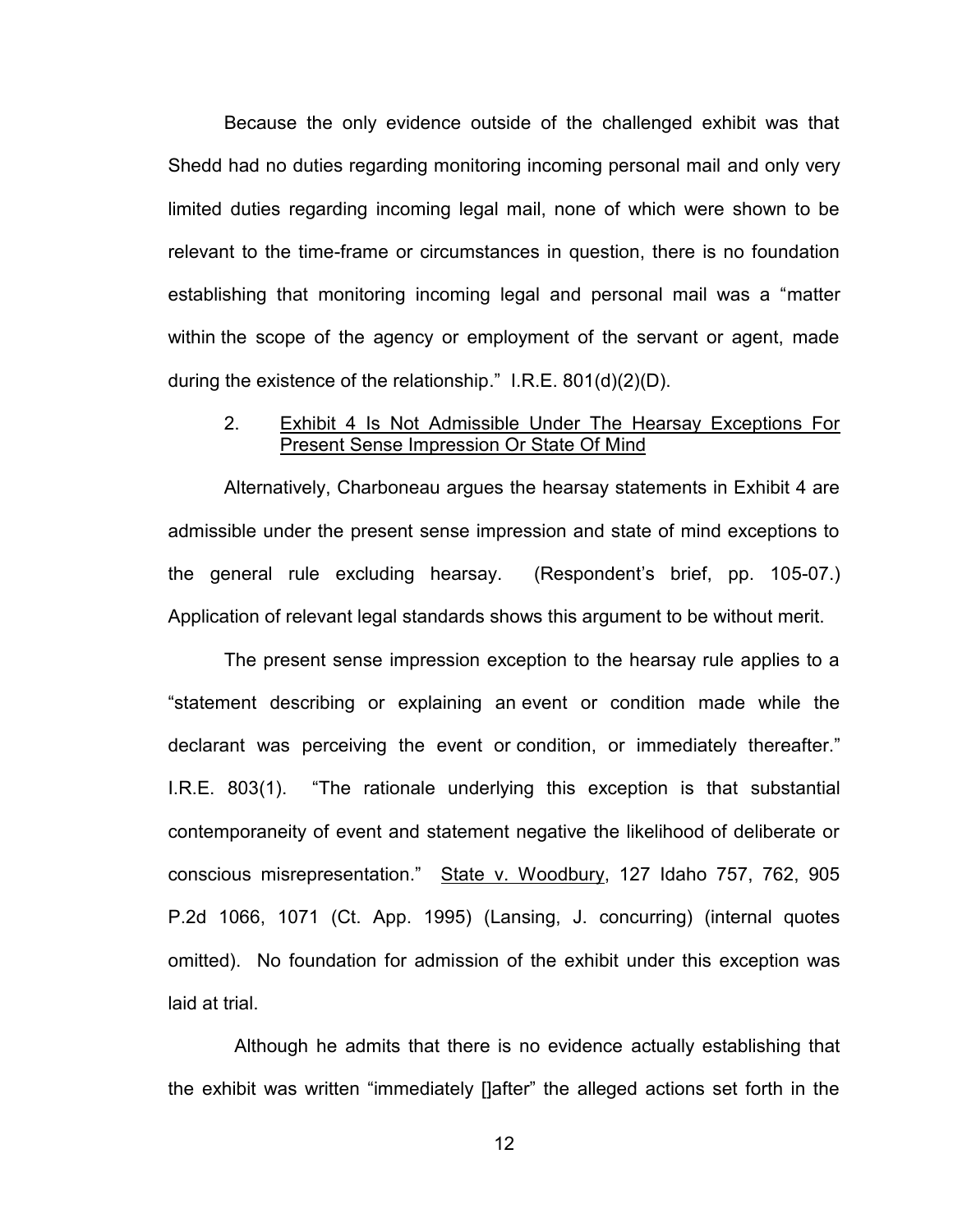document, Charboneau argues the "only reasonable inference" is that the document was written "shortly" after the events recited therein. (Respondent's brief, pp. 105-07.) To accept Charboneau's argument this Court would have to conclude that Shedd received his marching orders from McNeese, planned how to carry them out, enacted the plan by contacting Lt. Unger and securing his cooperation, decided to "cover [his] ass" (Evid. Tr., p. 308, L. 17 - p. 309, L. 12, *cited in* Respondent's brief, p. 106) by documenting these events, and then signed the exhibit (which very well may have been written by someone else). Even under Charboneau's best case scenario the exhibit lacks the "substantial contemporaneity" that would "negative the likelihood of deliberate or conscious misrepresentation." Charboneau has failed to show that Exhibit 4 was admissible as a present sense impression.

The state of mind exception provides: "A statement of the declarant's then existing state of mind, emotion, sensation, or physical condition (such as intent, plan, motive, design, mental feeling, pain, and bodily health), but not including a statement of memory or belief to prove the fact remembered or believed." I.R.E. 803(3). Exhibit 4 is offered as a "statement of memory or belief to prove the fact remembered or believed." It is therefore inadmissible under the state of mind exception.

Charboneau argues that Exhibit 4 is admissible as Shedd's state of mind because it puts forward his plan or design. (Respondent's brief, p. 107.) The main flaw in this argument is that the document does not purport to set forth Shedd's plan or design, but McNeese's. (Exhibit 4 (Exhibits Part 1, p. 95).) The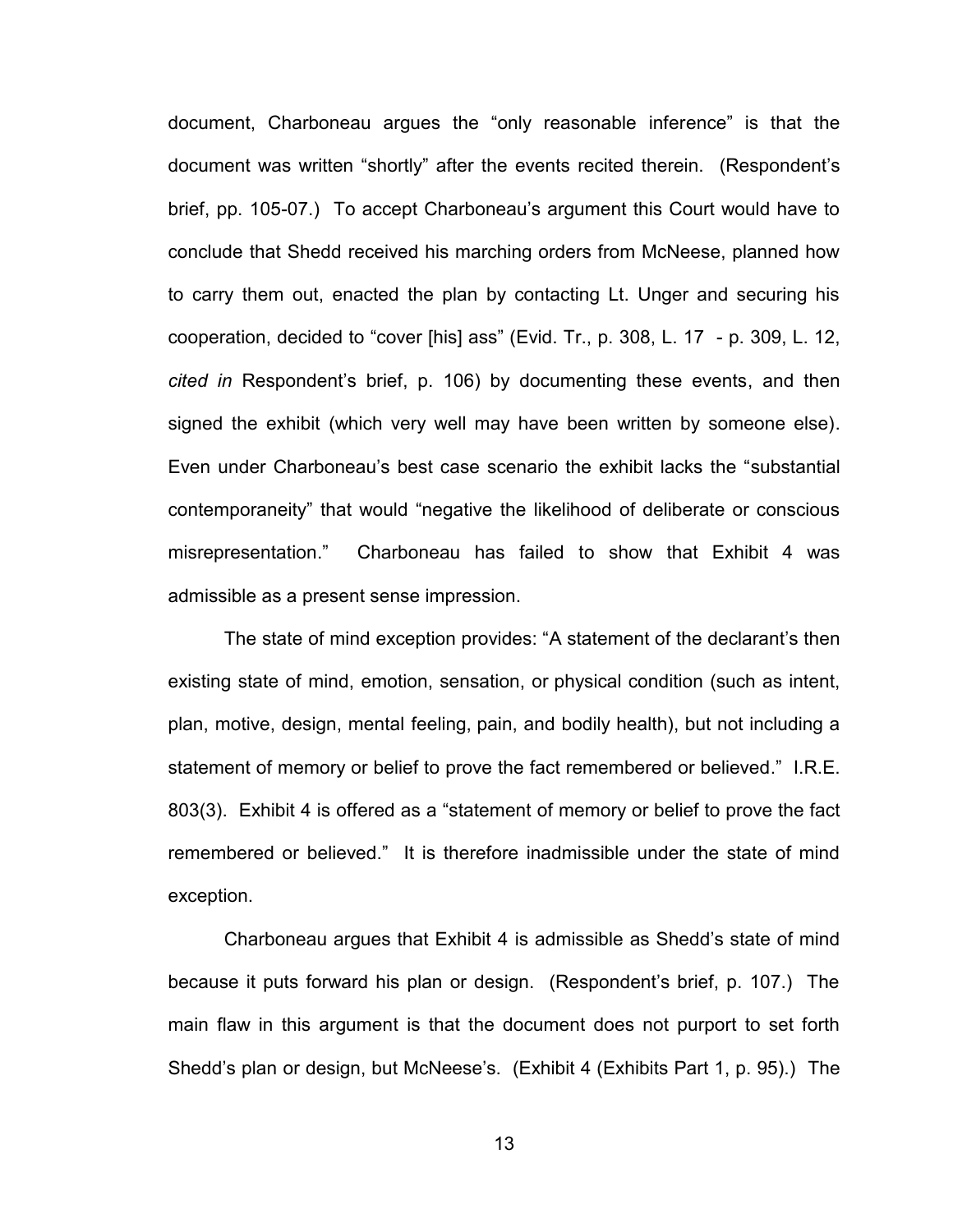exhibit allegedly documents Shedd's previously taken efforts to carry out McNeese's plan. Charboneau has failed to establish that this exhibit was admissible under the state of mind, or any other, hearsay exception.

# C. Exhibits 14 And 5A Are Not Admissible As Statements Against Penal Interest Or Under The Present Sense Impression Or State Of Mind **Exceptions**

 As set forth in the state's initial briefing, the district court erred by applying incorrect legal standards and thereby concluding that hearsay statements contradicting sworn testimony are sufficiently reliable to be admitted under hearsay exceptions. (Appellant's brief, pp. 36-46.) More specifically, neither the statement against penal interest nor the general catch-all hearsay exceptions apply to make the multi-generational copies of the letter and envelope (Exhibits 14, 5A) admissible evidence merely because Tira Arbaugh's handwriting is apparently present in those documents. (Id.) Charboneau's arguments to the contrary are unavailing.

- 1. Exhibits 14 and 5A Are Not Admissible As Statements Against Penal Interest
	- (a) The District Court Erred By Admitting Exhibit 14 As A Whole Rather Than Determining The Admissibility Of Individual Declarations Within The Exhibit

 The statement against penal interest exception does not allow admission of statements or parts of statements implicating other persons but not the declarant. State v. Averett, 142 Idaho 879, 890, 136 P.3d 350, 361 (Ct. App. 2006) (quoting Williamson v. United States, 512 U.S. 594, 600-01 (1994) (interpreting nearly identical federal rule)). The district court erred because it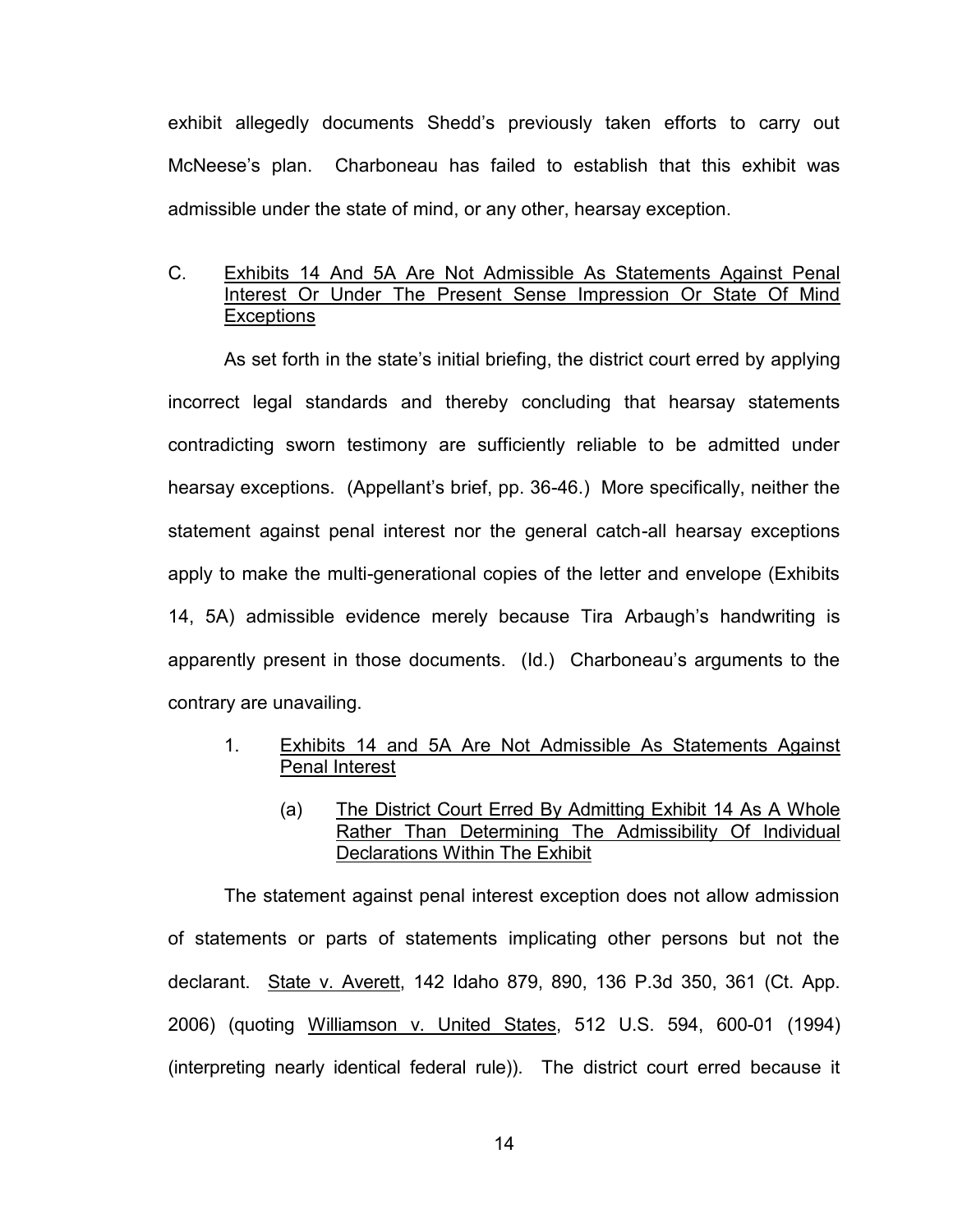admitted both exhibits in their entireties even though most of Exhibit 14 and all of Exhibit 5A are not against the declarant's penal interest. (Appellant's brief, pp. 36-37.) Specifically, declarations in the exhibits that the document was intended for Judge Becker, the date and circumstances that the original document was supposedly created, and claims of actions by law enforcement officers and prosecutors are not admissible under this exception. (Id.) Moreover, the district court utterly failed to address how such statements within the exhibits would be admissible under its logic that statements contradicting prior sworn testimony were admissible (id.) because Tira Arbaugh never gave testimony in the criminal case on these subjects.

 On appeal Charboneau does not challenge many of these arguments. For example, he does not claim that writing names and addresses on an envelope falls within the statement against penal interest exception, or that dating the document and explaining the motivations and circumstances for writing the letter might have subjected Tira Arbaugh to prosecution. (Respondent's brief, pp. 44-45.) These out-of-court declarations are inadmissible hearsay and the district court erred in admitting them.

Charboneau also does not present any argument that the district court applied the correct legal standards in relation to alleged acts or statements by law enforcement officers or prosecutors.  $(\mathsf{Id.}^2)$  Instead, he offers the alternative theory that statements implicating officers and prosecutors are admissible as

 $\overline{a}$ 

 $2$  Charboneau "freely admits" that the penal interest exception does not apply to many of the statements in Exhibit 14. (Respondent's brief, pp. 80-81.) His claim that those statements are admissible under other exceptions is addressed below.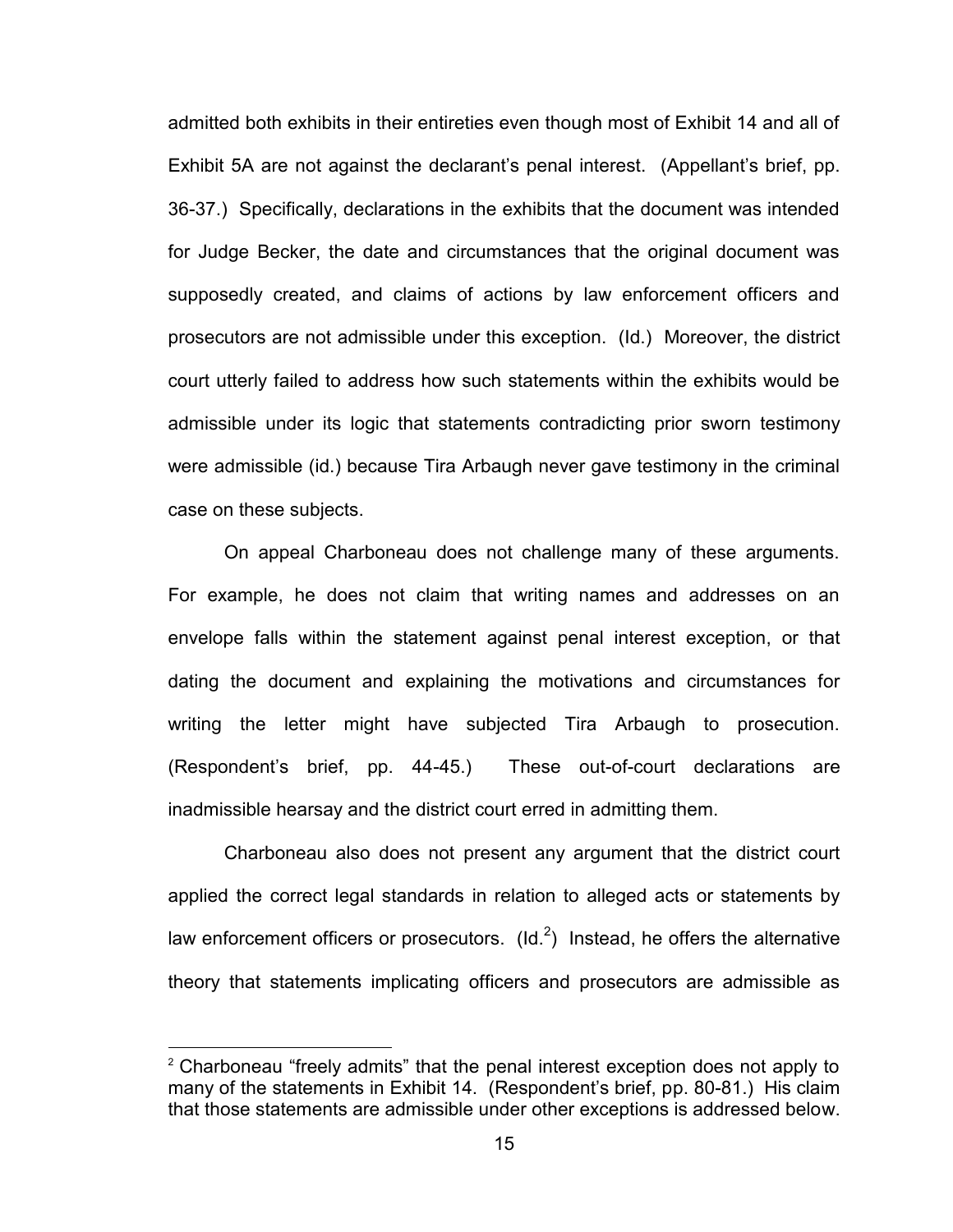against penal interests because they would have subjected Tira Arbaugh to prosecution for conspiracy to present perjury or to destroy evidence. (Id. at p. 45, n. 35.) This theory does not withstand analysis.

To be admissible under this theory, the evidence must satisfy a three-part test: "(1) the statement must be genuinely self-inculpatory to the declarant, (2) the statement is made to a private person and does not seek to curry the favor of law enforcement authorities, and (3) it does not shift blame." Averett, 142 Idaho at 890, 136 P.3d at 361 (addressing statements made by one co-conspirator tending to implicate another co-conspirator). See also Williamson, 512 U.S. at 604 (statements implicating co-conspirators may actually decrease exposure to criminal liability); State v. Pecor, 132 Idaho 359, 363, 972 P.2d 737, 741 (Ct. App. 1998) ("the portion of her statement implicating *Pecor* [the defendant] was not against *Haddock's* [the declarant] penal interest" (emphasis original, brackets added)). Exhibit 14 meets none of the three required elements.

First, statements inculpating officers and prosecutors in soliciting perjury and withholding or destroying evidence are not genuinely self-inculpatory because they do not portray Tira as a true partner in the alleged perjury or the destruction of evidence. The declarant portrays Tira as an unwilling participant or observer only, while law enforcement officers and prosecutors bear the weight of true responsibility. The declarant's efforts to shift the blame for allegedly false testimony and hidden evidence to prosecutors and police officers were not statements against penal interest. Williamson, 512 U.S. at 604 (statements implicating co-defendant not admissible); Averett, 142 Idaho at 890, 136 P.3d at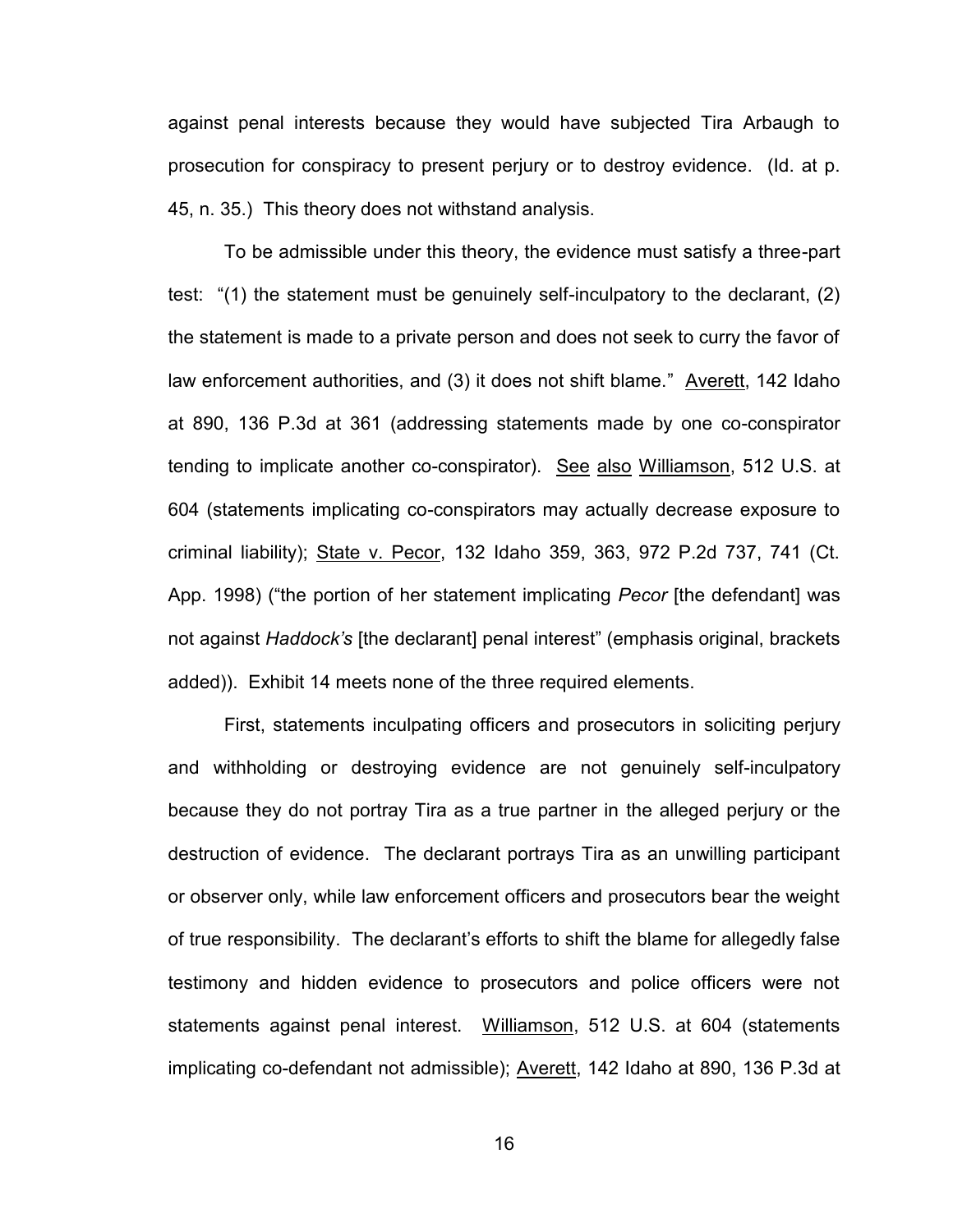361 ("Accomplice confession or admissions to police that shift some of the blame to the defendant do not fall within this hearsay exception.").

Second, the evidence does not indicate the statement was to a private person; it was allegedly to a judge and is filled with justifications and excuses for the supposed perjury and destruction of evidence.

Finally, the statements implicating prosecutors and law enforcement officers as the instigators in pressuring a young girl to testify falsely clearly shift blame. The district court erred in admitting the entirety of Exhibits 14 and 5A; the contents of Exhibit 5A should have been excluded and not considered for the truth asserted therein, and statements in Exhibit 14 relating to the alleged circumstances under which the letter was created, the motive of the declarant in preparing the letter, and allegations of misconduct by other persons should have been excised from Exhibit 14.

# (b) The Declarations In The Exhibits Had No Tendency To Subject The Declarant To Criminal Liability

 The remaining statements in the exhibit are also not admissible. In its initial briefing, the state demonstrated that the statements in Exhibits 14 and 5A were not against penal interests because, as a matter of law, the declarant could not have been prosecuted. (Appellant's brief, pp. 37-39.) Charboneau does not dispute that the statements in the exhibits could not, as a matter of law, have been against the declarant's penal interest. (Respondent's brief, pp. 48-54.) He contends, however, that the standard is subjective and therefore the declarant's subjective belief the statements were against her penal interest, even though they were not,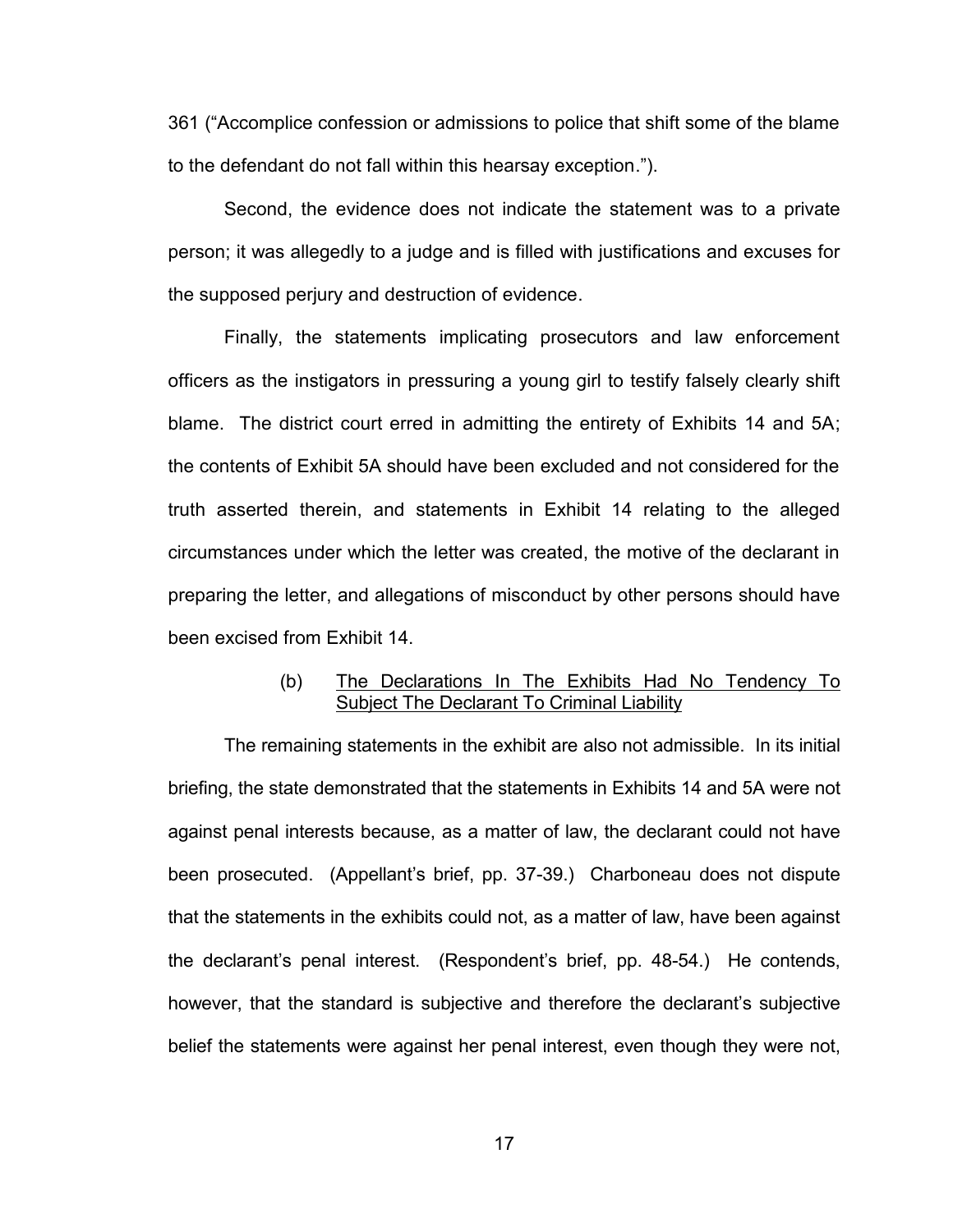is sufficient to allow its admissibility. (Id.) This argument fails on both the law and the facts.

 Charboneau's argument fails on the law because a complete absence of any potential criminal liability prevents finding that the statements are against penal interests. The exception applies to: "A statement which … at the time of its making … so far tended to subject declarant to civil or criminal liability… that a reasonable man in declarant's position would not have made the statement unless declarant believed it to be true." I.R.E. 804(b)(3). Although the rule considers the "declarant's position," which may include her subjective understanding of the liability exposure engendered by the statement, it still requires that the statement "tend[] to subject declarant to … criminal liability." Id. Even assuming that "a reasonable man in declarant's position" allows the court to consider the declarant's legal acumen or the lack thereof when applying this reasonable person standard, the rule is not so broad as to make admissible a statement with no tendency to subject a declarant to criminal liability. By the plain language of this rule, a statement with no tendency to subject the declarant to criminal liability is not within the scope of the exception.

 Charboneau's argument also fails on the facts, for there is no evidence that the declarant's circumstances included selective ignorance of the law. The state may just as easily speculate that the declarant inaccurately believed that presenting false testimony at the behest of a prosecutor was not perjury (and therefore not against penal interests) as the district court speculated that the declarant believed she could be criminally prosecuted (1) even though the statute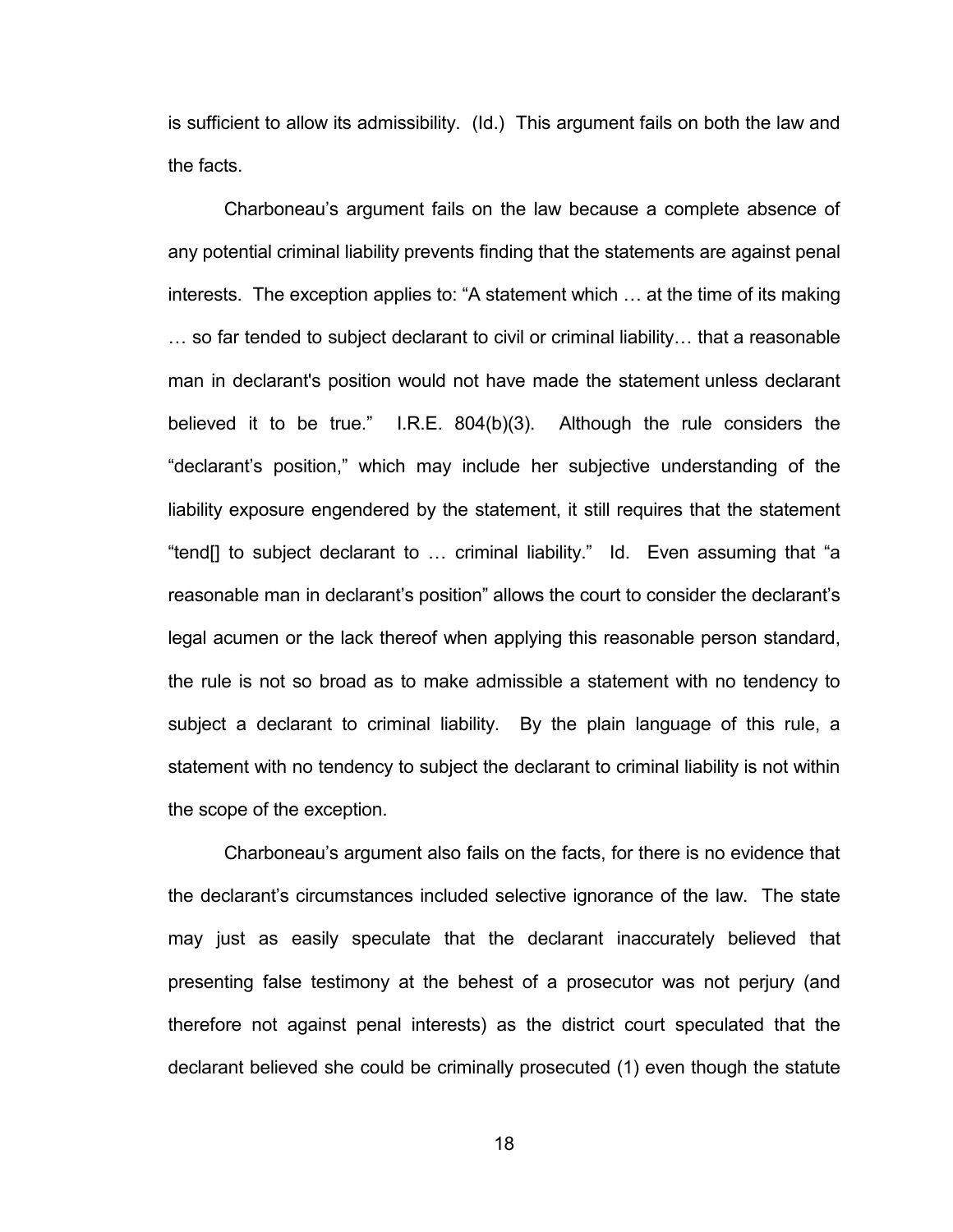of limitations had run and (2) even though she could not be prosecuted for offenses she committed when she was a juvenile. The record is devoid of evidence indicating what the declarant believed regarding whether she could or could not be held criminally liable for perjury. Because Charboneau, like the district court, is merely speculating about what the declarant knew or believed, he has failed to show that the statement against penal interest exception applies. Because the statements in Exhibits 14 and 5A could not, as a matter of law, have subjected the declarant to penal liability, the statements are not against penal interest.

# (c) The Record Does Not Support Any Conclusion That A "Reasonable Man" In The Declarant's Position Would Have Believed Himself So At Risk Of Prosecution That Reliability May Be Inferred

 As pointed out in the state's brief, the odds of the state prosecuting Tira Arbaugh for committing perjury at Charboneau's criminal trial were non-existent at worst and miniscule at best, in part because recantations are viewed with great skepticism and also because it was unlikely that the state would accept the truth of the recantation over the truth of the sworn trial testimony. (Appellant's brief, pp. 39-41.) Thus the letter, "at the time of its making," did not "so far tend[] to subject declarant to civil or criminal liability… that a reasonable man in declarant's position would not have made the statement unless declarant believed it to be true." I.R.E. 804(b)(3). To the contrary, a "reasonable man" would not have felt compelled to state the truth, because there was no possibility that the state would charge Tira Arbaugh with perjury based on the contents of Exhibits 14 and 5A.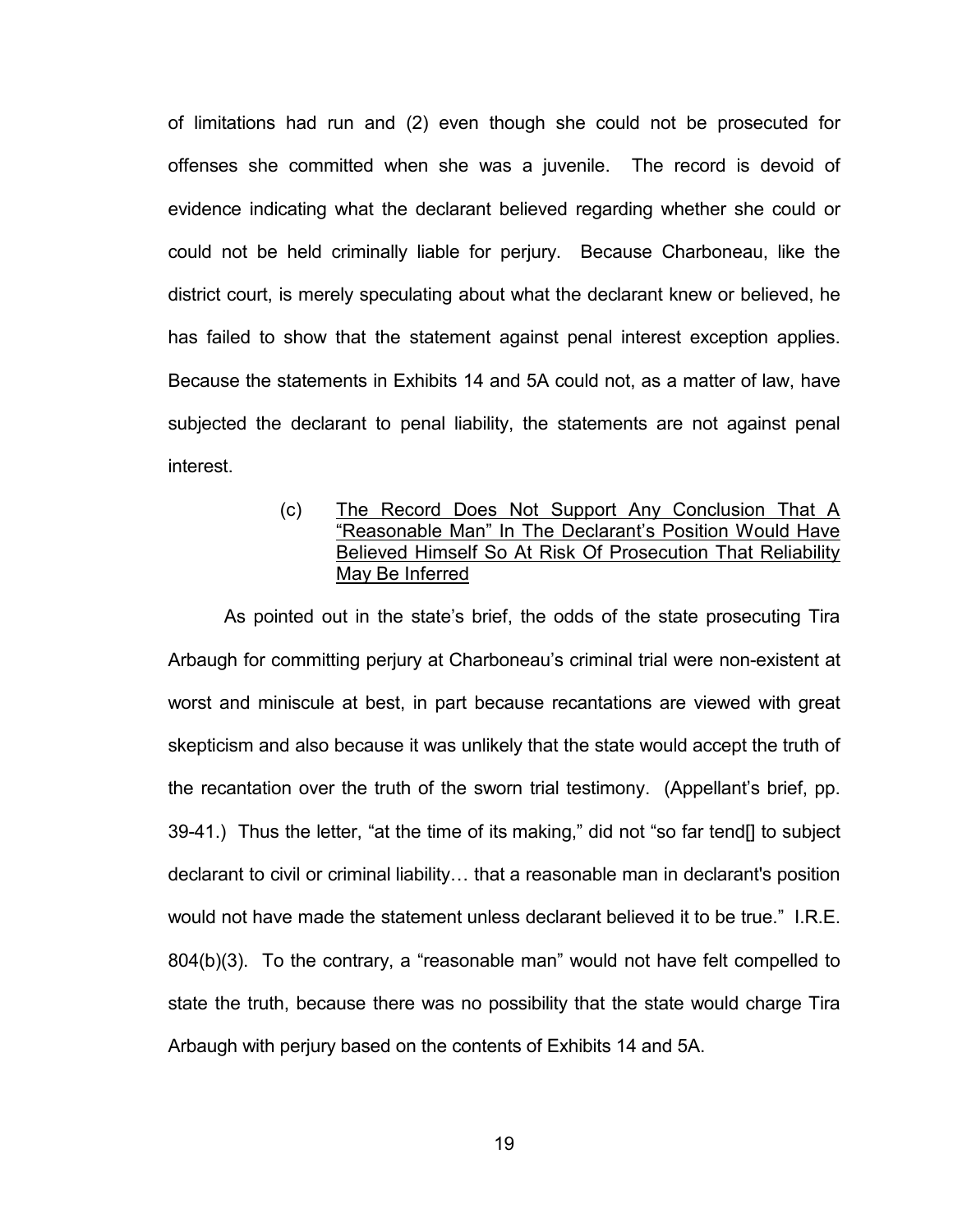Charboneau does not address the state's argument, but instead attempts to refute the straw-man argument that the state is claiming that prosecution and conviction must be a near certainty. (Respondent's brief, pp. 54-59.) Like the district court, Charboneau has failed to articulate a plausible reason why a "reasonable man" would have felt that the risk of criminal liability was sufficiently likely so as to assure the reliability of the statements.

### (d) There Are No Corroborating Circumstances Clearly Indicating The Trustworthiness Of The Statements

 "A statement tending to expose the declarant to criminal liability and offered in a criminal case is not admissible unless corroborating circumstances clearly indicate the trustworthiness of the statement." I.R.E. 804(b)(3). This corroboration requirement is "'limited to asking *whether evidence in the record corroborating and contradicting the declarant's statement would permit a reasonable person to believe that the statement could be true*.'" State v. Meister, 148 Idaho 236, 242, 220 P.3d 1055, 1061 (2009) (brackets omitted, emphasis original) (quoting State v. LeGrand, 734 P.2d 563, 570 (Ariz. 1987)). As set forth in the state's initial brief, there was no corroboration of the statements in Exhibit 14, and the district court erroneously relied on its own credibility determination instead of looking in the record for evidence that would corroborate the factual claims in the statement. (Appellant's brief, pp. 41-43.)

 In response, Charboneau does not argue that the district court applied the correct legal standard. (Respondent's brief, pp. 59-80.) First, he argues that the state did not preserve its claim of error because it did not address all seven factors in Meister. (Respondent's brief, p. 62, n. 43.) The state, however,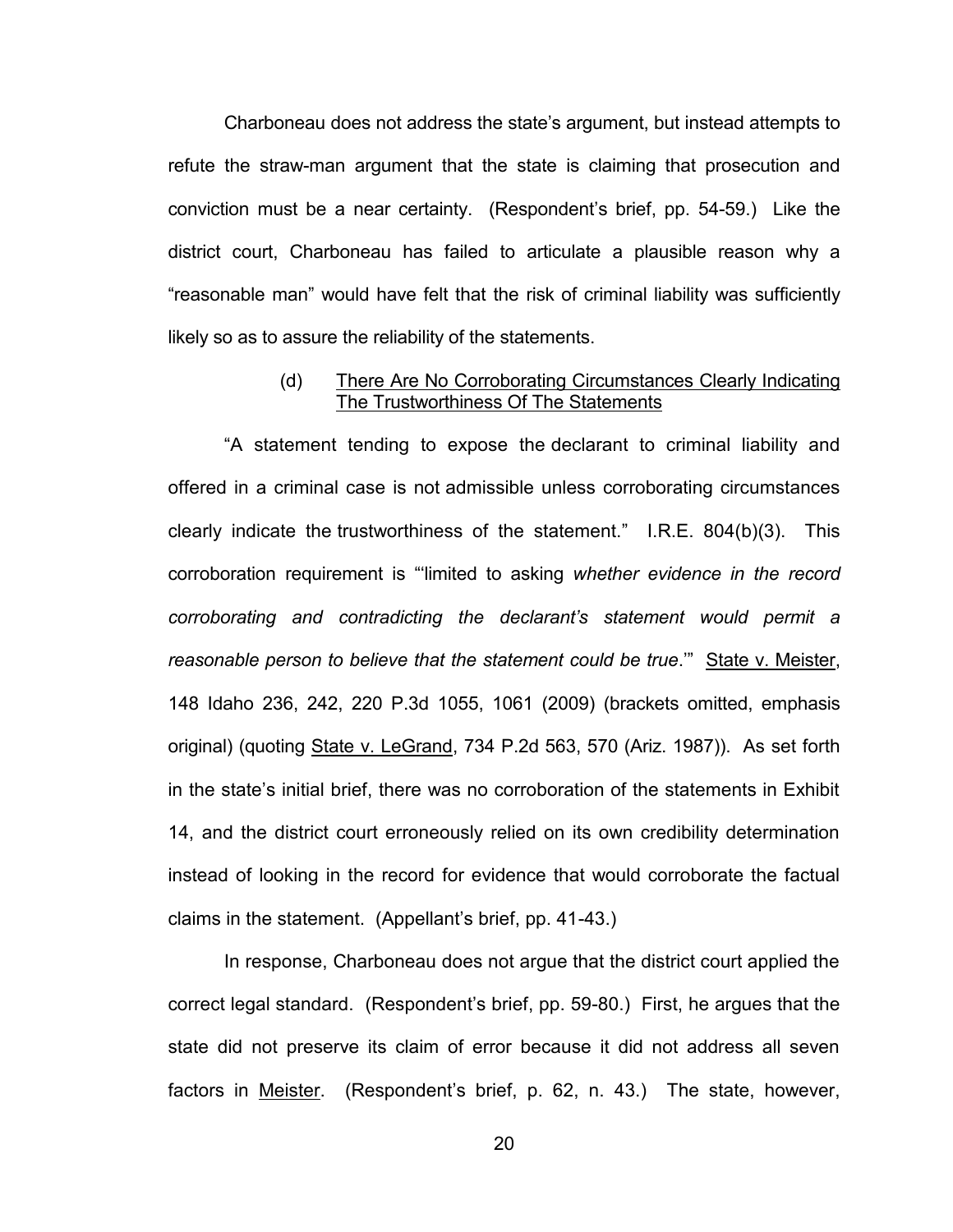addressed the elements of I.R.E. 804(b)(3) and the test as articulated in Meister. (Appellant's brief, pp. 36-43.) The seven factors in Meister are merely a restatement of the requirements articulated by the rule. Meister, 148 Idaho at 242, 220 P.3d at 1061. Moreover, the state's argument is not that the district court misapplied the Meister standard, it is that the district court employed a completely different legal theory at odds with the applicable one. (Id.) Application of an incorrect legal standard is grounds for finding an abuse of discretion in evidentiary rulings. See Shea v. Kevic Corp., 156 Idaho 540, 544, 328 P.3d 520, 524 (2014) (a "trial court does not abuse its discretion" in relation to admission of evidence in summary judgment if it, among other things, "applies the correct legal standards" (internal quotations omitted)). Charboneau has failed to show that the state failed to raise an issue ripe for appellate review.

Second, Charboneau claims the state forfeited consideration of this issue by not identifying what evidence it was relying on. (Respondent's brief, p. 62, n. 44, p. 64.) The part of the brief he focuses on reads: "Claims in Exhibit 14 that Tiffnie had a second rifle and that there was not a second round of shots are directly contrary to Tira's preliminary hearing testimony, Tira's trial testimony, Tiffnie's preliminary hearing testimony, Tiffnie's trial testimony, the physical evidence of a single gun as the murder weapon, and even Charboneau's testimony (all as set forth above)." (Appellant's brief, p. 42.) All of the referenced testimony, however, is set forth in great detail—including citations—in the statement of facts and the course of proceedings in the state's brief. (Appellant's brief, pp. 2-4 (Tira and Tiffnie's preliminary hearing testimony), 4-6 (Charboneau's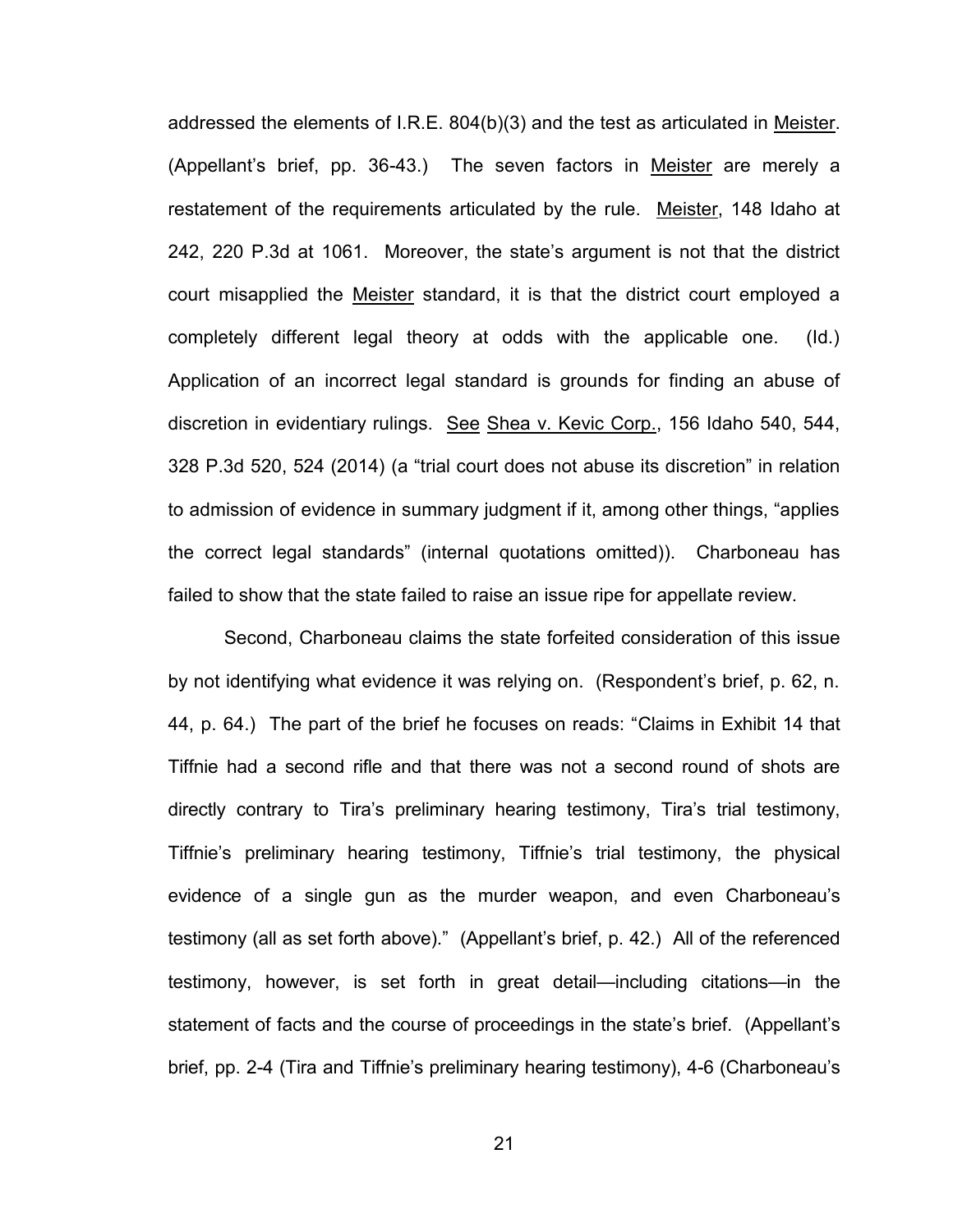testimony in support of his motion to dismiss), 6-12 (evidence presented at trial).) In the context of an argument that the district court applied an incorrect legal standard (an argument Charboneau makes no effort to refute $^3)$  the state referenced evidence that it had previously set forth in detail in the statement of the case, including with citations to the relevant portions of the record. The state's brief fully complied with the requirements of I.A.R. 35(a)(6). Charboneau's argument otherwise is meritless.

Charboneau, without challenging the state's central argument that the district court applied an incorrect legal standard, next argues there was evidence corroborating the statements made in Exhibit 14 if the correct legal standard is applied. (Respondent's brief, pp. 65-80.) Review of the record under the applicable legal standard does not support this argument.

"A statement tending to expose the declarant to criminal liability and offered in a criminal case is not admissible unless corroborating circumstances clearly indicate the trustworthiness of the statement." I.R.E. 804(b)(3). This corroboration requirement is "'limited to asking *whether evidence in the record* 

 $\overline{a}$ 

 $3$  The state argued below for application of the seven factors articulated in Meister. (R., vol. 4, pp. 71-73.) The district court did not apply the seven factors, and instead substituted its own factors. (R., vol. 4, pp. 532-45.) The state's position on this appeal is that substituting its own factors for those articulated by the Idaho Supreme Court was legal error. (Appellant's brief, pp. 41-43.) Charboneau's argument that application of the correct legal standard leads to the same result reached by the district court by application of an erroneous legal standard is therefore a "right result, wrong reason" argument. See, e.g., Walker v. Boozer, 140 Idaho 451, 456, 95 P.3d 69, 74 (2004). The state was not required to rebut this argument until after Charboneau made it; therefore even if the state had not cited to the record such would not have waived its argument that the district court applied an erroneous legal standard.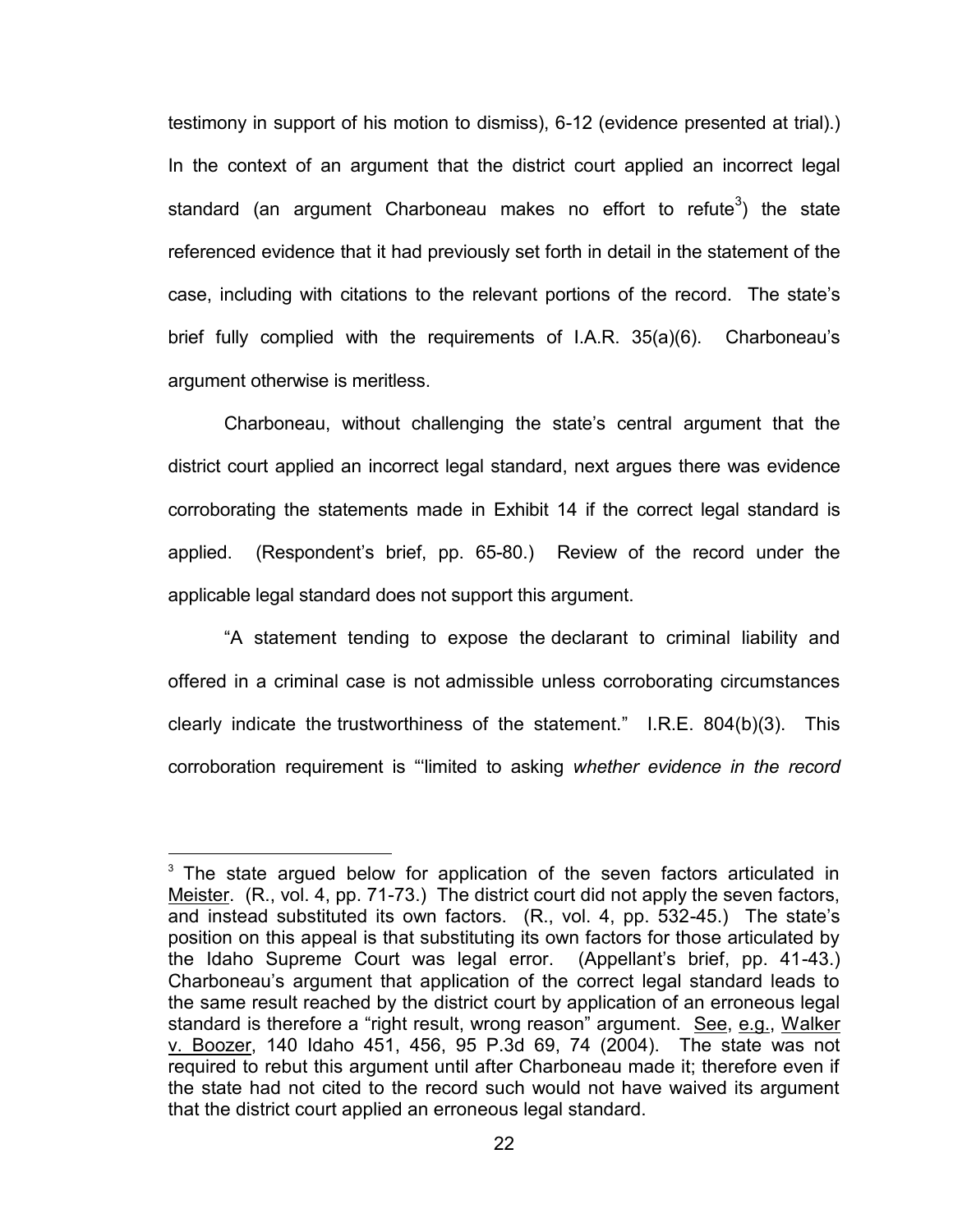*corroborating and contradicting the declarant's statement would permit a reasonable person to believe that the statement could be true*.'" Meister, 148 Idaho at 242, 220 P.3d at 1061 (brackets omitted, emphasis original) (quoting LeGrand, 734 P.2d at 570). The factors relevant to this corroboration requirement are:

(3) whether corroborating circumstances exist which clearly indicate the trustworthiness of the exculpatory statement, taking into account contradictory evidence, the relationship between the declarant and the listener, and the relationship between the declarant and the defendant; (4) whether the declarant has issued the statement multiple times; (5) whether a significant amount of time has passed between the incident and the statement; (6) whether the declarant will benefit from making the statement; and (7) whether the psychological and physical surroundings could affect the statement.

Meister, 148 Idaho at 242, 220 P.3d at 1061.

 Charboneau is trying to corroborate statements directly contrary to testimony Tira Arbaugh had previously given, twice, under oath. Thus, the analysis starts from the "premise that recantations by witnesses for the prosecution are viewed with suspicion." United States v. Mackin, 561 F.2d 958, 961-62 (D.C. Cir. 1977). Even an express claim of a high motive for providing the recantation (to "get right with God") and acknowledgement that the trial testimony was perjurious is insufficient to vest the hearsay statement recanting sworn testimony with reliability. Id. at 962-63. "It is axiomatic that witness recantations must be looked upon with the utmost suspicion." Haouari v. United States, 510 F.3d 350, 353 (2d Cir. 2007). See also Haas v. Com., 721 S.E.2d 479, 482 (Va. 2012) ("Traditionally, courts view recantations with 'great suspicion.'") (quoting Dobbert v. Wainwright*,* 468 U.S. 1231, 1233–34 (1984) (dissent on denial of cert.)).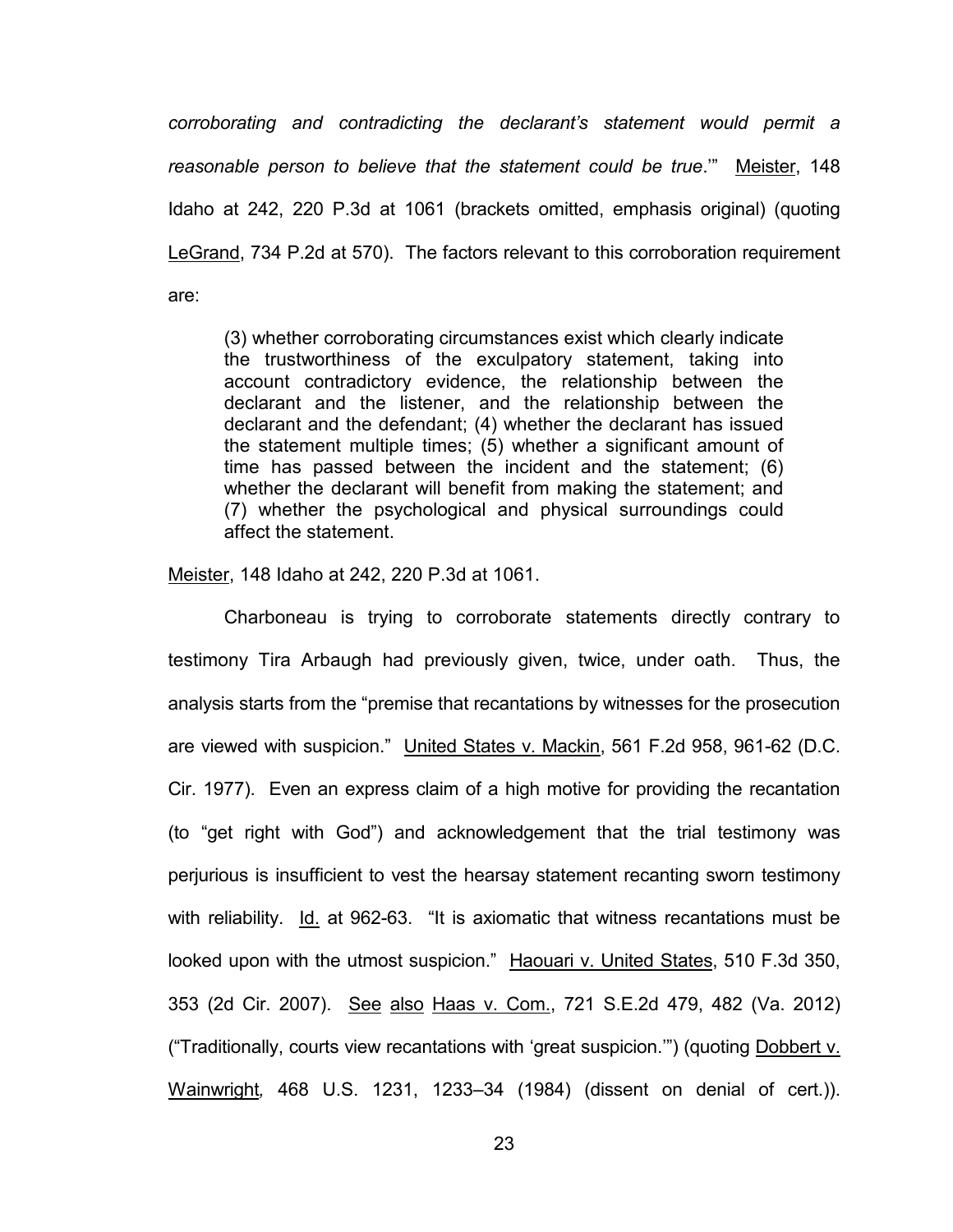"[R]ecanted testimony is notoriously unreliable, 'easy to find but difficult to confirm or refute: witnesses forget, witnesses disappear, witnesses with personal motives change their stories many times, before and after trial.'" Case v. Hatch, 731 F.3d 1015, 1044 (10th Cir. 2013) (quoting Carriger v. Stewart, 132 F.3d 463, 483 (9th Cir. 1997)). Indeed, "there is no form of proof so unreliable as recanting testimony." State v. Sims, 409 P.2d 17, 22 (Ariz. 1965) (internal quotation omitted). "Recantations of trial testimony should be looked upon with the utmost suspicion." State v. Clayton, 427 So. 2d 827, 832 (La. 1982). Recanted testimony remains highly suspect "even when it involves an admission of perjury." Commonwealth v. Woods, 575 A.2d 601, 603 (Pa. Super. 1990). As suspicious and unreliable as recantations are, "unsworn recantations deserve increased suspicion." Ferrell v. Wall, 889 A.2d 177, 184 (R.I. 2005). The record in this case does not support any inference that a reasonable person could conclude that the statements in the exhibit are more reliable than the testimony given twice under oath.

The most important claim in the letter is that there was a second rifle involved in the shooting and that the murder weapon was in Tiffnie Arbaugh's hands, and fired only by her, while a completely different rifle was in Charboneau's hands during the commission of the murder. Specifically, the exhibit asserts that Tira was in the bathtub and Tiffnie in the house when they heard their mother scream for Tiffnie, and then they heard shots "a few seconds later." (Exhibit 14, pp. 3-4 (Exhibits part 1, pp. 124-25).) The letter claims the girls left the house, Tiffnie armed with the Remington rifle and Tira armed with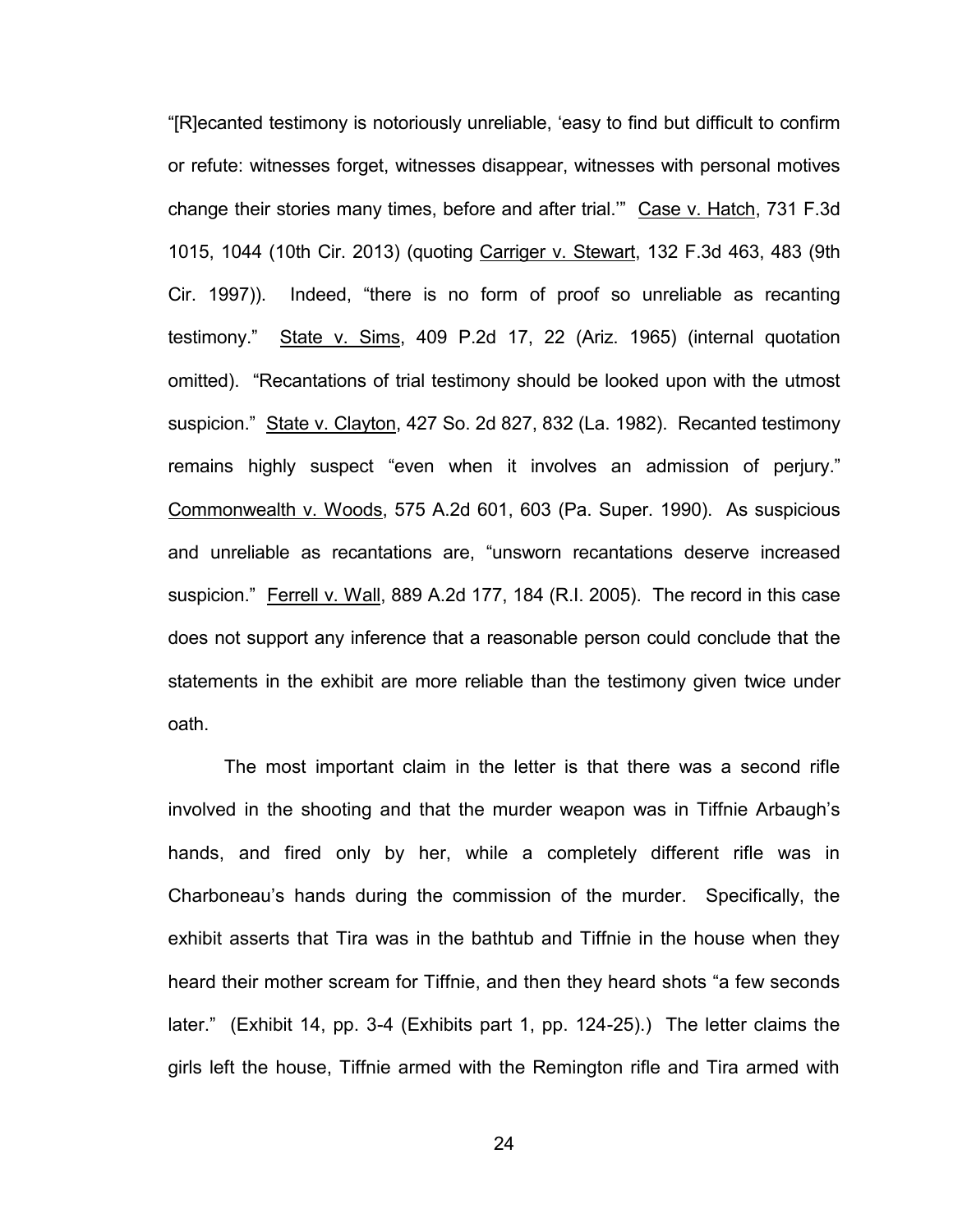the pistol. (Exhibit 14, p. 4 (Exhibits part 1, p. 125).) Once outside, behind the sheep wagon, Tiffnie fired the Remington rifle, according to the exhibit. (Exhibit 14, p. 4 (Exhibits part 1, p. 125).) The exhibit claims that Tiffnie stated that Marilyn had left the house armed with a different rifle. (Exhibit 14, pp. 4-5 (Exhibits part 1, pp. 125-26).) The letter claims that the discrepancies between this version of events and the version in Tira's witness statement (which was also consistent with her later testimony) was the product of Deputy Driesal telling her that "it wasn't necessary to state every little thing in [her] statement." (Exhibit 14, p. 5 (Exhibits part 1, p. 126).)

The claims of the exhibit are in stark contrast to the evidence presented at trial. The only mention of a rifle in relation to the shooting in Tiffnie's testimony was when she testified that she rushed outside after hearing shots and saw Charboneau by her mother with a .22 rifle in his hands. (P.H. Tr., vol. 1, p. 95, L. 7 – p. 104, L. 6; p. 112, L. 22 – p. 113, L. 8; Trial Tr., vol. 3, p. 638, L. 24 – p. 663, L. 7.) Tira did not mention a rifle in her testimony about the events surrounding the murder, because she never saw Charboneau. (P.H. Tr., vol. 2, p. 297, L. 11 – p. 304, L. 12; p. 327, L. 16 – p. 328, L. 19; Trial Tr., vol. 6, p. 1262, L. 19 – p. 1270, L. 25.) Charboneau's testimony regarding the murder mentions only one rifle, the Remington he bought shortly before using it to shoot Marilyn. (#16339 Supp. Tr., p. 137, L. 15 – p. 158, L. 11.) That same Remington rifle was found by police near Charboneau in the field where they arrested him. (Trial Tr., vol. 4, p.751, L.  $6 - p$ . 899, L. 19.) Ballistics testing on bullets and casings found at the murder scene tied them to the same Remington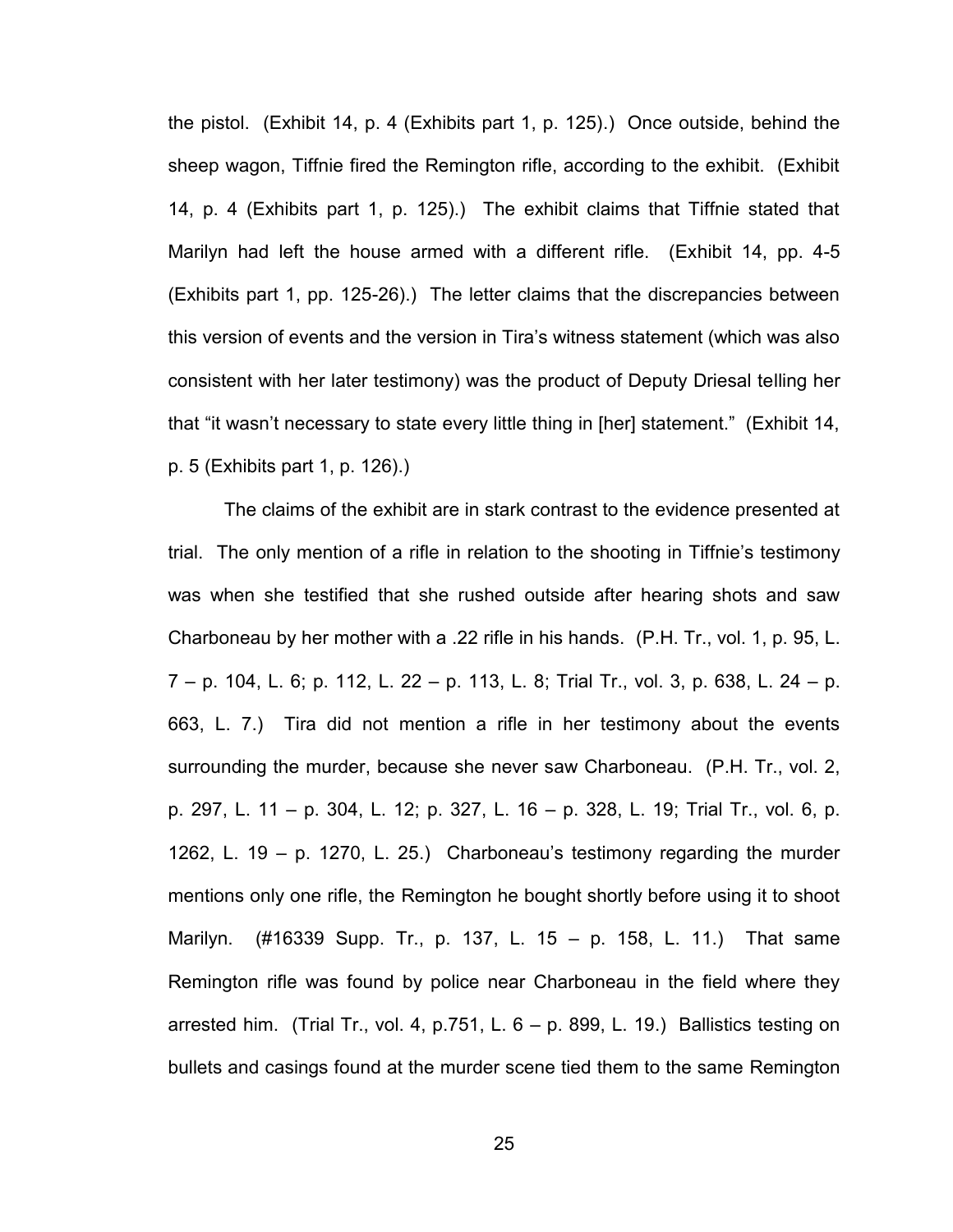rifle. (Trial Tr., vol. 5, p. 1128, L. 3 – p. 1157, L. 6; p. 1177, L. 4 – p. 1179, L. 19.) In addition, all three eyewitnesses (Tira, Tiffnie and Charboneau) testified that Tiffnie left the house in response to her mother with a Ruger pistol, not a Remington rifle, in her hands. (P.H. Tr., vol. 1, p. 96, L. 4 – p. 97, L. 8; p. 103, L. 24 – p. 104, L. 6; P.H. Tr., vol. 2, p. 298, L. 17 – p. 299, L. 21; p. 303, L. 12 – p. 304, L. 12; #16339 Supp. Tr., vol. 1, p. 155, L. 5 – p. 156, L. 13; Trial Tr., vol. 3, p. 640, Ls. 5-20; vol. 6, p. 1265, Ls. 12-24.)

Based on the above, Charboneau's theory of corroboration would require this Court to believe that (1) Tira Arbaugh wrote, on the day of the murder, an entirely inaccurate account of events surrounding the murder, which happened to match the account given by Tiffnie Arbaugh and all the physical evidence, because an officer told her "it wasn't necessary to state every little thing in [her] statement"; (2) Tira Arbaugh twice provided testimony, once at the preliminary hearing and once at the trial, consistent with her false and made-up version of events without being significantly impeached by two different defense attorneys; (3) Tiffnie Arbaugh was the real killer, shooting her mother from a place where neither daughter could even see her; (4) Tiffnie Arbaugh twice provided false testimony regarding most of the events in question, again without being significantly impeached; (5) every police officer in the case provided false evidence about where they found incriminating evidence, including shell casings and the Remington rifle; (6) two different prosecutors, one the Jerome County Prosecutor and the other from the Attorney General's office, knowingly presented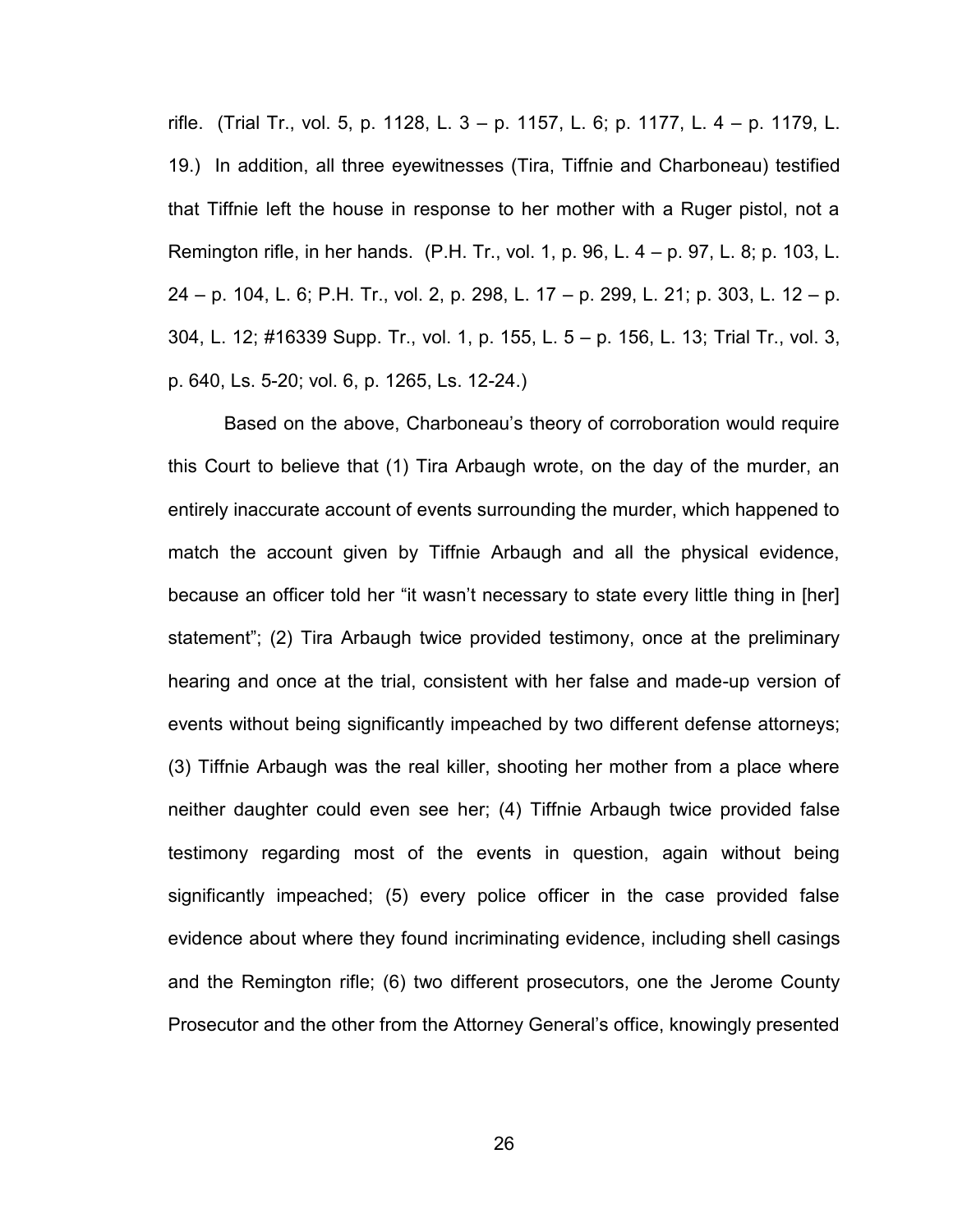entirely fabricated testimony; and (7) Charboneau himself gave a false factual recitation *more incriminating than the truth*.

Compared to the testimony of all three eyewitnesses and all the physical evidence, Charboneau argues the statements in the exhibit are corroborated by evidence that Charboneau purchased gift wrapping paper at about the same time he purchased the murder weapon; a 2009 affidavit by a family friend stating that Marilyn was present when Charboneau bought the Remington (which Charboneau admits was contrary to the testimony of eyewitnesses to that event and is also contrary to Charboneau's testimony); a statement Charboneau allegedly wrote in 1984, which was contradicted by Charboneau's testimony, given about three months after the written statement was allegedly prepared $^4;$ his testimony at his original sentencing that Marilyn owned a rifle (without claiming that rifle was involved in the shooting); a letter he allegedly wrote in 2006; and deposition testimony by Frederick "Pinto" Bennett and Betsy Charboneau that Marilyn owned a .22 rifle; and a 1984 probable cause affidavit prepared by a records clerk and based on an unknown record (Trial Tr., vol. 6, p. 1431, Ls. 2-16). (Respondent's brief, pp. 67-68.) This evidence is not corroboration, much less corroboration "clearly indicat[ing] the trustworthiness of the statement." I.R.E. 804(b)(3). None of the evidence tends to prove what

 $\overline{a}$ 

<sup>4</sup> The first *public* claim that there had been a second rifle involved in the crime was in 2008 and 2009 in association with Charboneau's fourth petition for postconviction relief. (R., vol. 4, pp. 249-53 (Betsy Charboneau Depo., p. 18, L. 1 – p. 33, L. 23), 276-291 (Exhibits 1-4 to deposition).)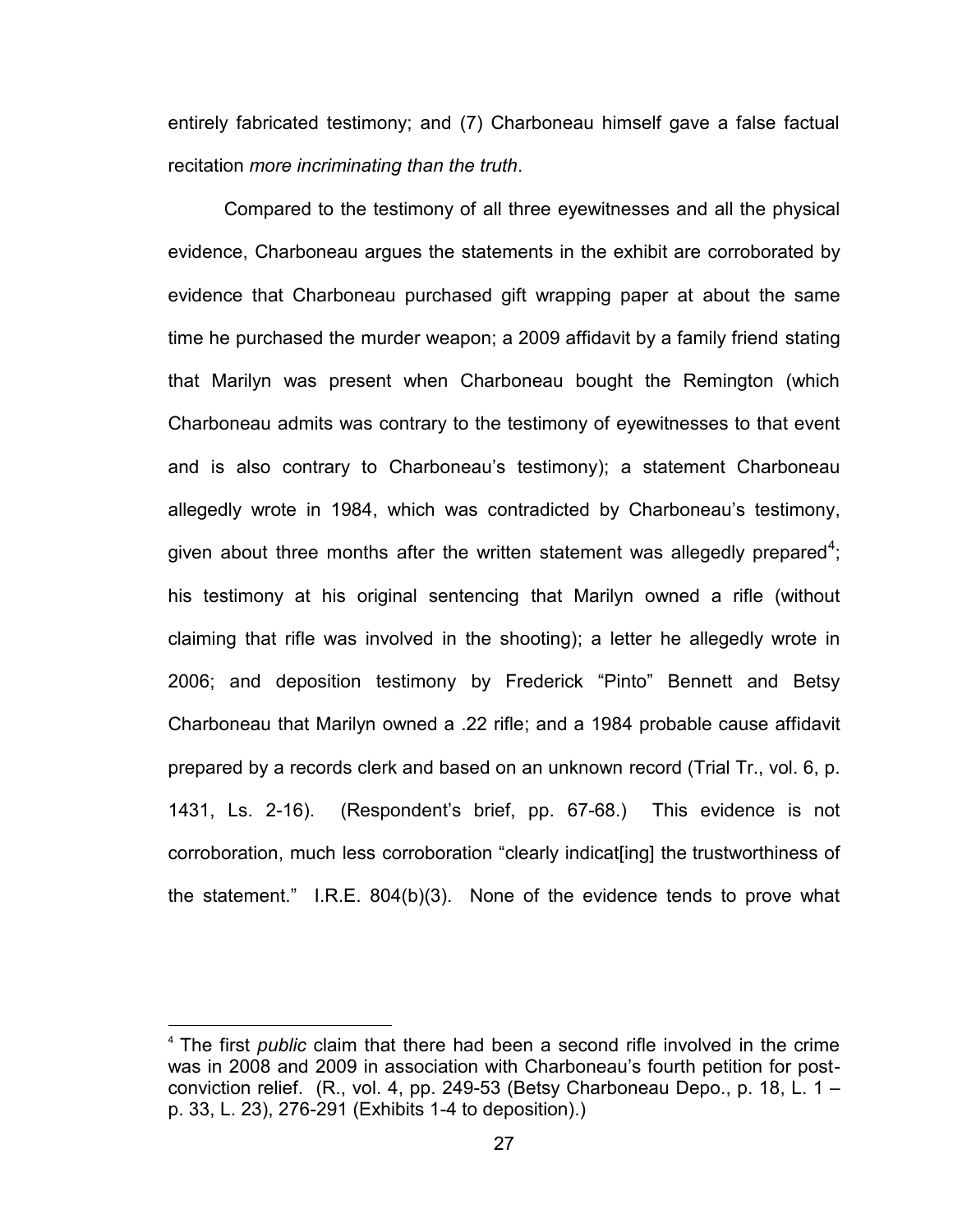weapons were involved in the crime, much less tends to establish what weapons were in whose hands.

The evidence that Charboneau asserts corroborates the claim that a second rifle was fired during the crime and that Tiffnie fired the fatal shots with the Remington fall into two general categories: (1) Evidence that when Charboneau bought the Remington he intended to give it to Tira as a gift, and (2) evidence that Marilyn owned a .22 rifle. Even if true, neither corroborates the version of events asserted in Exhibit 14. Even though evidence tending to show Charboneau intended to give the Remington to Tira as a gift might be considered relevant (the state submits that the 2009 affidavit asserting that two women were present for the purchase and the three eyewitnesses to the purchase, including Charboneau, apparently failed to notice them is inherently incredible), its corroborative value is minimal at best. Charboneau's testimony was that he intended to give the Remington to Tira as a gift, but his testimony was also that it was the gun he used to shoot Marilyn.  $(#16339$  Supp. Tr., p. 137, L. 15 – p. 139, L. 7; p. 154, L. 20 – p. 155, L. 16.) Charboneau's intent did not necessarily lead to action: there are many entirely uncorroborated steps between Charboneau's alleged intent when he purchased of the Remington and the Remington allegedly ending up in Tiffnie's hands and being used to shoot her mother.

Likewise, although evidence that Marilyn owned a .22 rifle might be marginally relevant to the question of whether a second gun *could have been* involved, it is not evidence that the gun *was in fact* involved. The evidence cited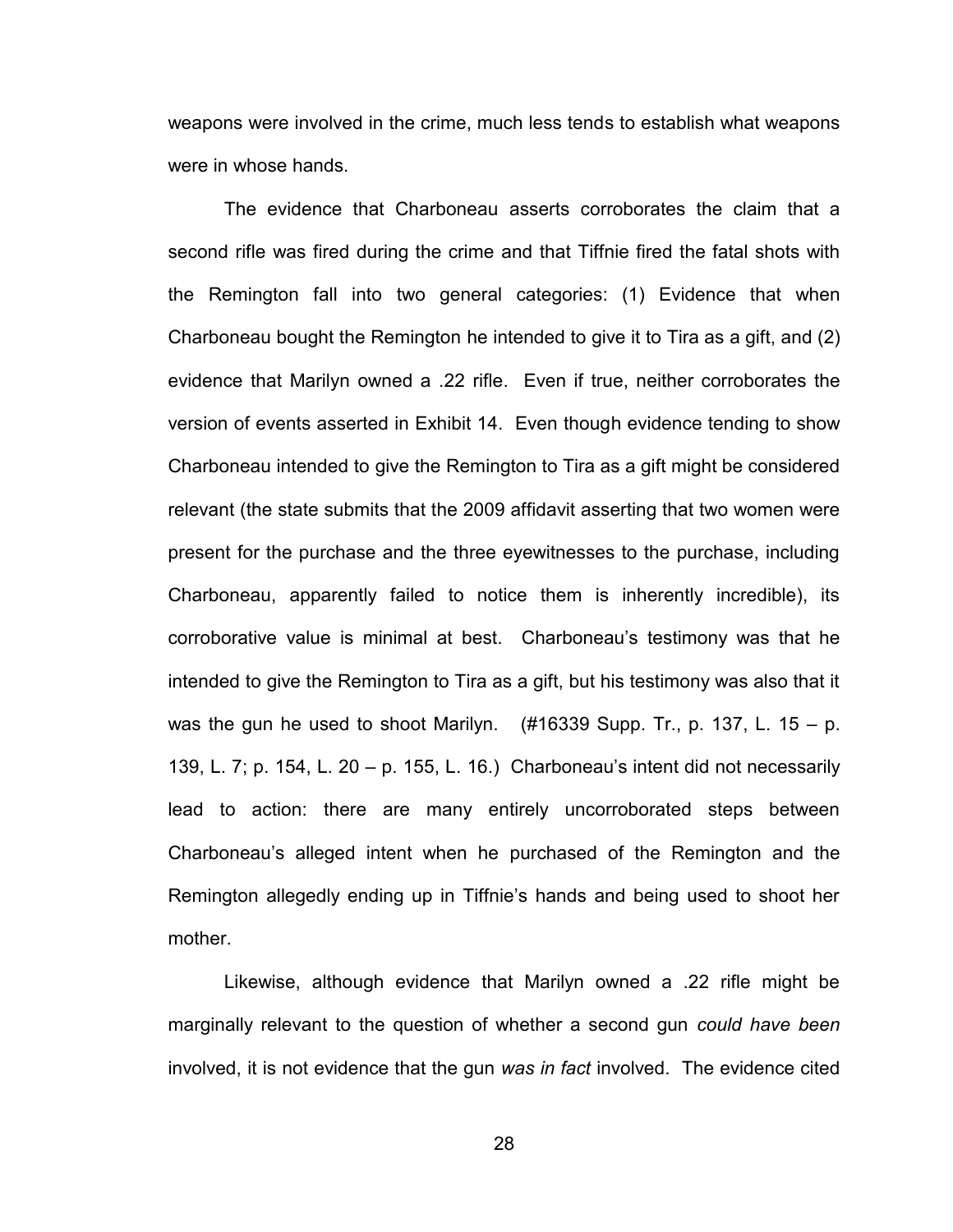by Charboneau has minimal, if any, corroborative value to showing two rifles were involved while the evidence that only one rifle was involved is overwhelming. The statement that a second rifle was involved in the shooting and that the actual murder weapon was shot by Tiffnie Arbaugh is not corroborated in a manner "clearly indicat[ing] the trustworthiness of the statement." I.R.E. 804(b)(3).

Charboneau also argues that the exhibit's "statements concerning a lack of a second round of shots" are corroborated by Tira's written statement to police, Betsy Charboneau's claims that Tira had told her she had been told what to testify to by the prosecutors, and alleged discrepancies between Tira's and Tiffnie's testimony. (Respondent's brief, pp. 68-70.) This argument does not withstand analysis.

First, although it appears that Tira initially completed her witness statement without mentioning hearing any shots (as indicated by the initialed "X" on the second page), and then added a sentence on a new page indicating she had heard shots (and when), such in no way corroborates the claim that the added statement is false. To believe that the adding of the statement corroborates the falsity of the added statement is to believe that initial witness statements (even those made shortly after very emotional events) never omit anything important. Charboneau appears to be trying to corroborate the claim that the sentence was added *at the behest of law enforcement*. As noted above, however, actions by law enforcement are not provable as against the declarant's penal interest. That the statement about hearing shots was added to the witness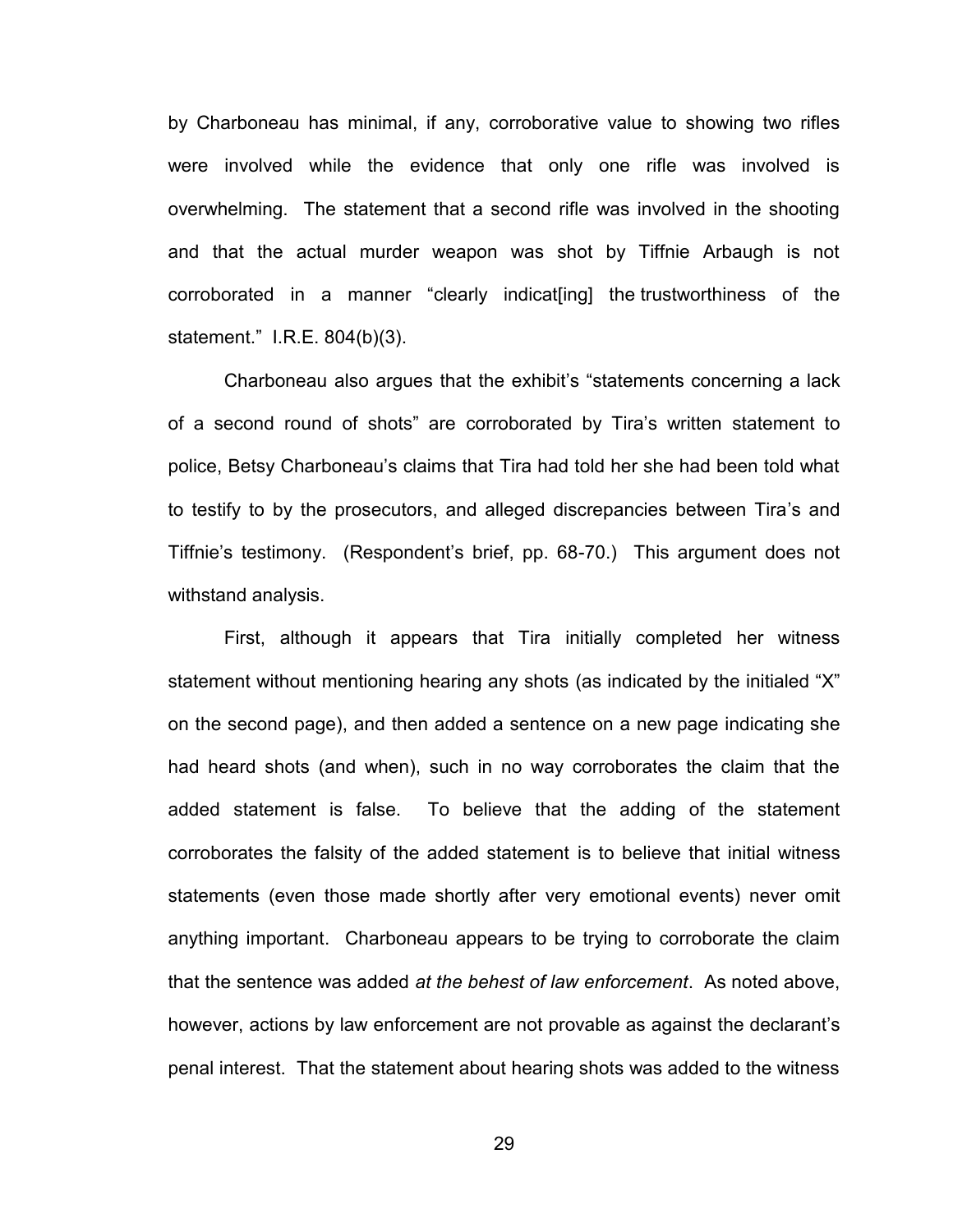statement in no way corroborates a subsequent statement that no shots were heard.

Second, Betsy Charboneau's allegations that Tira told her that she presented false testimony at the request of prosecutors do not corroborate any claim that any statement or testimony about hearing shots while with Tiffnie in the house was false. Although "whether the declarant has issued the statement multiple times" may be a corroborative factor, Meister, 148 Idaho at 242, 220 P.3d at 1061, in this case the evidence does not show corroboration. Tira Arbaugh wrote a statement on the day of the murder that stated she heard a round of shots while she and Tiffnie were in the house. (R., vol. 1, pp. 170-72.) She testified consistently with that statement twice under oath. (P.H. Tr., vol. 2, p. 298, L. 5 – p. 302, L. 24; Trial Tr., vol. 6, p. 1263, L. 16 – p. 1268, L. 25.) According to Charboneau, Tira stated to his mother very shortly after testifying the second time that Tira made statements inconsistent with her witness statement. (#29042 R., pp. 23-24, 53.) She then allegedly wrote Exhibit 14 four years later. (Exhibit 14.) Betsy Charboneau's claim that Tira Arbaugh made statements at about the time of trial that might be consistent with the statements in the exhibit does not ultimately corroborate which of Tira's known and alleged statements are true. In short, a dubious claim that Tira told Betsy Charboneau that her testimony had been false in unspecified ways (dubious because one would have to believe that Charboneau, his mother and his attorneys took no action to follow up on these alleged statements for years), in no way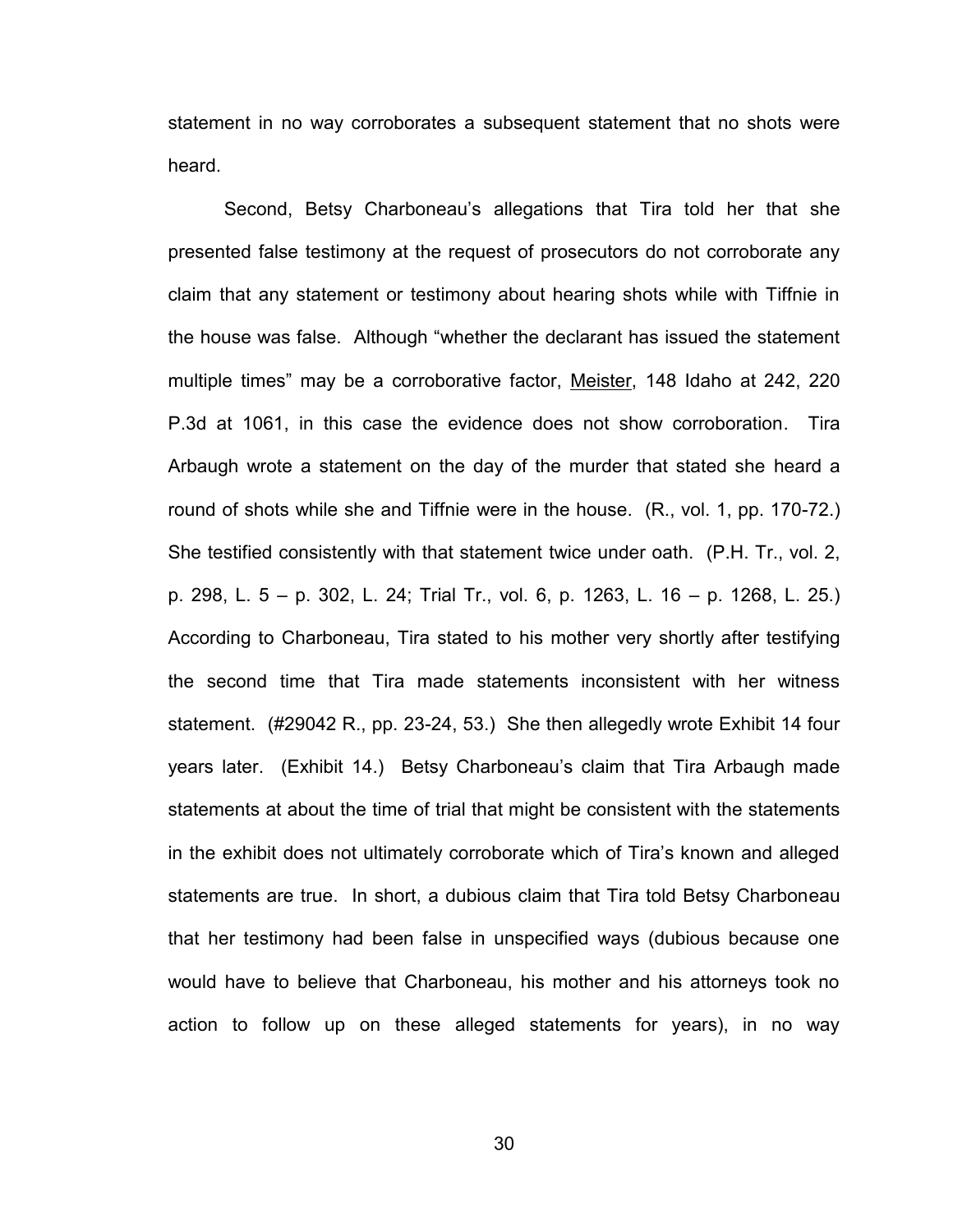corroborates the claim in Exhibit 14 that no shots were heard while Tira and Tiffnie were in the house.

Finally, the claim that minor inconsistencies between Tira's and Tiffnie's trial testimony corroborate a version of events is, at best, counter-intuitive. Tiffnie testified that she heard shots before the girls ran outside and hid behind the sheep wagon (Trial Tr., vol. 3, p. 644, L.  $4 - p$ . 645, L. 9), while Tira testified that she heard the shots after the girls had returned inside after running out to the sheep wagon (Trial Tr., vol. 6, p. 1265, L. 25 – p. 1268, L. 10). The alleged facts in Exhibit 14 are wildly inconsistent with the testimony of both witnesses, as well as the other trial evidence and even Charboneau's version of events. The slight differences in the renditions of the sequence of events do not support a conclusion that the exhibit's claim of entirely different events is more likely true. Both Tiffnie's and Tira's testimony clearly state that they heard shots while both were in the house. Neither corroborates the statement in the exhibit that the second round of shots occurred when Tiffnie fired the murder weapon while both girls were outside.

The next statement in Exhibit 14 that Charboneau claims was corroborated is that prosecutor Marc Haws "told us that we need to get rid of moms [sic] Calamity Jane rifle," so "last week" the declarant and family members of the victim went out to the scene of the crime and buried it. (Exhibit 14, pp. 5-6 (Exhibits Part 1, pp. 126-27).) The state first notes that there is no plausible theory that this statement could have exposed the declarant to penal liability. The declarant in the letter describes no more than a tangential role in this act of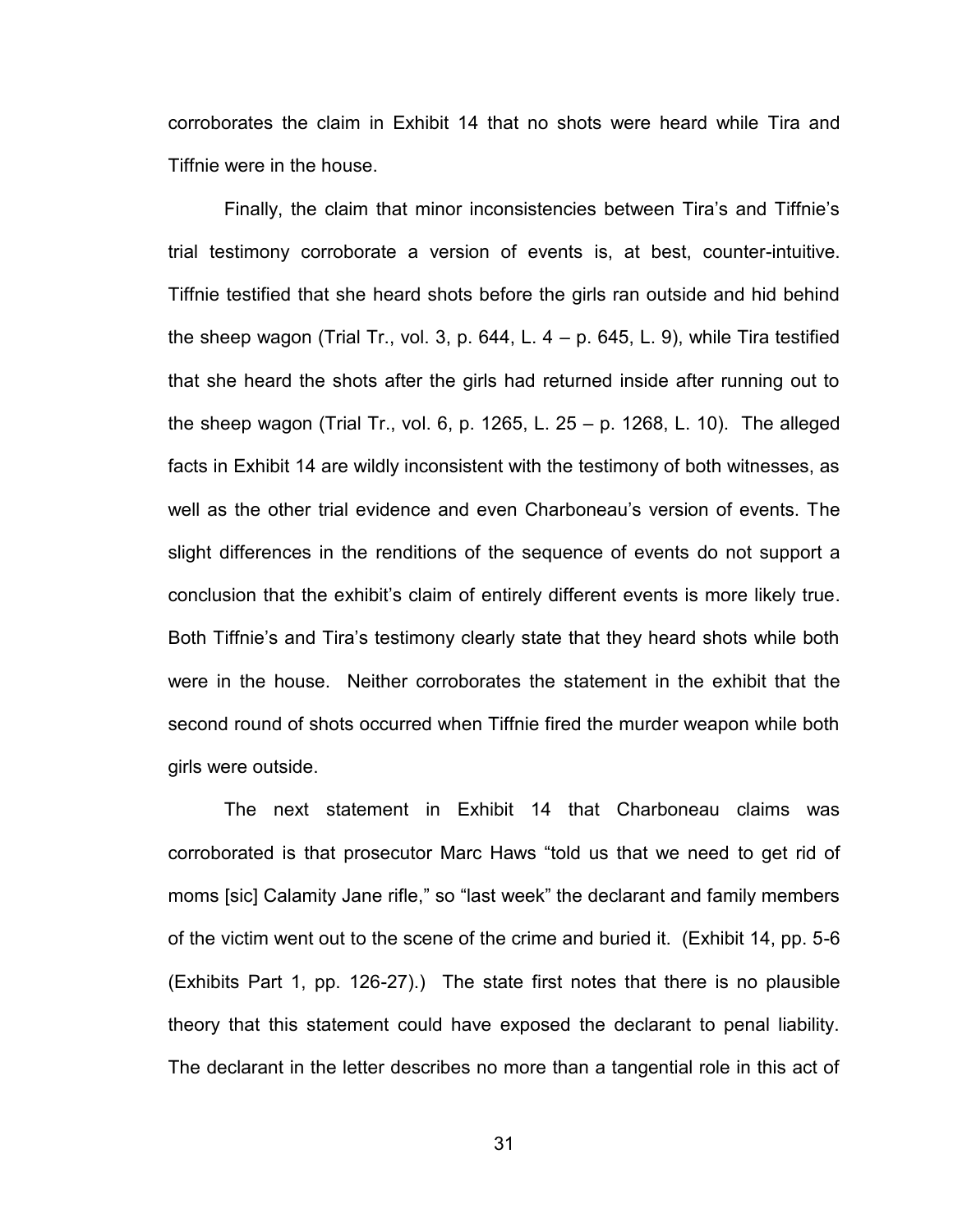hiding evidence; the act of hiding the evidence apparently occurred in 1989, well after the trial; and Tira Arbaugh never testified about anything having to do with any alleged "Calamity Jane" rifle.

Charboneau claims that the statement that a "Calamity Jane" rifle was hidden is corroborated by claims by Pinto Bennett that he knew Marilyn had such a rifle and by claims by Betsy Charboneau that Tira Arbaugh told her that Haws had asked the Arbaugh family to get rid of the rifle. (Respondent's brief, p. 70.) As above, evidence that a rifle existed does little to nothing to corroborate either its involvement in the crime or a claim that it was buried at the request of a prosecutor. In addition, the claim that Marilyn Arbaugh owned a .22 rifle at the time of the murder is refuted by the trial evidence. (Trial Tr., vol. 6, p. 1297, L. 16 – p. 1298, L. 4; see also P.H. Tr., vol. 1, p. 93, L. 18 – p. 94, L. 21; p. 109, L. 8 – p. 110, L. 25.)

Likewise, Betsy Charboneau's claims regarding Tira's alleged statement are not corroborative. Although the state does not believe the date on the letter is admissible evidence (it is a factual assertion made out of court and no hearsay exception applies), Charboneau's theory is that the letter was created in September of 1989 (Exhibit 14, p. 7 (Exhibits Part 1, p. 128)), more than four years after the trial, after the conclusion of the first two post-conviction cases, and after Charboneau's conviction (but not his sentence) had been affirmed by the Idaho Supreme Court. In chronological context, Betsy Charboneau testified that Tira told her "before the trial" that on Haws' instruction her family "bur[ied] the gun" that was "used at the scene." (Betsy Charboneau deposition, p. 15, L.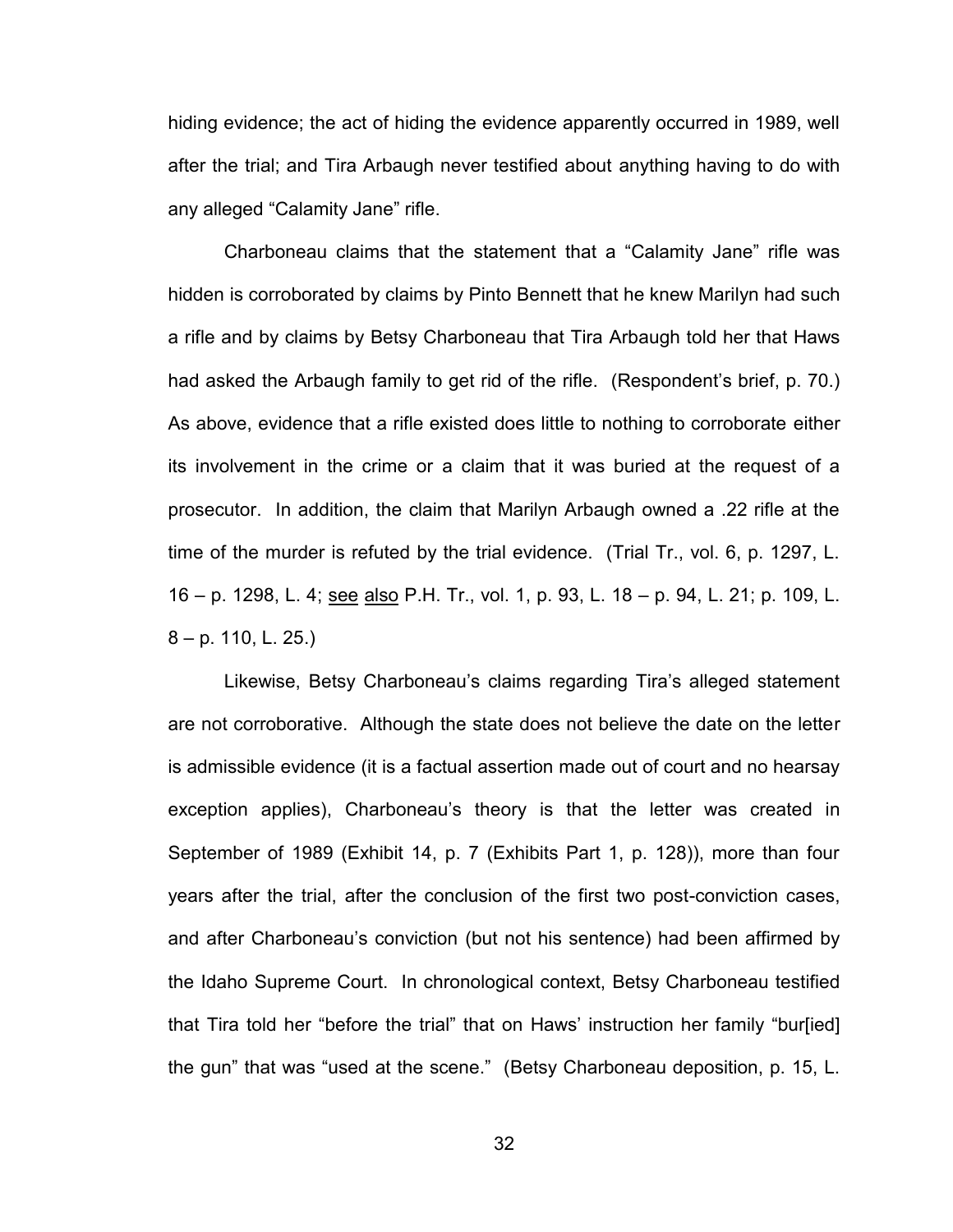15 - p. 33, L. 23 (R., vol. 4, pp. 248-53); Betsy Charboneau Depo., Exhibits 1-4 (R., vol. 4, pp. 276-291).) The claim that Tira stated in 1984, prior to trial, that a gun allegedly used in the crime was buried at the prosecutor's request does not corroborate the statement allegedly made in September 1989 that the gun was buried "last week." Again, the corroborating circumstances fall far short of "clearly indicat[ing] the trustworthiness of the statement." I.R.E. 804(b)(3).

Charboneau's final claim of corroboration relates to the discovery of evidence in a potato cellar near the scene several days after the murder. (Respondent's brief, pp. 70-71.<sup>5</sup>) The actual statement in the exhibit was that the rifle was "buried right behind the cellar just a few feet from the place where [Marilyn's brother] had thrown some of moms [sic] other things in the crawl space at the back of the potato cellar a few weeks after the day [Marilyn Arbaugh] died." (Exhibit 14, p. 6 (Exhibits Part 1, p. 127).) The trial evidence showed that Marilyn's backpack, the same one Charboneau possessed after Marilyn fled from

 $\overline{a}$ 

<sup>&</sup>lt;sup>5</sup> The recitation of facts in Charboneau's brief is misleading. For example, he relies on the fact that the "tack room" was very thoroughly searched by the police and claims it is highly suspicious that they did not find the evidence then. (Respondent's brief, p. 71.) The only evidence found in the tack room on July 11 was a snowmobile suit (R., vol. 1, pp. 406, 409; Trial Tr., vol. 5, p. 1012, L. 11 – p. 1013, L. 18), which was seen during the July 1 search but left because it was not at that time deemed pertinent to the investigation (Trial Tr., vol. 4., p. 843, Ls. 1-13). A photograph of the tack room taken by police during the July 1 search shows the snowmobile suit. (Trial Tr., vol. 4, p. 782, Ls. 7-25.) The significant evidence—Marilyn's backpack and her personal effects that had been taken by Charboneau when he kidnapped and raped Marilyn and the .22 rounds purchased by Charboneau with the murder weapon—were found in the potato cellar, which was separated from the murder scene by a wall. (Trial Tr., vol. 4, p. 980, L. 12 – p. 998, L. 7.) There was no evidence that the potato cellar (as opposed to the alleyway next to it, where the murder occurred) had been searched by law enforcement prior to July 11. (See, e.g., Trial Tr., vol. 4, p. 774, Ls. 8-17.)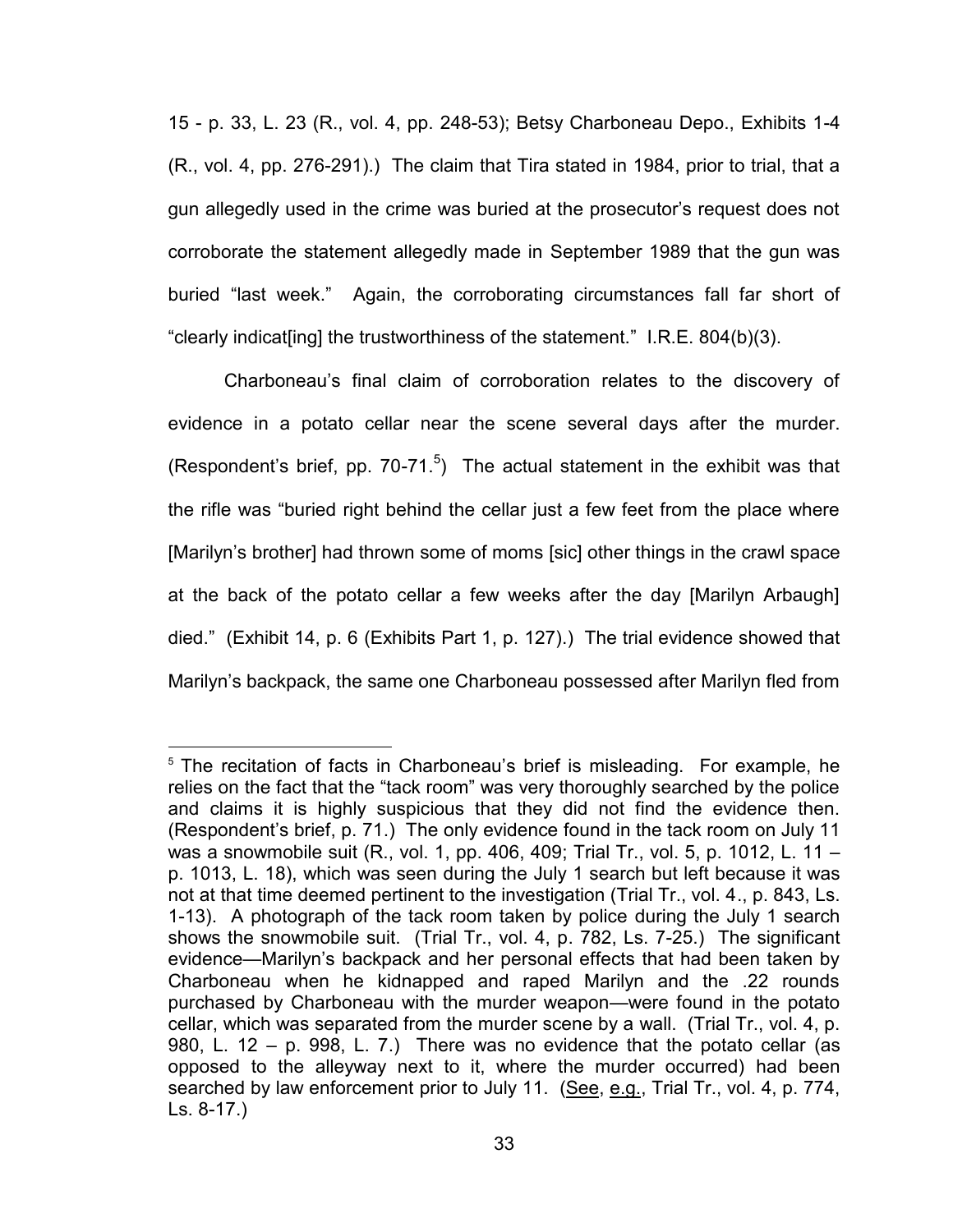him, was found in the cellar next to the alley between the cellar and the barn where Marilyn was shot. (Trial Tr., vol. 2, p. 290, L.22 – p. 297, L. 20; p. 365, L. 7 – p. 368, L. 21; vol. 3, p. 540, L. 24 – p. 542, L. 19; p. 558, Ls. 1-24; vol. 4, p. 800, L. 9 – p. 807, L. 3; p. 980, L. 19 – p. 998, L. 7.) Among the items in the backpack were the boxes of shells Charboneau purchased in Hagerman, one full and one only partly full. (Id.)

The statement about finding evidence in the potato cellar is not admissible as a statement against penal interest. Tira never testified regarding this evidence at trial. (Trial Tr., vol. 5, p. 1233, L. 1 – vol. 6, p. 1304, L. 20.) Charboneau does not explain how a perjury charge, or any other criminal charge, could have originated with this statement.

Even if it could be considered against penal interest, the statement is not corroborated. That the police did not find the evidence in the potato cellar located near the murder scene does not corroborate the statement that Marilyn's family somehow put it there later. Charboneau offers no theory (much less evidence) showing how the family could have obtained (1) a backpack seen in Charboneau's possession a few days before the murder and (2) the ammunition boxes Charboneau purchased in Hagerman other than by finding them near the scene of the murder as described in the trial evidence. (Trial Tr., vol. 3, p. 692, L. 11 – p. 693, L. 7; vol. 4, p. 980, L. 12 – p. 998, L. 7.) Even if the fact that the police did not initially find the backpack and shell boxes could be deemed in some way to corroborate the statement in the exhibit, Charboneau has fallen far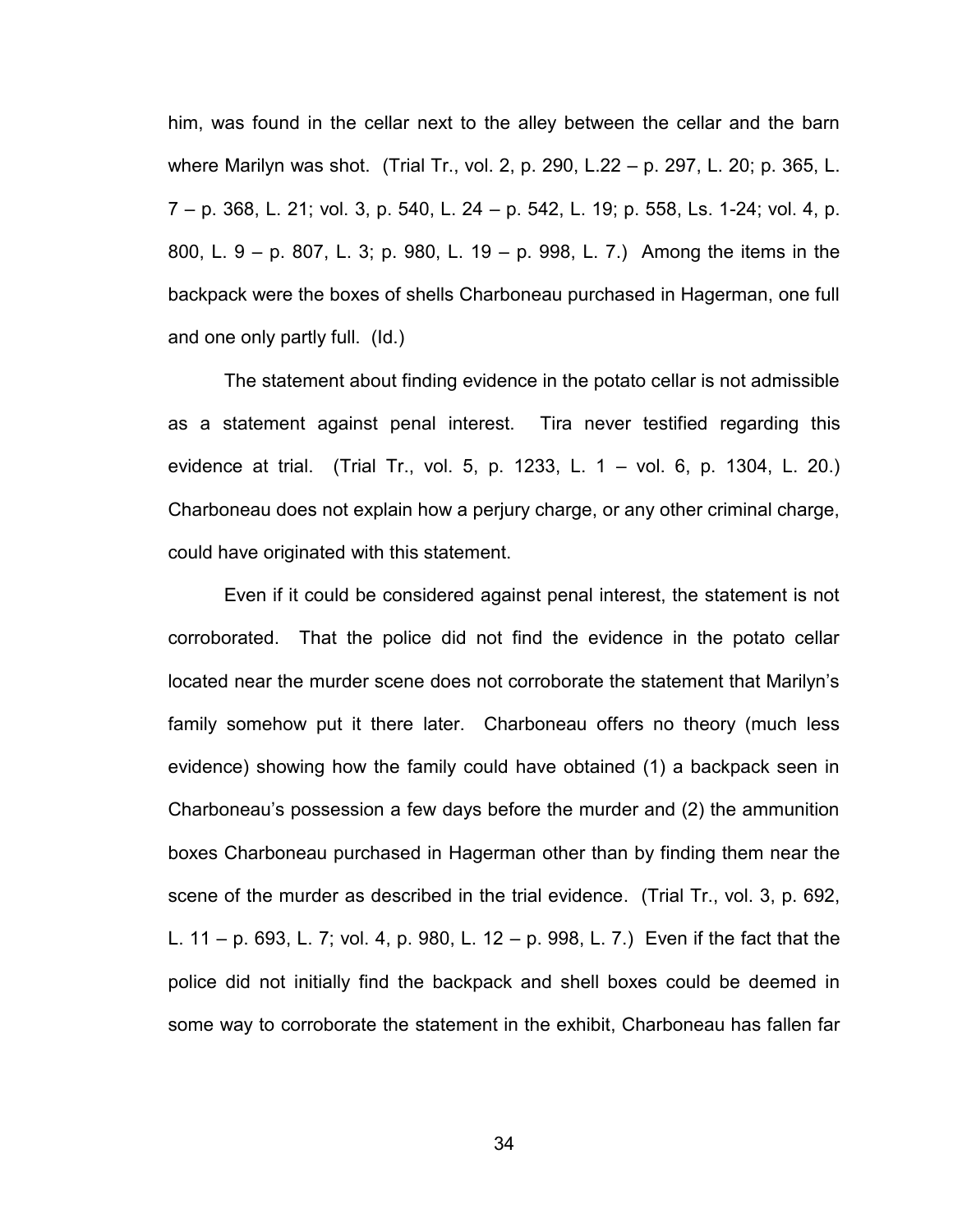short of showing corroboration "clearly indicat[ing] the trustworthiness of the statement." I.R.E. 804(b)(3).

Charboneau next argues that the hearsay statements in the exhibit are corroborated by the other Meister factors—namely relationship between the declarant and the listener, relationship of declarant and defendant, the number of times the statement was made, the passage of time, benefit to the declarant, and psychological and physical surroundings—plus "other considerations." (Respondent's brief, pp. 72-80.)

The primary flaw in Charboneau's arguments is that he relies heavily upon statements in the exhibit to corroborate other statements in the exhibit. The applicable test is "whether evidence *in the record* corroborating and contradicting the declarant's statement would permit a reasonable person to believe the statement to be true." Meister, 148 Idaho at 243, 220 P.3d at 1062 (emphasis added). Trustworthiness must be established "through corroborating evidence." Id. It is not enough to say, as Charboneau does here, that the statements are trustworthy because the statements say they are trustworthy.

For example, Charboneau argues the statements are trustworthy because they were intended for Judge Becker. (Respondent's brief, pp. 72-73.) However, we must at best merely take the declarant's word that the statements were intended for Judge Becker. At worst we cannot assume that this was even the declarant's intent because, as set forth in the state's initial brief, multigenerational copies such as Exhibit 14 are subject to manipulation. (Appellant's brief, pp. 60-61.) Because there is nothing in the record outside of the salutation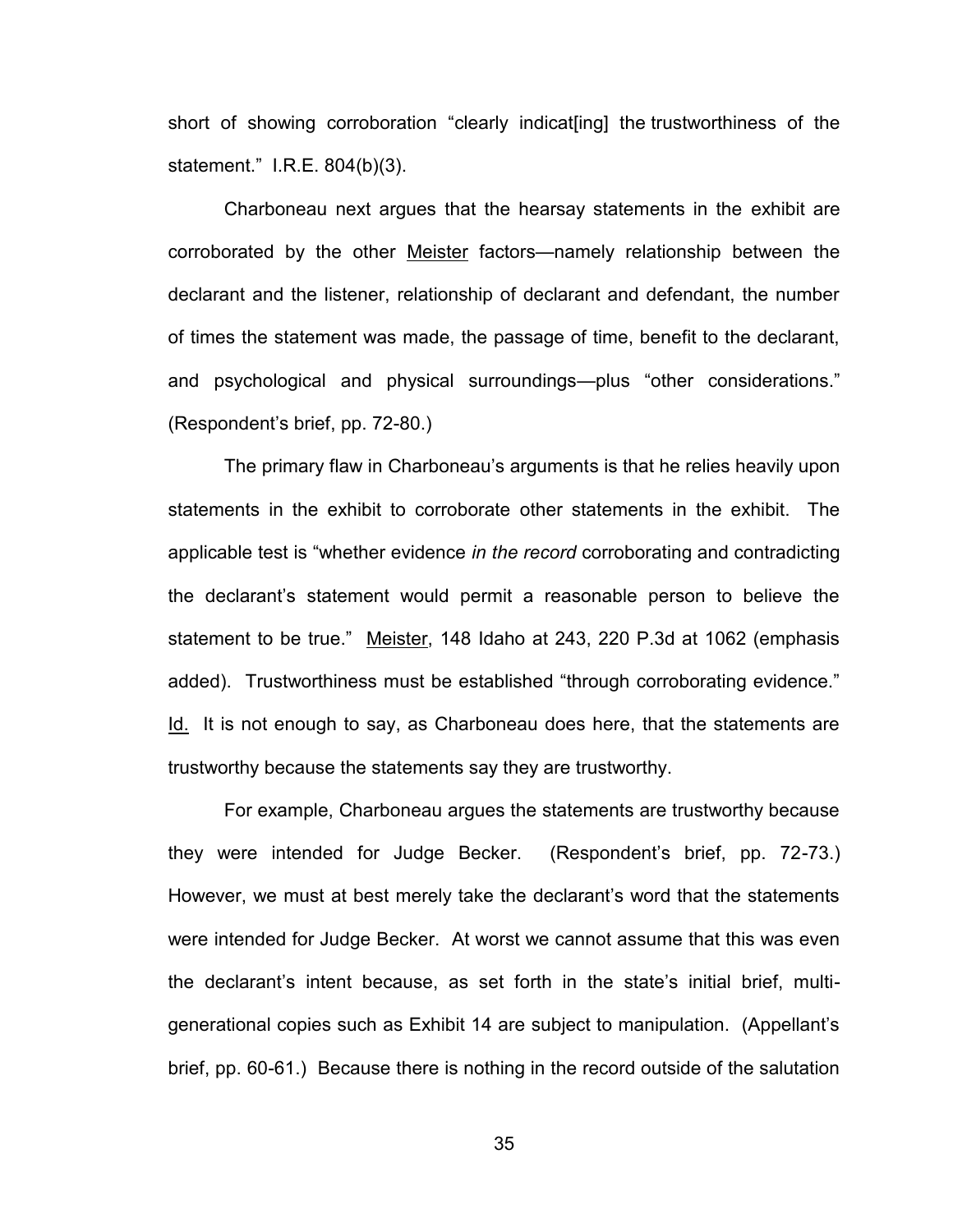line indicating that the statements were originally intended for Judge Becker, Charboneau's argument that the document is self-corroborating on this point fails.

Charboneau's argument in relation to passage of time (Respondent's brief, pp. 76-77) fails for the same reason. This argument apparently relies on the date written on the document and the post-mark on Exhibit 5A. As above, these indicators of date are unreliable and are not corroboration in the record. It is another attempt to bootstrap corroboration. Moreover, even if the document were written in 1989 such represents a considerable passage of time from the 1984 murder.

Finally, Charboneau's argument on the "psychological and physical surroundings" is based entirely upon claims in the document. (Respondent's brief, pp. 78-79.) This argument is nothing but a claim the statements are trustworthy because the document says they are.

Charboneau's arguments relying on corroboration in the record are unconvincing. (Respondent's brief, pp. 72-80.) Although factors related to a declarant's motives, mental health, repetition of consistent or contradictory statements, timing or coercion are certainly relevant, in this case they are found only in the proposed exhibit, not in corroborating evidence in the record as is required. The corroborating evidence in the record does not show that a reasonable person could conclude that the statements attributed to Tira Arbaugh in Exhibit 14 are more trustworthy than her twice given sworn testimony. I.R.E. 804(b)(3).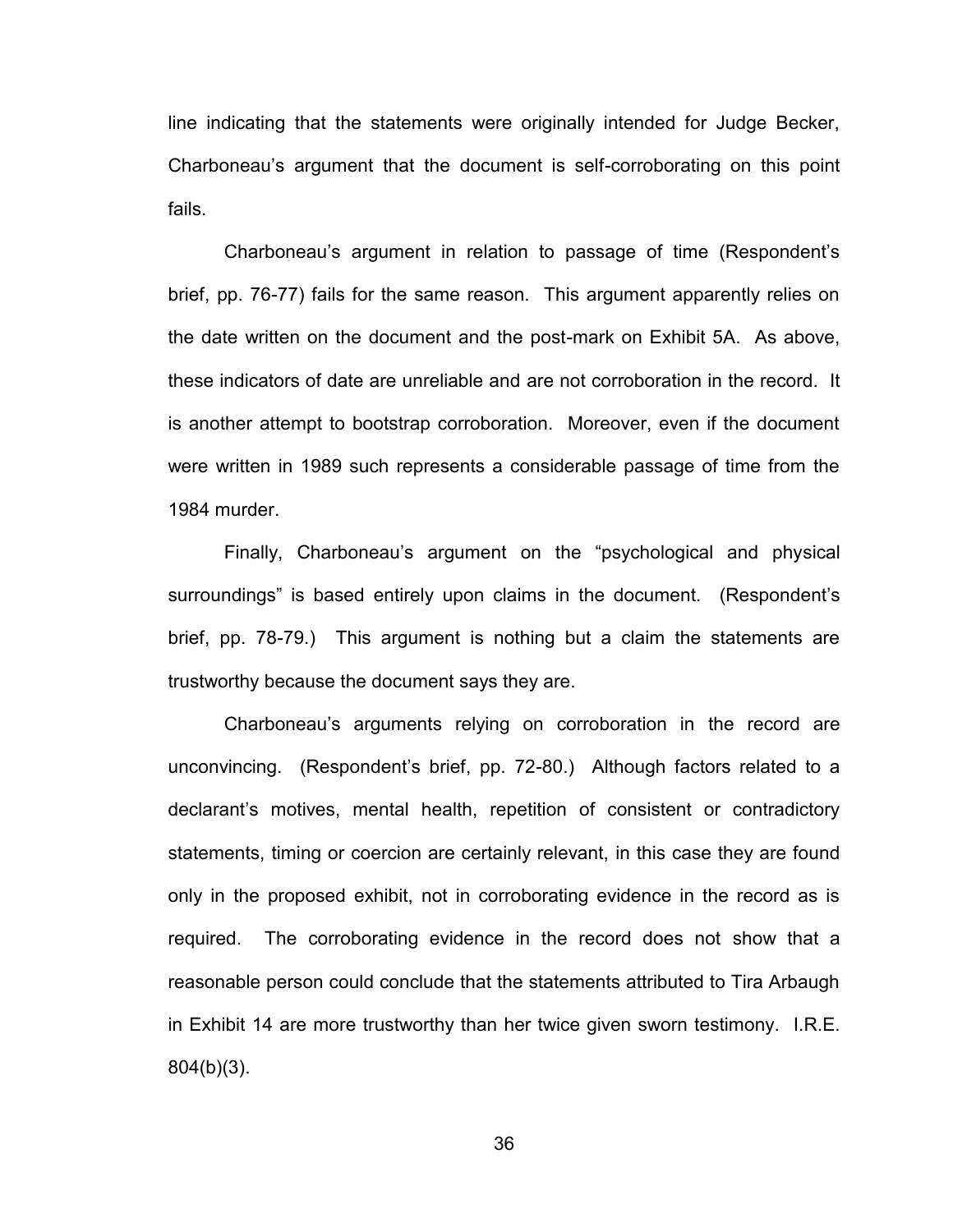# 2. Exhibits 14 And 5A Are Not Admissible As Present Sense Impressions Or State Of Mind

Charboneau argues that "descriptions of [the declarant's] feelings" and explanations of the declarant's motives are admissible under the present sense impression and state of mind exceptions to the hearsay rule. (Respondent's brief, pp. 80-82.) The statements he believes admissible under these exceptions are the declarant's claims the document was prepared so Judge Becker would "know the truth"; that the declarant loves "my mom" and believes she would want the declarant to "tell the truth"; that a recent event "bothers me"; and that the declarant "know[s] that this is not right" and "hopes" that creating the document is the right thing. (Id. (quoting Exhibit 14).) Application of relevant legal standards shows this argument to be without merit.

The present sense impression exception to the hearsay rule applies to a "statement describing or explaining an event or condition made while the declarant was perceiving the event or condition, or immediately thereafter." I.R.E. 803(1). "The rationale underlying this exception is that substantial contemporaneity of event and statement negative the likelihood of deliberate or conscious misrepresentation." State v. Woodbury, 127 Idaho 757, 762, 905 P.2d 1066, 1071 (Ct. App. 1995) (Lansing, J. concurring) (internal quotes omitted). Charboneau claims the declarant was "describing her thoughts and feelings at the time" the declarant prepared the document. (Respondent's brief, p. 81.) This argument gets the rule exactly backward. The declarant was not claiming the "thoughts and feelings" described were the result of writing the letter, they were the motivations for the act of writing the letter. It is clear that the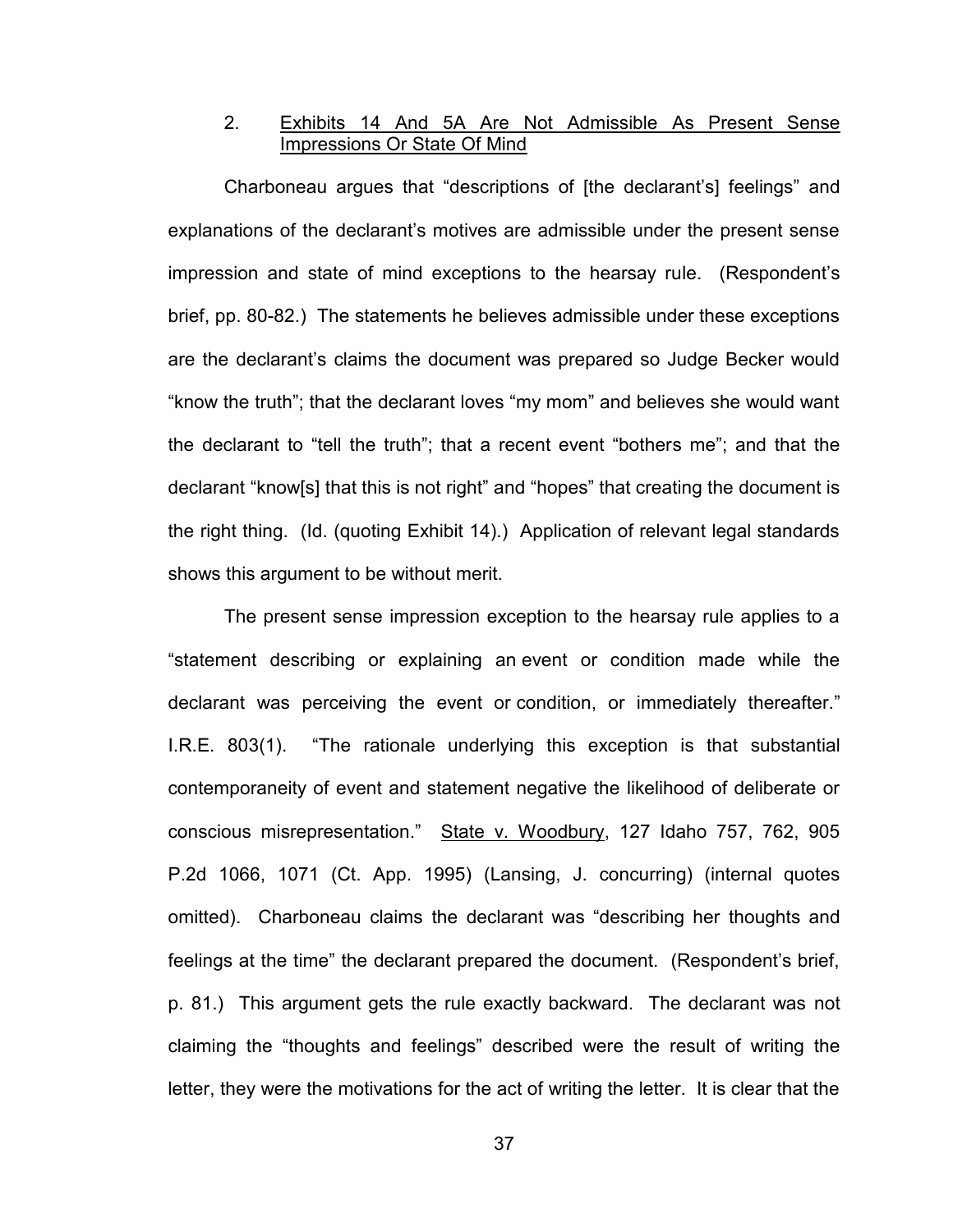declarant is claiming that the "thoughts and feelings" *preceded* the writing of the letter and is claiming that those "thoughts and feelings" were the motivation for doing so. Where, as here, a declarant is stating his or her motivations for a previous decision to take an act (here to create a document), such statements do not fall within the present sense impression exception.

The state of mind exception provides: "A statement of the declarant's then existing state of mind, emotion, sensation, or physical condition (such as intent, plan, motive, design, mental feeling, pain, and bodily health), but not including a statement of memory or belief to prove the fact remembered or believed." I.R.E. 803(3). The same flaw in Charboneau's argument applies here. The statements in question are an alleged explanation for the motives underlying the decision to create the document. Any claim that the same "thoughts and feelings" that allegedly motivated the declarant to decide to create the document are ongoing during the creation or even thereafter does not shoehorn the statements into the state of mind exception. To hold otherwise would make admissible any preamble to any statement to the effect of "my motive for making this statement is …." Such is not the rule.

Charboneau has failed to show that statements alleging motivation for creating Exhibit 14 are admissible hearsay under the state of mind or present sense impression exceptions.

# 3. Exhibits 14 And 5A Are Not Admissible Under The "Catchall" **Exception**

As set forth in the state's initial brief, Exhibit 14 is not admissible under the "catchall" exception because it does not have circumstantial guarantees of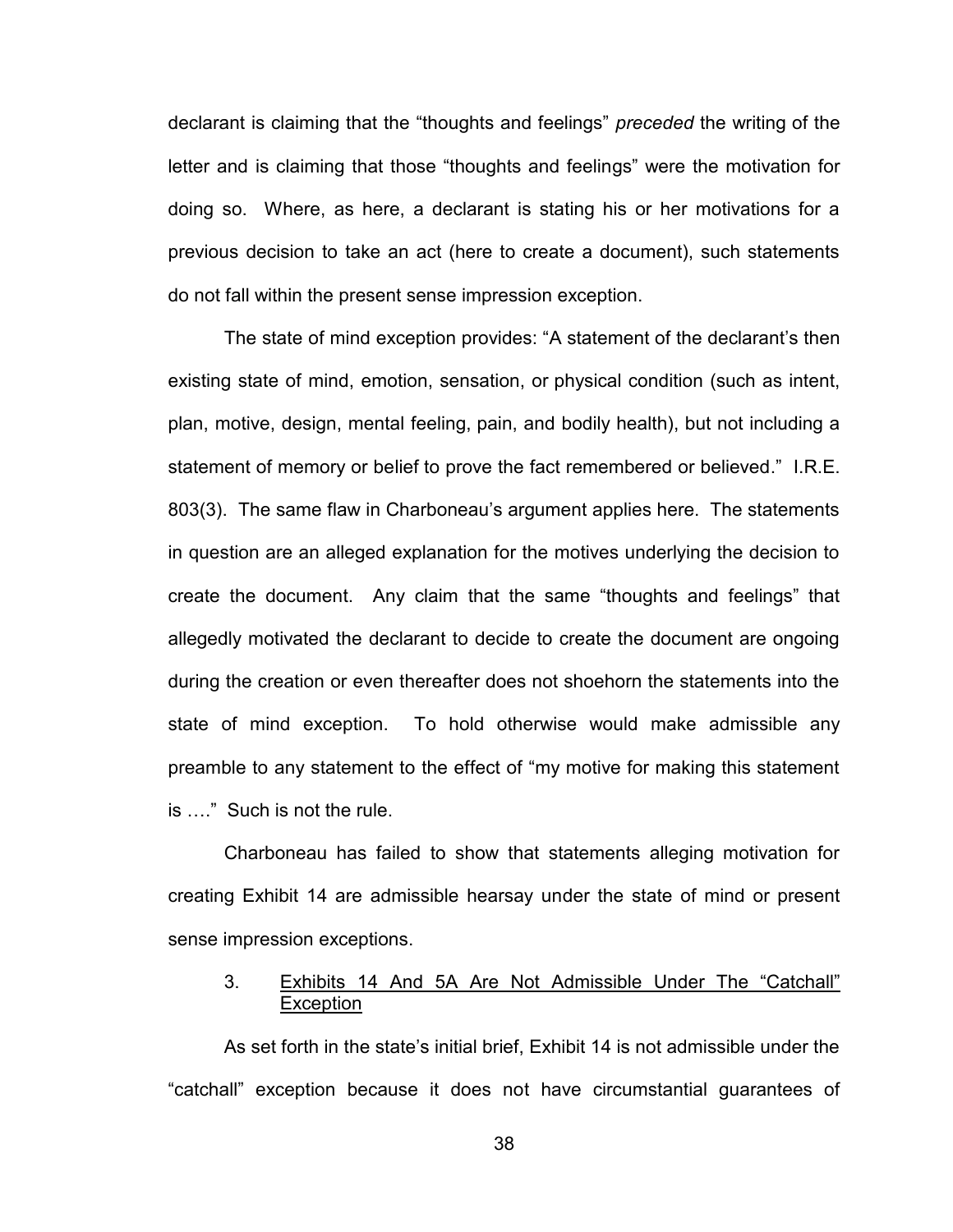trustworthiness equivalent to other hearsay exceptions, is admissible only for impeachment purposes and not as evidence of a material fact, is not more probative than Tira Arbaugh's sworn testimony, is not corroborated by other evidence, and the purposes of the hearsay rules and interests of justice are not served by its admission. (Appellant's brief, pp. 43-46.) As part of this argument the state contended that the district court employed an erroneous legal standard. (Appellant's brief, p. 45.)

Charboneau argues that the state's argument "offers no explanation of how the district court's approach could have been wrong," and therefore the state has waived this argument. (Respondent's brief, p. 85.) The state, however, cited the applicable rule and two cases applying it, presented an argument about how the rule should have been applied in this case and how the district court actually applied it, and pointed out that the district court's analysis was inconsistent with the applicable legal standard. (Appellant's brief, pp. 43- 46.) Specifically, the state relied upon the requirement that the trial court "look at all the *other evidence* to determine whether *it* tends to corroborate the hearsay statement." State v. Giles, 115 Idaho 984, 987, 772 P.2d 191, 194 (1989) (emphasis added) (cited in Appellant's brief, p. 44). Charboneau's argument that the state cited no authority for its argument that the district court erred by considering the credibility of the statements in the exhibit itself as a means to bootstrap a determination that the statements were trustworthy, instead of considering whether other evidence showed the statements to be trustworthy, is meritless.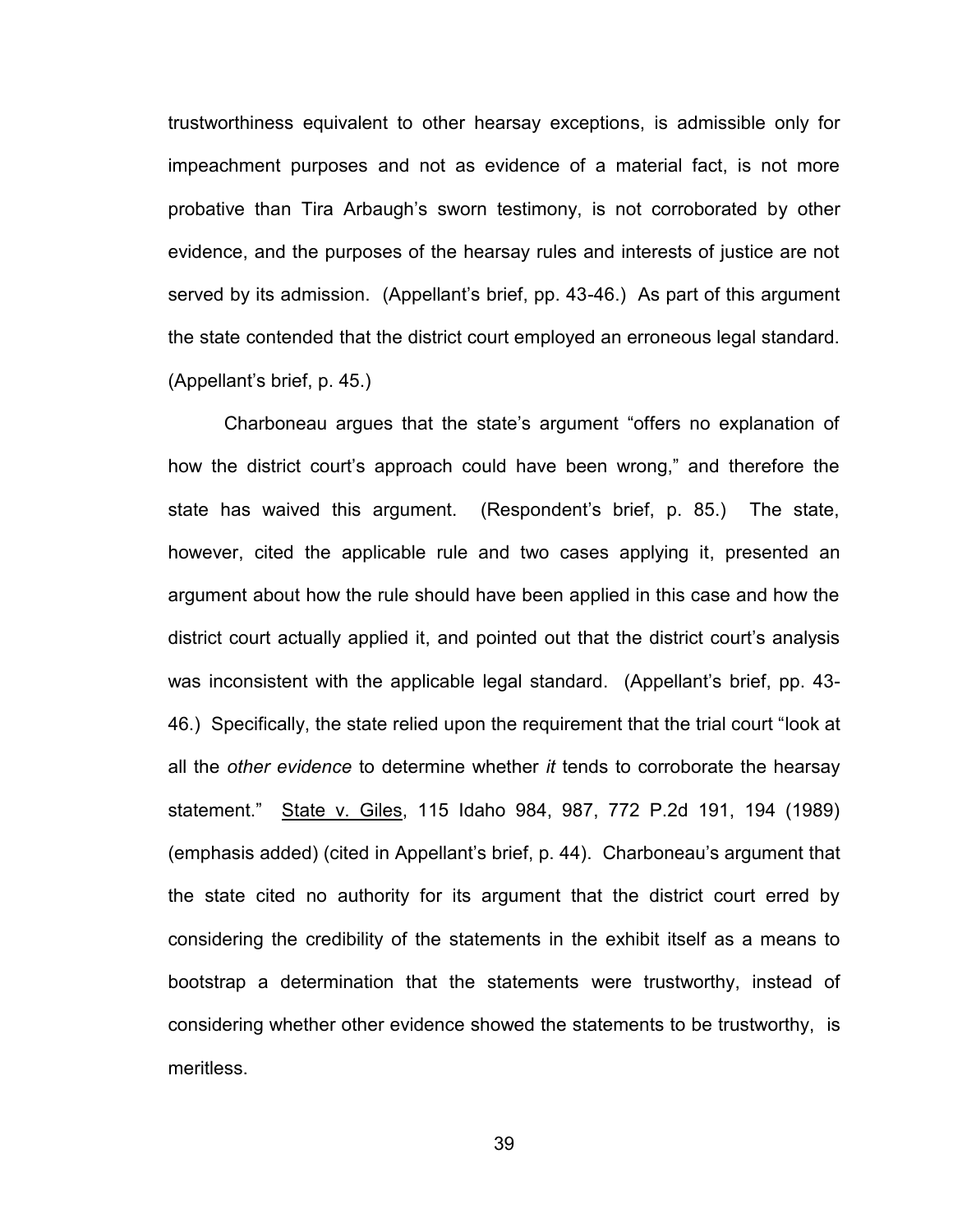Charboneau also argues that it was reasonable for the district court to review Exhibit 14, determine that the statements therein were credible, and conclude that the exhibit was therefore trustworthy. (Respondent's brief, pp. 83- 86.) As stated above and in the state's brief, however, the court erred by relying on the statements themselves to determine their trustworthiness instead of the "*other evidence"* regarding trustworthiness.

Charboneau also contends that the state's argument that the exhibit is not offered as evidence of a material fact is "inadequate" because the state "fails to elaborate" and offers "no analysis." (Respondent's brief, p. 86.) First, the state is unaware of an "elaboration" requirement. Second, the state did provide analysis. The state provided the relevant legal standard (that the hearsay statements at issue must be "offered as evidence of a material fact") and contended the "primary (if not exclusive) purpose" of Exhibit 14, which is allegedly a letter written by Tira Arbaugh to recant her trial testimony, "would be to contradict Tira's sworn trial testimony, an impeachment purpose." (Appellant's brief, pp. 43-44.) The state's argument that an alleged recantation letter serves a primary purpose of impeachment requires neither further "analysis" nor "elaboration" to comply with I.A.R. 35(a).

Finally, Charboneau asserts that the other factors the state addresses in its brief do not show error by the trial court. (Respondent's brief, pp. 86-90.) For all the reasons stated in the state's brief, the district court erred.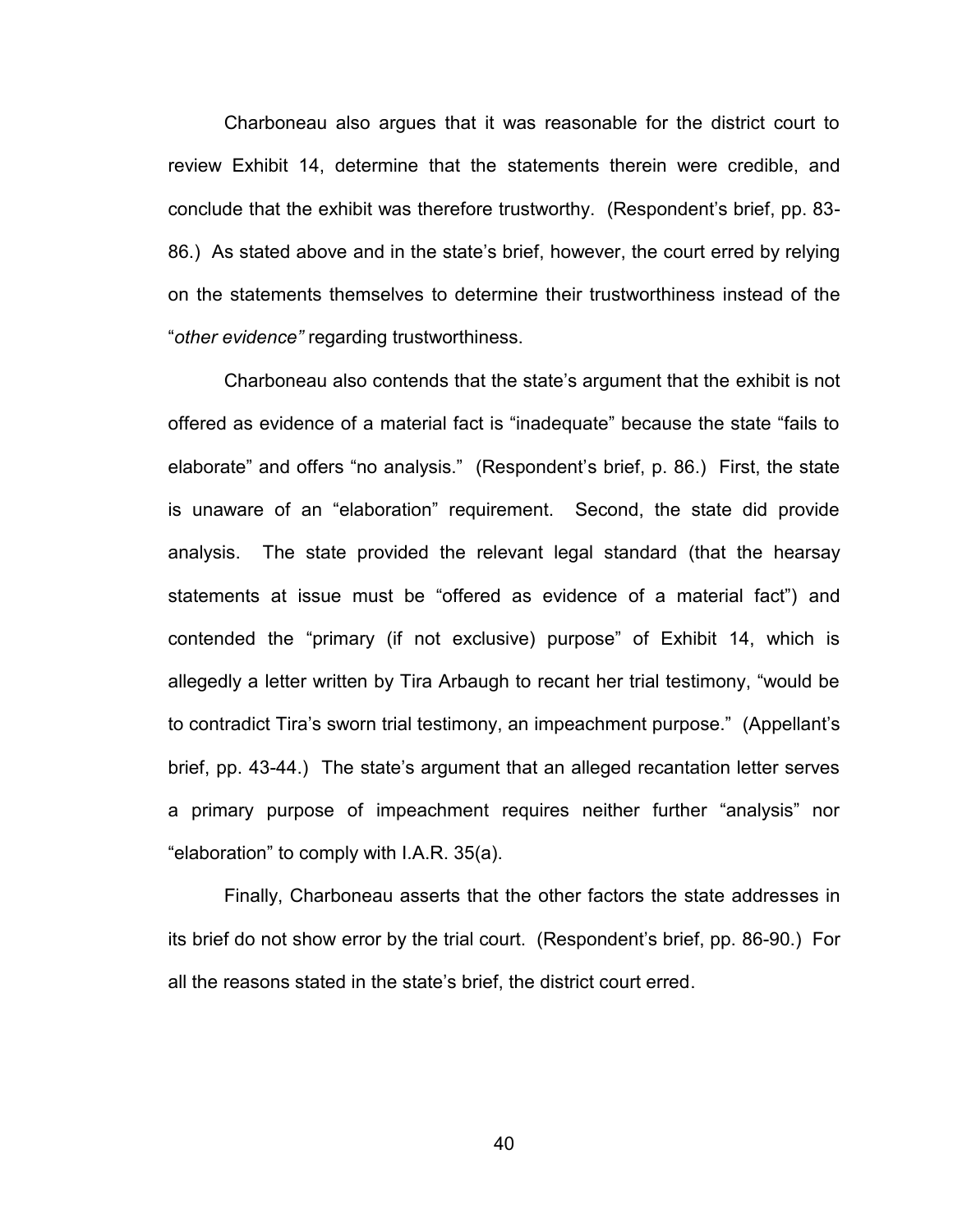#### D. Exhibit 8 Is Not An "Affidavit"

 The state contends that Exhibit 8 is inadmissible hearsay and therefore erroneously admitted. (Appellant's brief, pp. 46-48.) The exhibit contains three layers of hearsay (Gold's statement about Alonzo's statement about Watts' statement) and "every possible matter" the exhibit could prove "requires reliance on at least one, and generally all three, layers of hearsay being true." (Appellant's brief, pp. 47-48.) Charboneau does not attempt to rebut the claim that the exhibit was inadmissible hearsay. (Respondent's brief, pp. 108-12.)

 Charboneau presents the alternative argument that Exhibit 8 is an "affidavit" admissible even though it is hearsay. (Respondent's brief, pp. 110- 11.) This argument fails because Exhibit 8 is not an affidavit and because, even if it were, such would resolve only one layer of hearsay.

 "An affidavit is a voluntary declaration of facts written down and sworn to by the declarant *before an officer authorized to administer oaths*." Fields v. State, 155 Idaho 532, 537, 314 P.3d 587, 592 (2013) (emphasis added, brackets and ellipses omitted; quoting Black's Law Dictionary 66 (9th ed. 2009)). See also State v. McClure, 159 Idaho 758, 367 P.3d 153, 155-56 (2016) (written statement sworn to deputy court clerk constituted an affidavit); Kelly v. State, 149 Idaho 517, 523, 236 P.3d 1277, 1283 (2010) (an affidavit is "a voluntary declaration of facts written down and sworn to by the declarant himself before an officer authorized to administer oaths, such as a notary public") (quoting Black's Law Dictionary 23 (3rd pocket ed. 2006)). Exhibit 8 does not meet this definition. Although it says "sworn statement" at the top and contains a jurat, there is no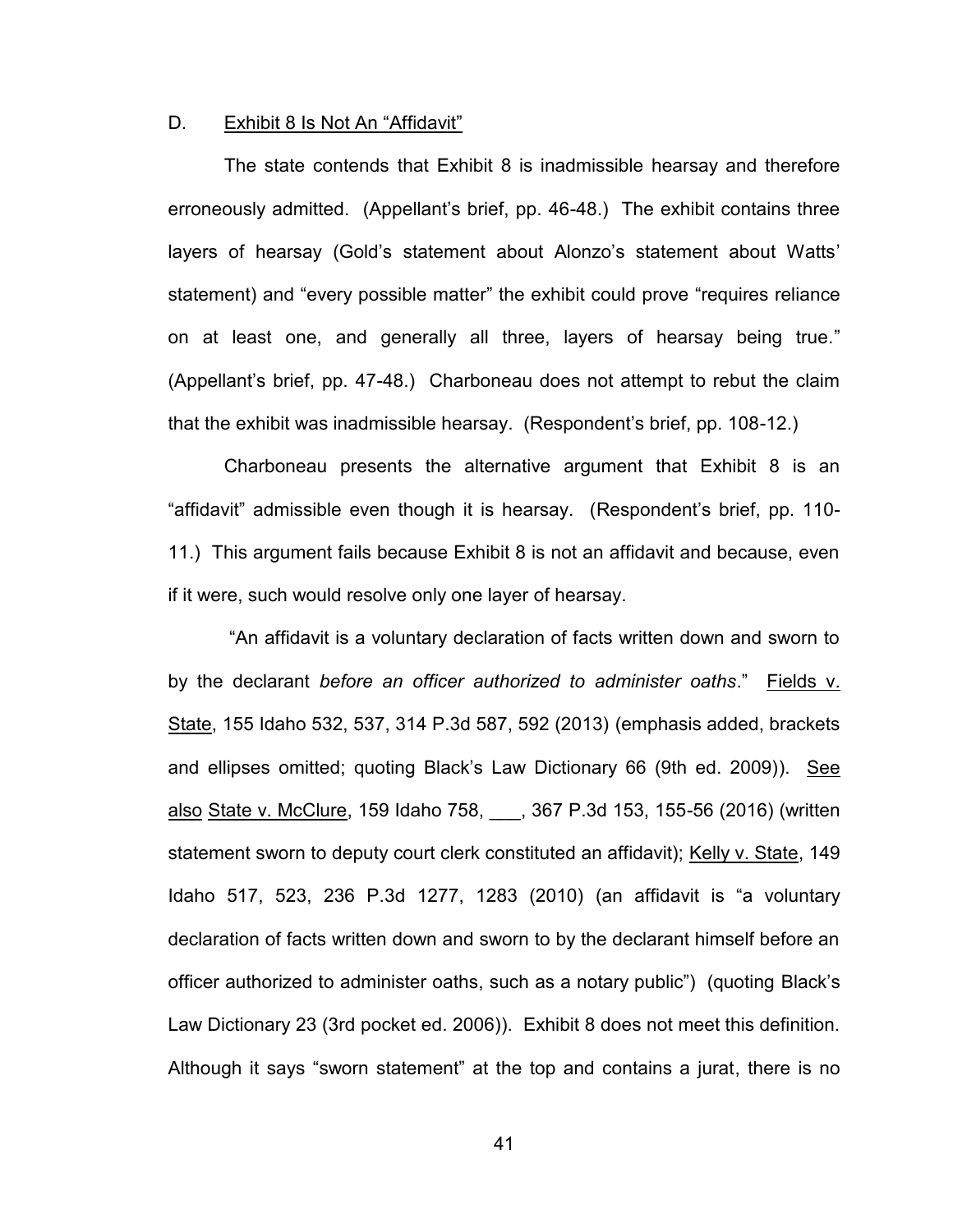evidence that it was sworn to before anyone, much less sworn to before someone legally authorized to administer oaths. Charboneau's claim that Exhibit 8 is an affidavit, with neither citation to law nor discussion of why the document should be considered an affidavit, is meritless.

 Even if Exhibit 8 were an affidavit, such does not make any part of it admissible. At no point does the declarant claim personal knowledge of any fact related to this case. The only "personal knowledge" asserted relates to claims of what another person (Alonzo) stated about what a third person (Watts) had stated to him. We have no affidavits from Alonzo or Watts (although we have their testimony where they both deny making any such statements or having any knowledge as set forth in the document. (R., vol. 4, pp. 101-176; Evid. Tr., p. 469, L. 9 – p. 486, L. 9.) Even if the statements attributed to Gold were not hearsay, the statements attributed to Alonzo and Watts are still hearsay. Once the statements attributed to people other than Gold are excised, the "affidavit" asserts only that Gold is a citizen over 18 years of age, was once the elected sheriff of Jerome County, and would be "available to the Court." (Exhibit 8 (Exhibits Part 1, pp. 109-10).) The district court erred by considering this exhibit for any purpose.

### III. The District Court Erred When It Found A *Brady* Violation

### A. Introduction

 The district court erred by granting a new trial based on a *Brady* violation for three reasons. First, application of relevant law to the facts found by the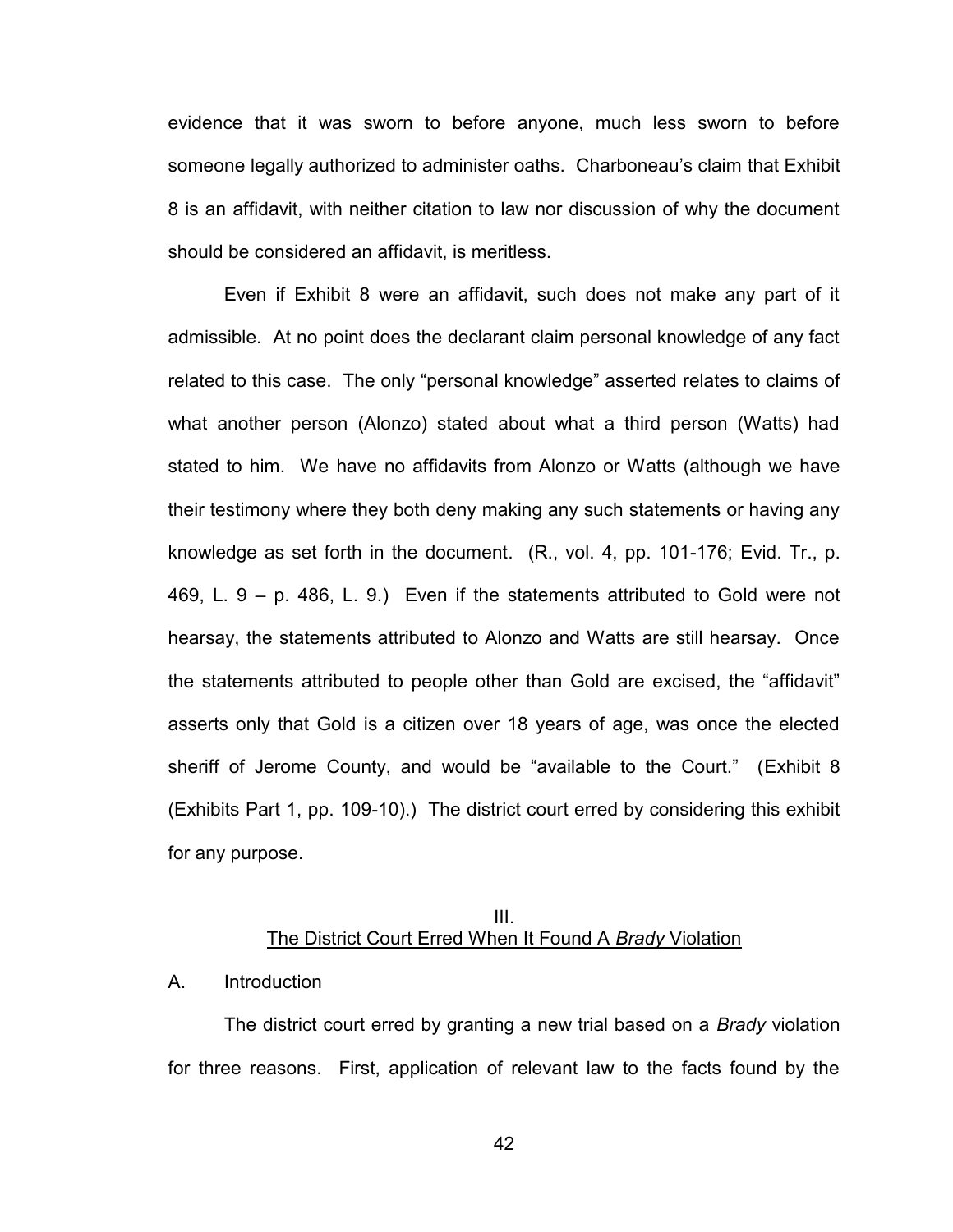district court shows no *Brady* violation associated with the trial. (Appellant's brief, pp. 50-53.) Second, the facts found by the district court do not support any conclusion there was a *Brady* violation under the correct legal standards. (Appellant's brief, pp. 53-58.) Finally, many of the district court's factual findings are clearly erroneous. (Appellant's brief, pp. 58-72.) Charboneau's arguments to the contrary lack merit.

# B. The District Court Applied An Irrelevant Legal Standard Because The *Brady* Doctrine Does Not Apply To Post-Conviction Suppression Of Evidence

 As set forth in more detail in the state's opening brief, the *Brady* doctrine applies to trial rights, and therefore merits ordering a new trial only if trial evidence is suppressed by the prosecution. (Appellant's brief, pp. 50-51.) Other due process doctrines apply to suppression of evidence post-conviction, and the due process doctrine applicable in Idaho is to toll the applicable statute of limitations to allow the defendant to bring the post-conviction motion or petition he could have brought but for the government suppression of evidence. (Appellant's brief, p. 51 (citing Rhoades v. State, 148 Idaho 247, 251, 220 P.3d 1066, 1070 (2009).) Thus, the district court erred by applying *Brady* instead of determining if the statute of limitations for a new trial claim had run. (Appellant's brief, pp. 51-53.)

 Charboneau responds to this argument by mischaracterizing it, claiming that the state is contending that "the state was free to conceal that critical letter." (Respondent's brief, p. 114.) This is false. The state's position is, and has consistently been (see, e.g., Respondent's brief pp. 116-17 (noting that the state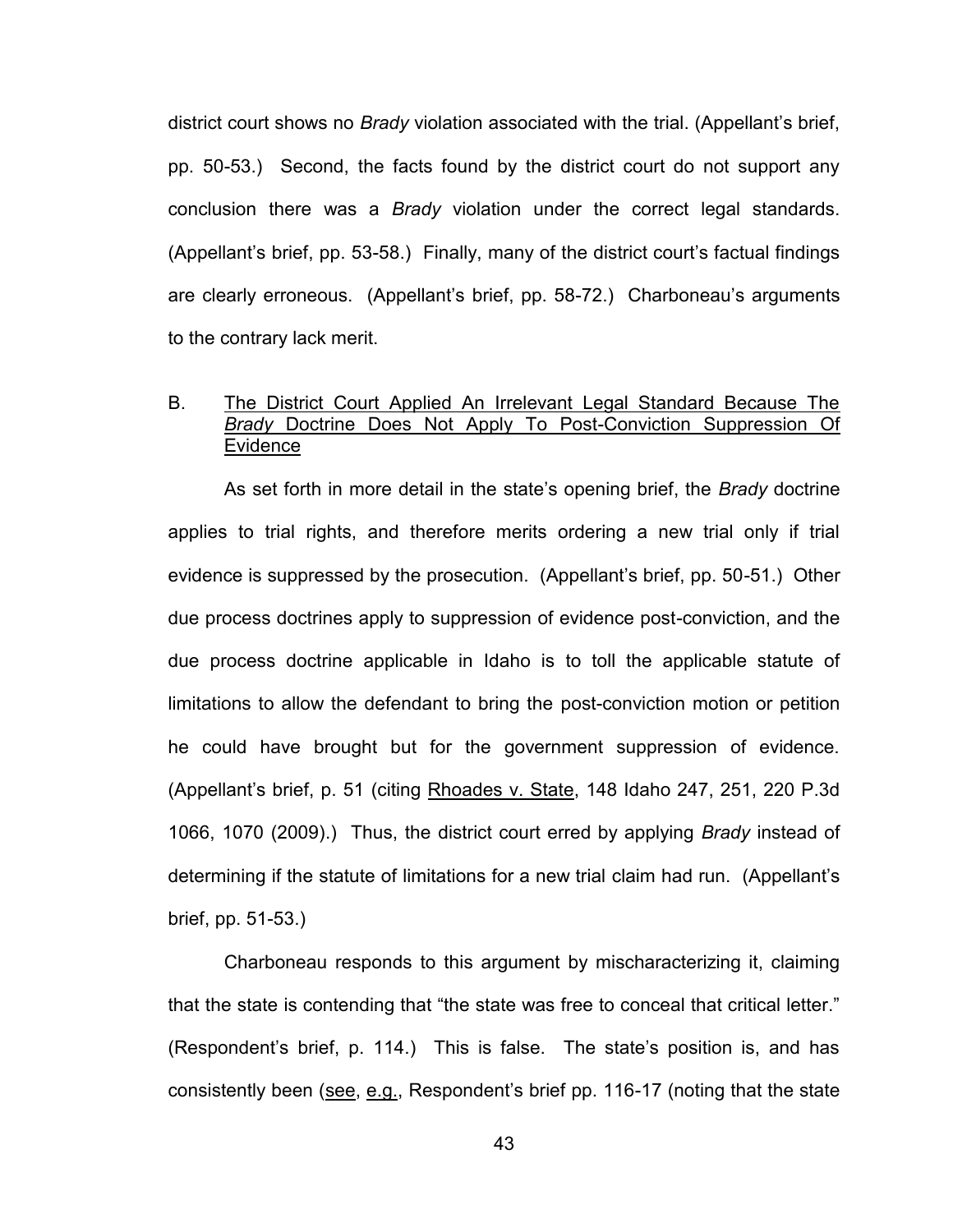did argue that it had a duty to disclose exculpatory evidence even postconviction, but misrepresenting that this is inconsistent with the state's current position), that due process demands that the state not suppress exculpatory evidence at any time, but that the *Brady* doctrine is inapplicable where that suppression is in relation to post-conviction actions such as a motion for a new trial or a petition under the post-conviction act. Because Charboneau's argument is based on a mischaracterization of the state's argument (Respondent's brief, pp. 114-18), it is irrelevant.

Moreover, Charboneau has failed to argue that application of the correct legal standard leads to the same result reached by the district court by application of an incorrect legal standard. Charboneau claims it was the Appellant's burden to demonstrate that the district court's conclusion based on an incorrect legal standard was also incorrect under the proper legal standard, and therefore the Court must presume that a legal theory never applied would actually reach the same result. (Respondent's brief, p. 118, n. 72.) However, once an appellant has shown an error (application of an erroneous legal standard), the decision of the district court is no longer entitled to a presumption of regularity and the Respondent bears the burden of showing correctness under the "right result—wrong theory" rule. See, Idaho Schools for Equal Educational Opportunity v. Evans, 123 Idaho 573, 580, 850 P.2d 724, 731 (1992) (noting that the Court, in a different case, properly addressed an issue under the right result—wrong theory rule because it was addressed in the respondent's brief); Fournier v. Fournier, 125 Idaho 789, 791-92, 874 P.2d 600, 602-03 (Ct. App.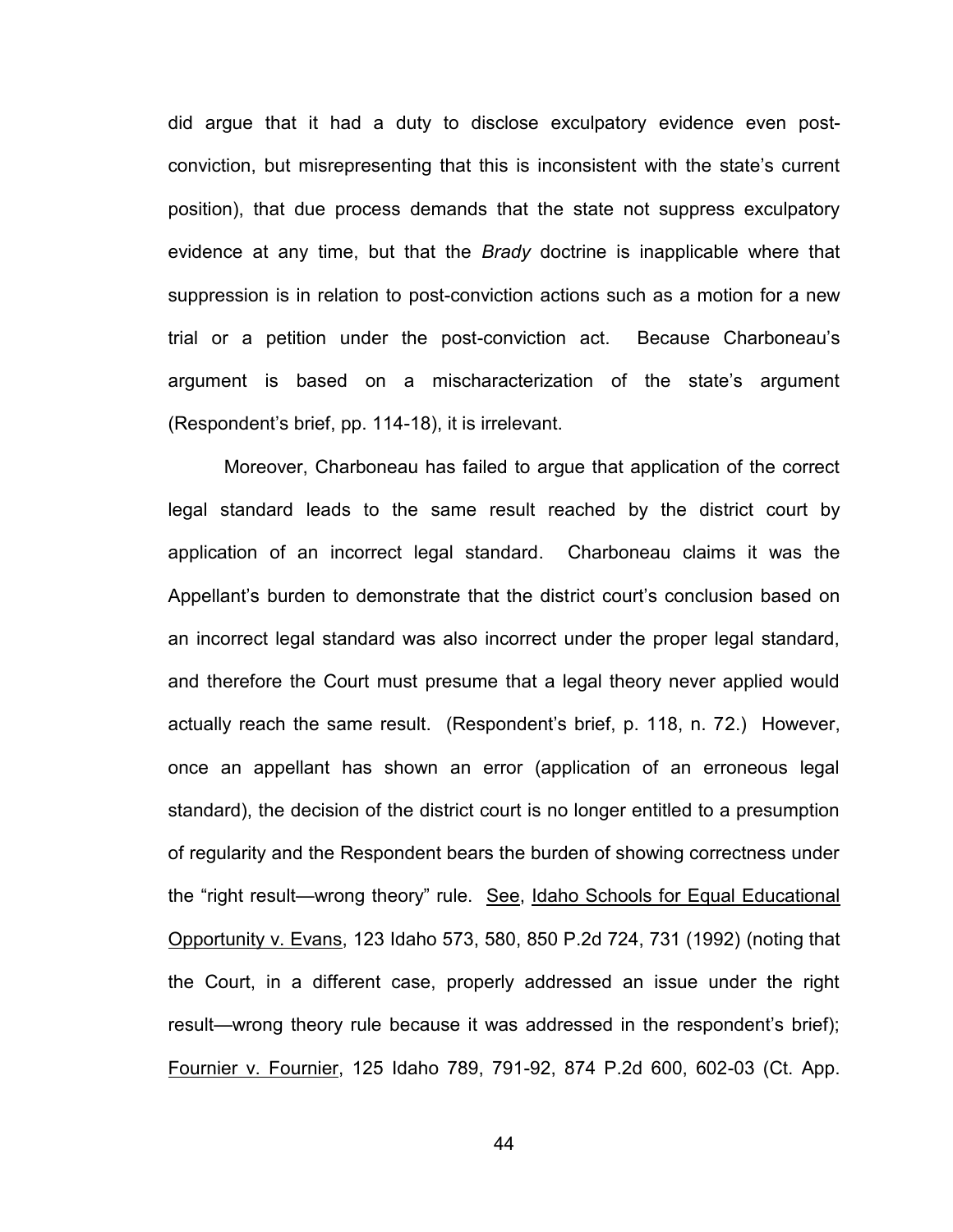1994) (due process concerns limit application of right result—wrong theory to theories advanced by the parties). The state did not "waive[]" the argument that the result was not correct by "failing" to anticipate and address an argument raised for the first time in the Respondent's brief.

Moreover, Charboneau again misstates the state's argument. The state did not "implicitly" argue, as claimed by Charboneau (Respondent's brief, p. 118, n. 72), that the district court should have applied the new trial standard. The state argued: "The remedy applicable to state suppression of evidence after conviction is equitable tolling of time limitations to bring a motion for new trial or a post-conviction action." (Appellant's brief, p. 51 (citing Rhoades, 148 Idaho at 251, 220 P.3d at 1070). The state *did* address whether Charboneau was entitled to tolling of the statute of limitations as a result of the alleged suppression of evidence and demonstrated he was not. (Appellant's brief, pp. 26-32.)

As stated in the state's opening brief, the district court committed reversible error by applying the *Brady* doctrine outside the reach of its scope. (Appellant's brief, pp. 50-53.) The error is not harmless because application of the correct legal standard shows Charboneau was not entitled to tolling of the statute of limitations. The district court's application of an inapplicable legal standard was reversible error.

# C. The Facts Found By The District Court Do Not Show A *Brady* Violation

 "To establish that a *Brady* violation undermines a conviction, a convicted defendant must make each of three showings: (1) the evidence at issue is favorable to the accused, either because it is exculpatory or because it is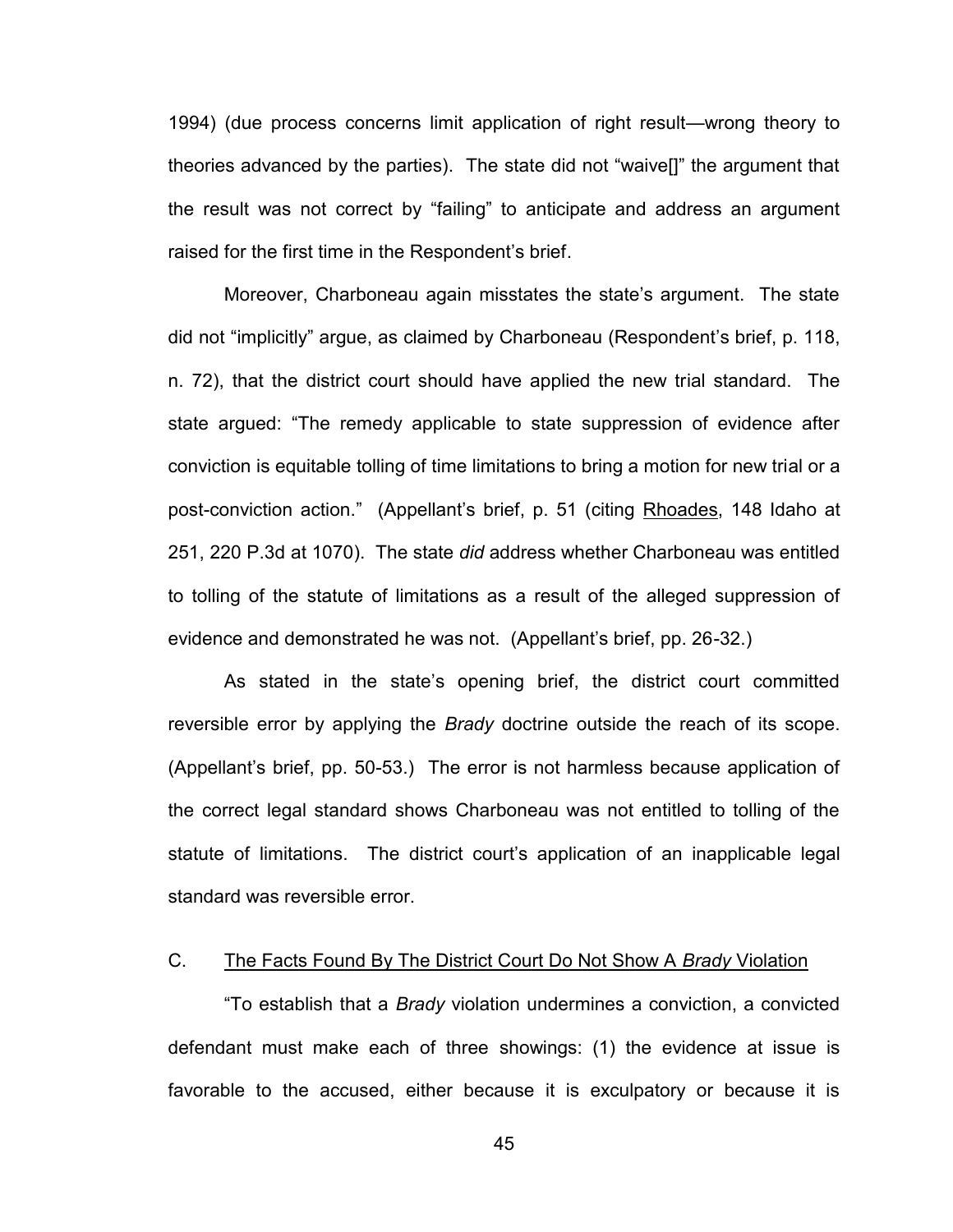impeaching; (2) the State suppressed the evidence, either willfully or inadvertently; and (3) prejudice ensued." Skinner v. Switzer, 562 U.S. 521, 536 (2011) (internal quotes and ellipses omitted). (Appellant's brief, pp. 53-58.) "The state," for purposes of this analysis, consists of "the individual prosecutor assigned to the case" and "all of the government agents having a significant role in investigating and prosecuting the offense," and the duty to disclose does not extend to evidence the state "does not possess" or "could not reasonably be deemed to have imputed knowledge or control." Stevens v. State, 156 Idaho 396, 406, 327 P.3d 372, 382 (2013). As set forth in the state's initial brief, the district court's factual findings do not support a conclusion that the prosecutor or any person with a significant role in the investigation and prosecution of the criminal case ever had possession or knowledge and control of the alleged exculpatory evidence. (Appellant's brief, pp. 54-56.)

 Charboneau does not respond to the state's argument that the factual finding that Shedd intercepted Exhibit 14 in 2003, made in the district court's "Charboneau Findings of Fact and Conclusions of Law" after the evidentiary hearing, does not support the legal conclusion that the state suppressed evidence under *Brady*. (Respondent's brief, pp. 119-21.) Instead, he argues the state "largely ignores" the "additional findings" made in the district court's "summary disposition order" granting summary judgment. (Respondent's brief, p. 120 (citing R., vol. 4, pp. 551-52).) Those "additional findings" are not findings of fact, and they do not support a determination of a *Brady* violation.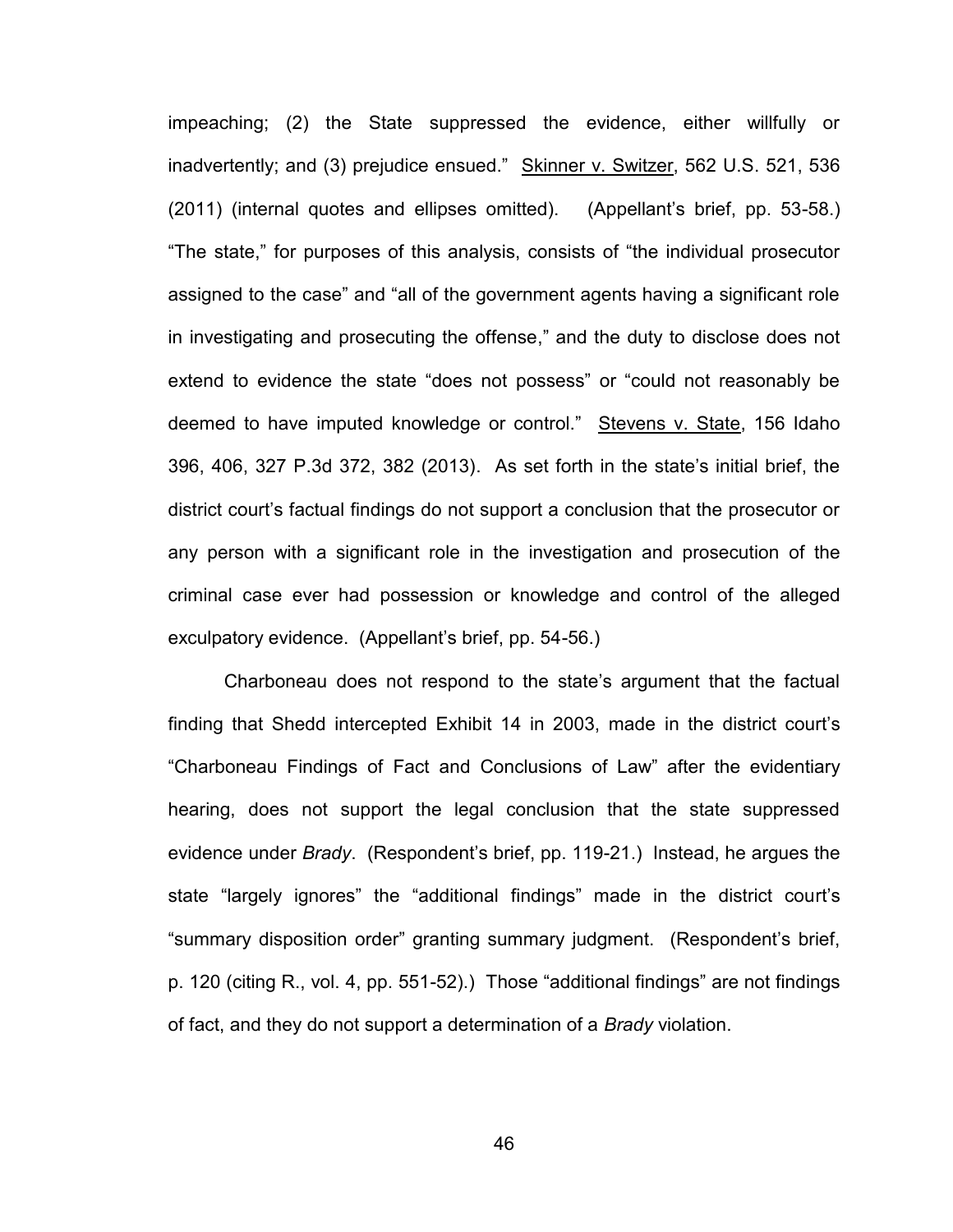First, the "additional findings" relied on by Charboneau are not findings of fact. The district court specifically stated they were "reasonable inferences" drawn from "uncontested" facts. (R., vol. 4, p. 550.) It is clear, however, that they were inferences the district court drew entirely from inadmissible hearsay contained in Exhibit 8 (Gold's alleged statement about Alonzo's alleged statement about Watts' alleged statement). (R., vol. 4, pp. 547-52.) Moreover, although the district court did not articulate what "uncontested" facts it was relying on to draw "reasonable inferences," the record is clear that the claim in Exhibit 8 that Mito Alonzo made the alleged statements attributed to him was not only contested, but shown to be false. (R., vol. 4, pp. 75, n. 3 ("Even if the Court deemed any part of [Exhibit 8] admissible, the claims it ascribed to Mito Alonzo … are refuted by the … deposition of Mito Alonzo); 110 (Alonzo Depo. Tr., p. 14, Ls. 2-8) (denied discussing Charboneau case with Gold); 163-64 (Alonzo Depo. Tr., p. 67, L. 24 – p. 68, L. 6) (when asked if conversation described in Exhibit 8 happened, Alonzo testified "I know it didn't").)

 Second, even if the district court properly concluded that the statements attributed to Alonzo in the exhibit could be considered without regard for the truth of the claim that those statements were made, and even if the district court could properly conclude that the statements attributed to Alonzo, regardless of their truth, show knowledge of the existence of the letter by Alonzo, and even if the district court properly concluded that Alonzo's testimony denying having made the statements did not create a material issue of fact as to whether Alonzo made the alleged statements, Alonzo had nothing to do with the investigation of the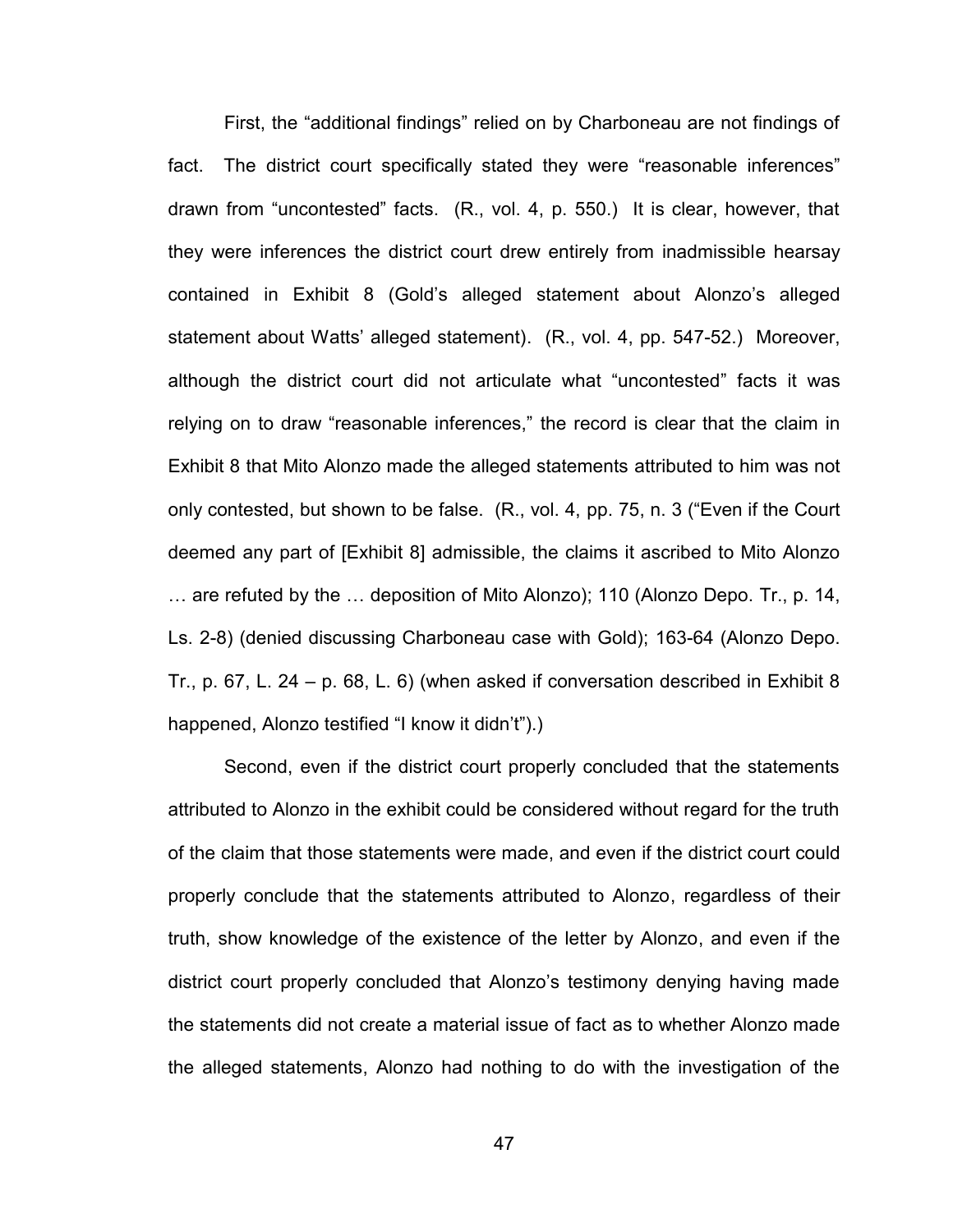Charboneau case. (R., vol. 4, pp. 139-40 (Alonzo Depo. Tr., p. 43, L. 5 – p. 44, L. 14).) Thus, even if the exhibit could reasonably be deemed to be uncontradicted, non-hearsay evidence that Alonzo knew of a letter by Tira Arbaugh in 1989, it was not a "reasonable inference" that someone connected to the investigation or prosecution of the Charboneau case had obtained the letter.

Finally, based on the legal standard articulated above and in the Appellant's brief, regardless of whether the alleged suppression started in 2003 or 1989, such alleged suppression of evidence occurred post-conviction and therefore *Brady* did not apply. Regardless of whether the persons suppressing the evidence were Shedd and McNeese or some unknown person with some unknown connection to law enforcement in 1989, there is no finding that the prosecutor or any government agents having a significant role in investigating and prosecuting the offense ever had possession or knowledge and control of the alleged exculpatory evidence. In short, even accepting the court's at least dubious "reasonable inferences" and evidentiary rulings, such do not show a *Brady* violation.

The state does not intend to respond to Charboneau's argument regarding the materiality element other than to point out that, yet again, he is mischaracterizing the state's argument. This was the state's argument in the context of law providing that evidence is not material under *Brady* if the defendant was aware of it: "The state presented evidence that Charboneau, since at least 2002, has been claiming that Tira confided to Charboneau's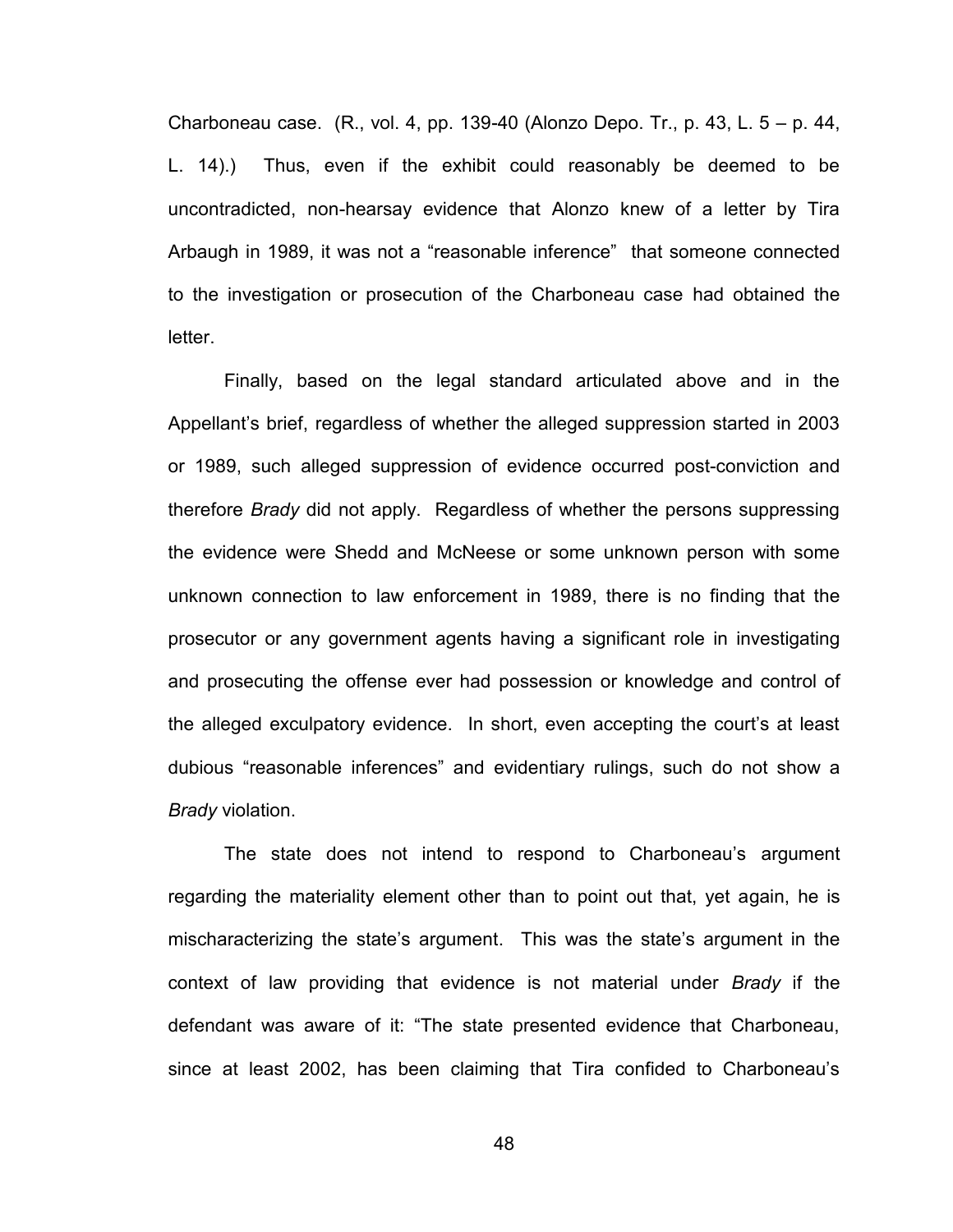mother as early as the criminal trial that her testimony did not reflect the actual facts and that Charboneau's mother shared this information with Charboneau and his counsel." (Appellant's brief, pp. 57-58 (citations omitted).) This is the way Charboneau describes the state's theory: "Charboneau knew, or should have known, of Tira's false testimony since at least 2002." (Respondent's brief, p. 122.) Because Charboneau had been claiming since 2002 that he knew *at the time of the trial* that Tira was trying to recant her testimony he cannot claim that the state withheld that knowledge from him by suppressing the letter. The state requests this Court to address the argument it is making, not Charboneau's false characterization of that argument.

# D. The District Court's Holding Is Based On Clearly Erroneous Factual Findings

 The district court rejected an interpretation of the evidence that answered every question while adopting an interpretation of the evidence that is convoluted, counter-intuitive, and leaves extremely important questions at best unanswered and at worst begged, and in the process of doing so made several clearly erroneous factual findings. (Appellant's brief, pp. 58-72.) The evidence shows that only Charboneau (with possible assistance from his family members or friends), and not Shedd, could have compiled the packet of documents on which he based his petition because Charboneau, and not Shedd, would have had access to many of the documents and because several forged documents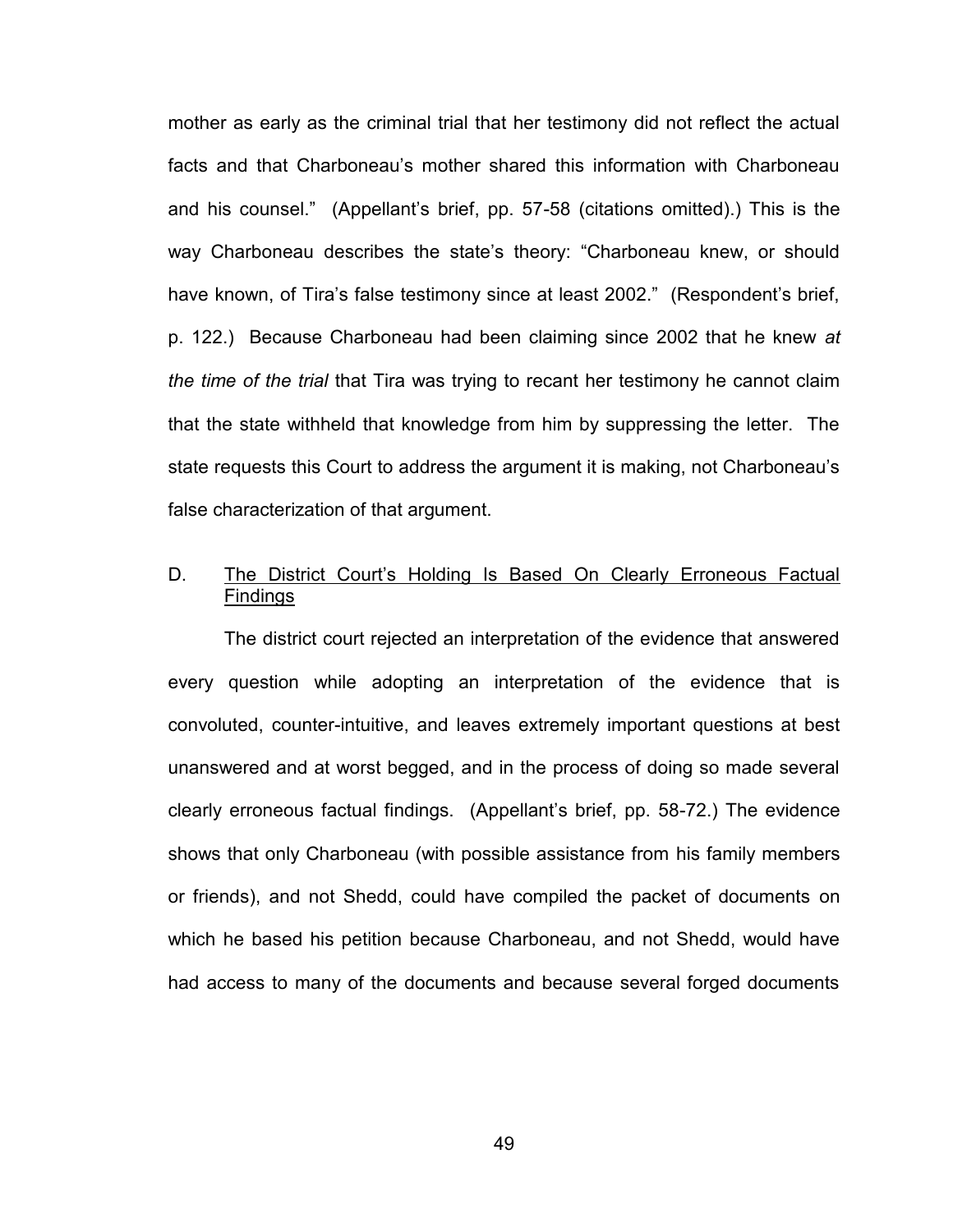beneficial to Charboneau's claims were included. $^6\;$  (Appellant's briefs, pp. 59-70.) The evidence is also insufficient to show by a preponderance that Exhibits 5A, 8 and 14 were actually intercepted by Shedd. (Appellant's brief, pp. 70-71.) Charboneau responds with what he considers "flagrant deficiencies in the State's arguments." (Respondent's brief, pp. 124-34.) Review of some of those "deficiencies" highlights the flaws in the district court's reasoning.

 **Exhibits 5A and 14 are multi-generational copies.** Charboneau's argument to the contrary notwithstanding, that Exhibits 5A and 14 are multigenerational copies (copies of copies of copies, etc.) is apparent on the face of the exhibits. (Appellant's brief, pp. 60-61.) This fact is important because such copies are more easily manipulated. (Id.)

**Several Exhibits in the "packet" were Charboneau's documents and were not in Shedd's possession at any time.** The evidence proves that Exhibits 3, 7A, 7F and 9 were all documents that were or should have been in Charboneau's possession while he was housed at ISCI, prior to his transfer to ICIO. Shedd, who worked as a paralegal at ICIO at that time, could not have obtained these documents. (Appellant's brief, pp. 62-64.) Likewise, Exhibit 12 is a copy of a letter apparently drafted ten months after Shedd was transferred from ICIO to SICI. (Appellant's brief, p. 67.) Because Shedd did not have access to several of the documents because they were created by or for Charboneau at institutions where Shedd was not working, Shedd could not have

 $\overline{a}$ 

 $6$  Undersigned counsel is honestly baffled by the logic of believing that a conspiracy to deny Charboneau evidence to support post-conviction claims would forge evidence designed to assist Charboneau in making such claims.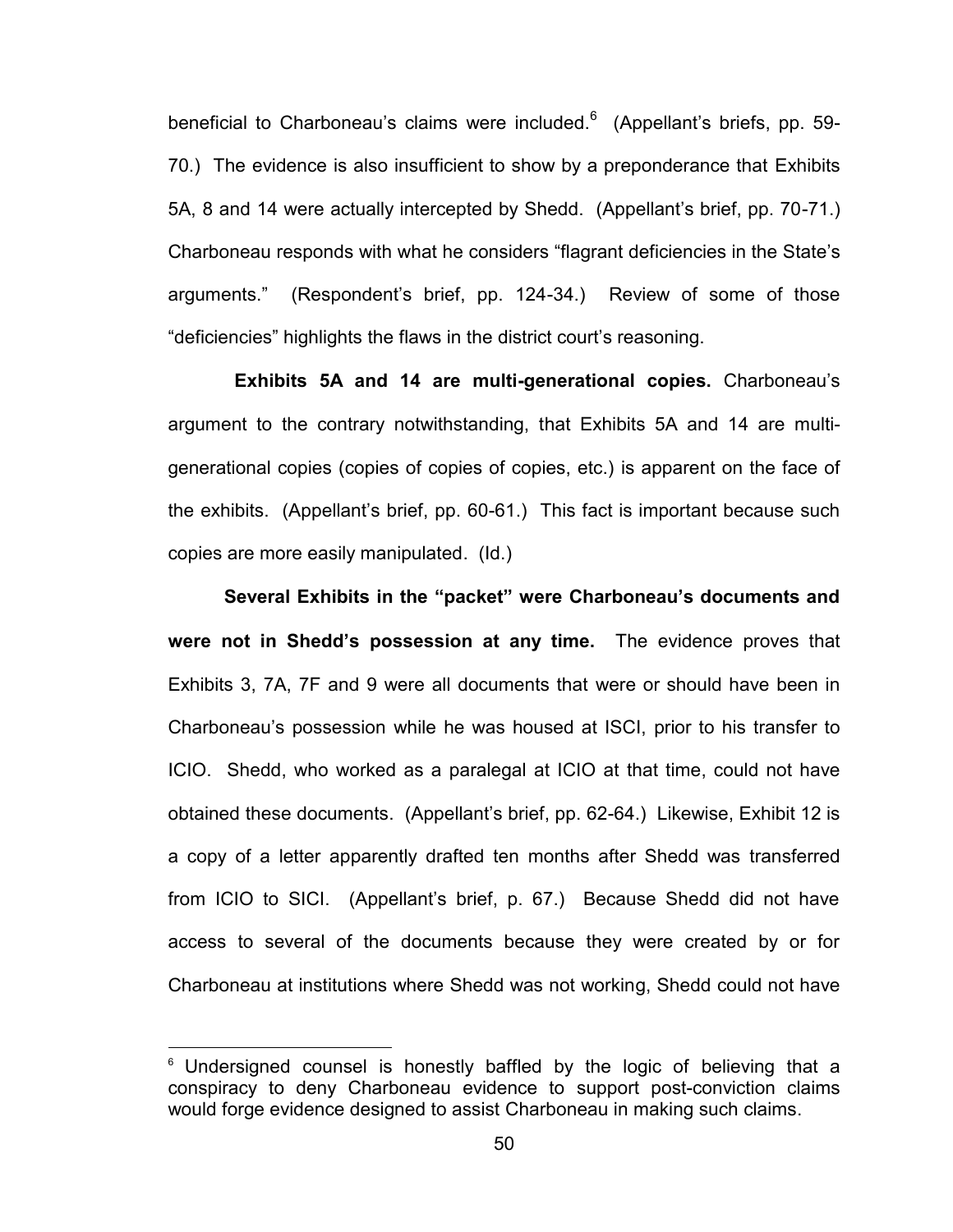been the compiler of the "packet" of documents as alleged by Charboneau. The only one who could have compiled the "packet" of documents was Charboneau. (Appellant's brief, p. 68.)

In response, Charboneau argues that, although the evidence shows Charboneau did or would have possessed these documents in the normal course of events, such "does not mean they *were* provided to him in the first place, or that they were not later confiscated." (Respondent's brief, pp. 127-28 (emphasis original, footnote omitted).) This argument, like the district court's analysis, reverses the burden of proof and requires speculation on Charboneau's behalf. There is no evidence suggesting that Shedd could have acquired, much less did acquire, documents created by or for Charboneau at a different prison in another part of the state both before and after the period both men were associated with ICIO.

# **There is no evidence Shedd could have intercepted Exhibit 8**. The

chronology related to Exhibit 8 is as follows:

- 11/13/01 Date on document purporting to be statement by Larry Gold. (Exhibit 8 (Exhibits Part 1, pp. 109-10).)
- 11/24/02 Charboneau transferred to ICIO, where Shedd worked as a paralegal. (Evid. Tr., p. 158, Ls. 9-11; p. 266, Ls. 15-16.)
- 12/05/02 Date on envelope alleged to be carrying "legal docs" sent by transfer mail to Charboneau at ICIO from ISCI (and allegedly containing Exhibits 7A-F). Date on back (with what appears to be a signature by Shedd) is 01/06/03. (Exhibit 7 (Exhibits Part 1, pp. 100-01).)
- 06/27/03 Date on document allegedly signed by Shedd documenting claimed request that he intercept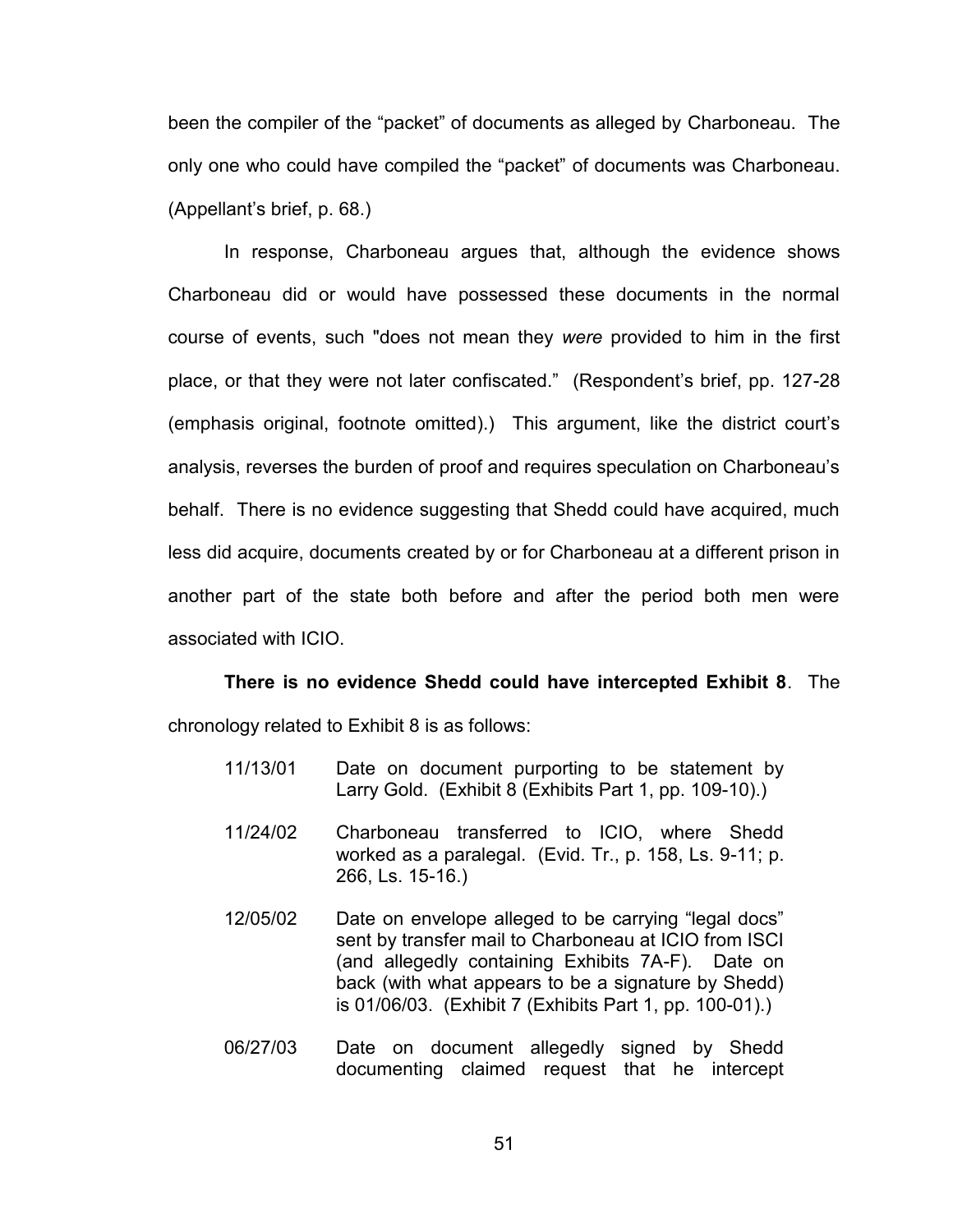documents to Charboneau related to Larry Gold or Tira Arbaugh. (Exhibit 4 (Exhibits Part 1, p. 95).)

11/13/2004 Date on forged e-mail sealed in Exhibit 7 by tape, claiming that Gold letter was intercepted "last week." (Exhibit 7C (Exhibits Part 1, p. 104).)

Also of note, Charboneau claimed the document allegedly signed by Gold and dated June 3, 2001 (Exhibit 7E), reached him on June 5, 2001. (#29042 R., p. 8.) This evidence does not support a finding that Shedd and a larger conspiracy, which formed on or about June 27, 2003, intercepted a document allegedly created and sent on or about November 13, 2001. (Appellant's brief, pp. 62-64.)

Charboneau asserts that the state's argument "makes little sense." (Respondent's brief, p. 128.) What "makes … sense" to Charboneau is that the document was prepared on November 13, 2001 but was not sent to Charboneau until up to a year later, whereupon it was "intercepted and held" by unknown persons with no known motive to do so, until the document "follow[ed] Mr. Charboneau up to ICIO in 2002," specifically December 5, 2002, in the envelope introduced as Exhibit 7, which was then seized by Shedd and signed on January 6, 2003, and who apparently held on to the document for more than five months until the conspiracy to intercept letters from Larry Gold formed in late June of that year. (Respondent's brief, pp. 128-30.) Thereafter, apparently, Shedd forged emails claiming that the letter was intercepted in November 2004, which he printed and sealed in the same envelope from which he originally removed Exhibit 8. (Exhibits 7C, D (Exhibits Part 1, pp. 104-05).) Thus, concludes Charboneau, a finding that Exhibit 8 was a document prepared by Gold in November 2001 and intercepted by Shedd in June 2003, (or perhaps November,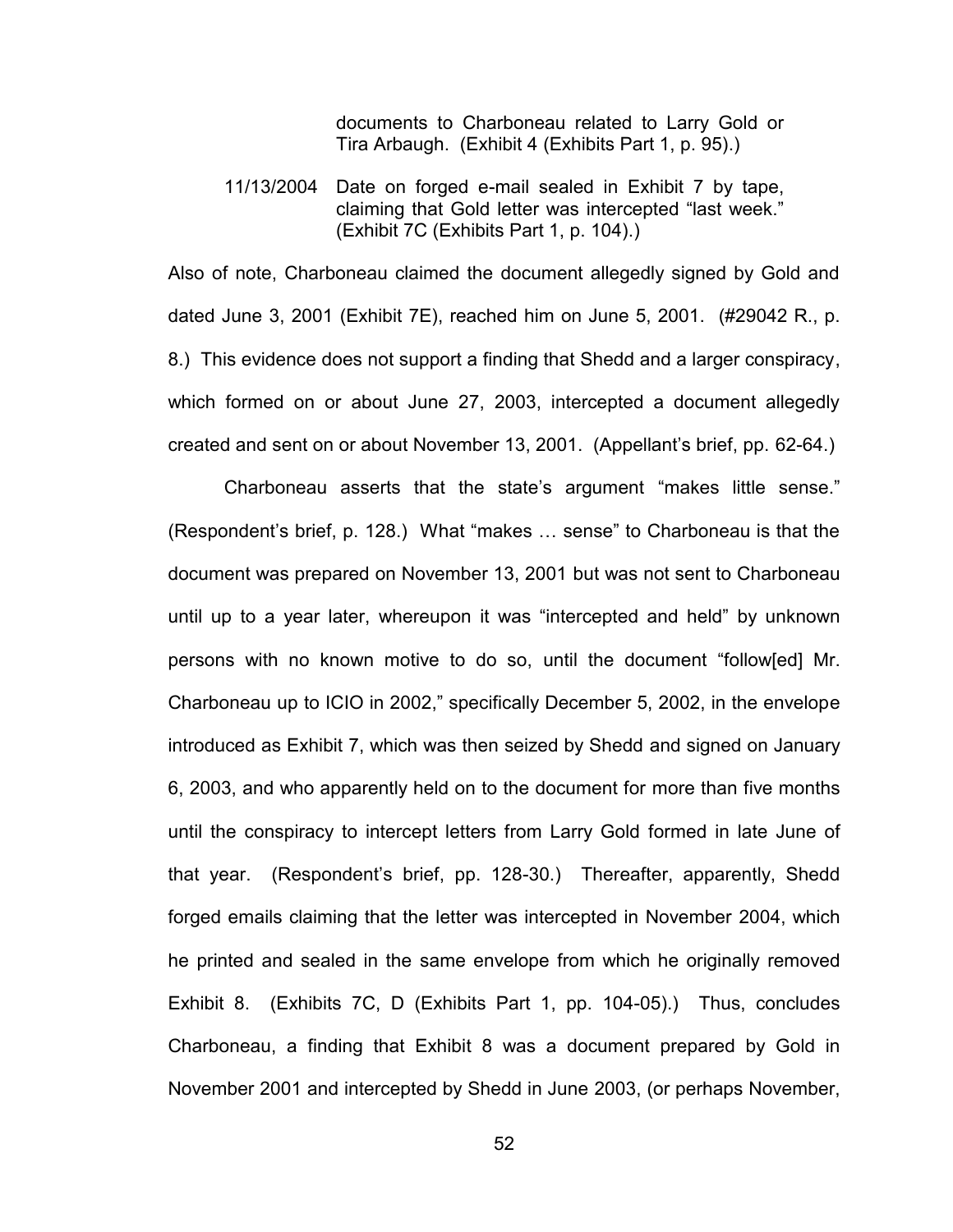2004) is "amply supported by the evidence." (Respondent's brief, p. 129). The state submits that Charboneau's speculative and hole-filled theory shows why the evidence is inadequate to support the district court's findings.

The district court acknowledged that under Charboneau's theory of the case, adopted by it as fact, "many questions [are] left unresolved" because the evidence does "not fit neatly together." (R., vol. 3, p. 140.) Every question the court asks (R., vol. 3, pp. 140-41) is a failure of proof. The Court noted the "forgeries and false" evidence and concluded "this case is a monstrous puzzle" (R., vol. 4, p. 527, n.4), while ignoring the simple and obvious answers to its questions. Ultimately, the court resolved the gaps in the evidence and the presence of falsified evidence by ignoring them or speculating.

As shown above and in the state's initial briefing (Appellant's brief, pp. 53- 72), the evidence is insufficient to carry Charboneau's burden of proof on virtually every point (including that Exhibit 14 was created in the manner described therein and sent to Judge Becker), but especially (1) that a prosecutor or law enforcement officer involved in investigating or prosecuting Charboneau's criminal trial intercepted a letter intended for Judge Becker in 1989 and (2) that a prosecutor or law enforcement officer involved in investigating or prosecuting Charboneau's criminal trial intercepted a copy of that same letter when it was sent to Charboneau in 2003 or 2004.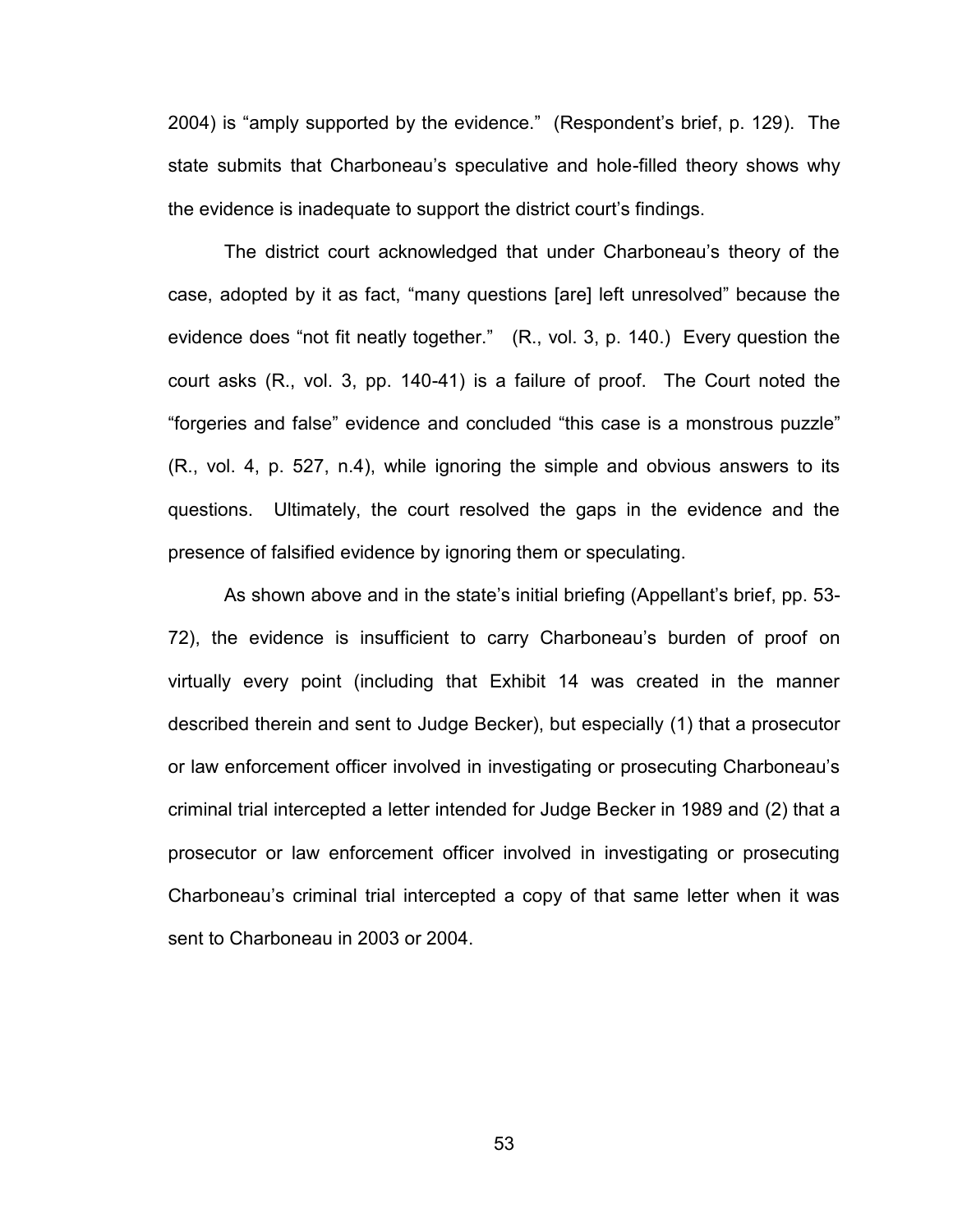IV.

# The District Court Erred When It Based Its Factual Findings On Evidence It Determined Was Inadmissible But That It Investigated And Considered *Ex Parte*

#### A. Introduction

 The district court erred by considering evidence of a prior *Brady* violation after it ruled such evidence inadmissible. (Appellant's brief, pp. 72-74.) Charboneau argues that the state failed to preserve this claim of error by moving for reconsideration; that a court (or other judicial fact finder) may consider inadmissible evidence prejudicial to the government if it wants to; and that the error was harmless. (Respondent's brief, pp. 141-49.) These arguments are without merit.

## B. The Issue Is Preserved

 Charboneau first argues that the state was required to file a motion for reconsideration to preserve for appeal the claim that the trial court erred in its order. (Respondent's brief, pp. 141-42.) However, a motion to reconsider is not required "in order to preserve the issue on appeal." In re Guardianship of Doe, 157 Idaho 750, 758, 339 P.3d 1154, 1162 (2014) (party not required to seek reconsideration of *sua sponte* attorney fees ruling before raising claim of error on appeal). See also Idaho Power Co. v. Idaho Dep't of Water Res., 151 Idaho 266, 279, 255 P.3d 1152, 1165 (2011) ("It is well established that in order for an issue to be raised on appeal, the record must reveal an adverse ruling which forms the basis for an assignment of error."); State v. Pickens, 148 Idaho 554, 557, 224 P.3d 1143, 1146 (Ct. App. 2010) ("In order for an issue to be raised on appeal, the record must reveal an adverse ruling that forms the basis for the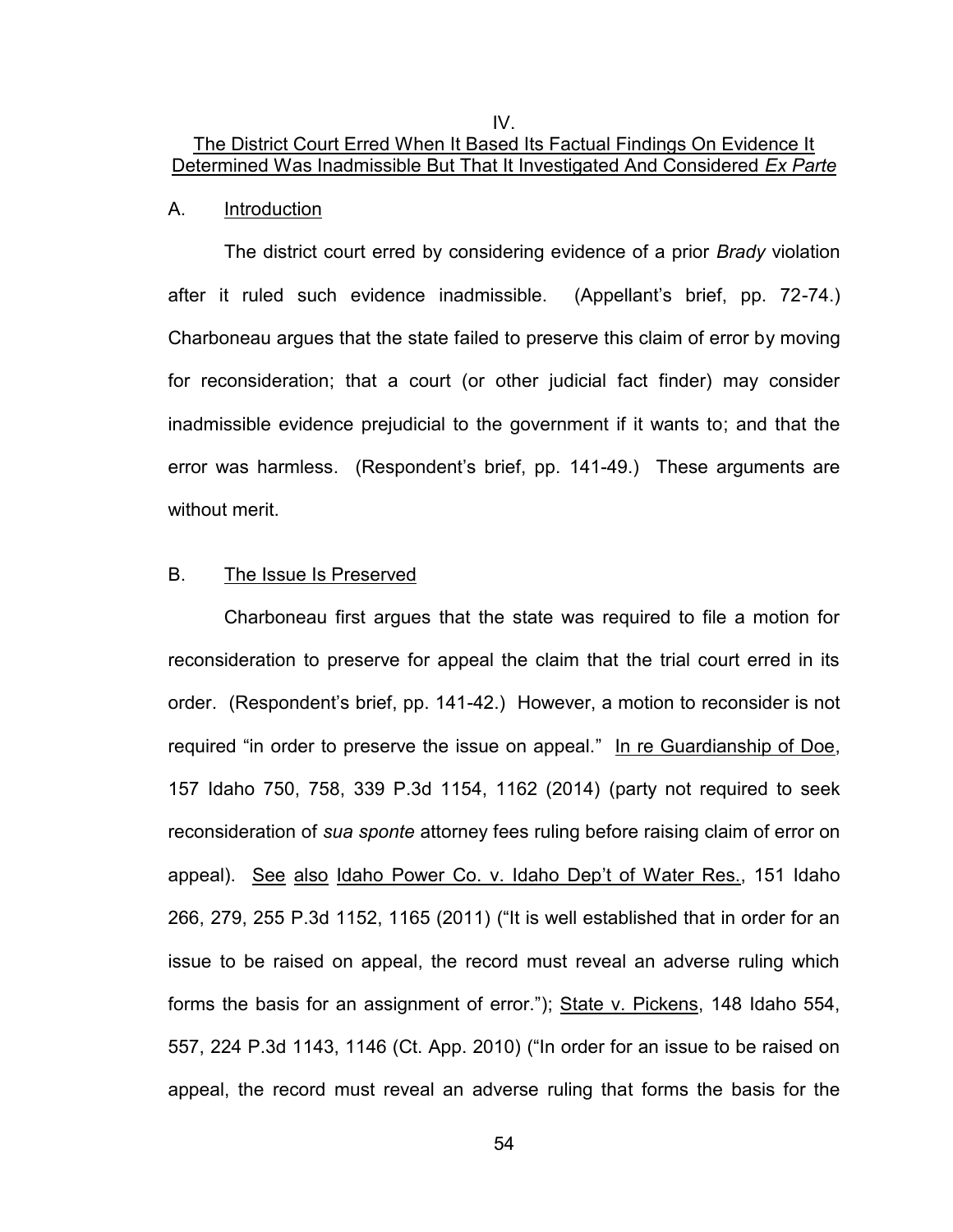assignment of error."). Here the state successfully objected to the district court considering the evidence in question and the district court nevertheless considered the evidence. Moreover, the state did not withdraw its objection, nor did the state waive any right to have the district court's ruling limited to the admitted evidence. Charboneau's argument that a motion for reconsideration was necessary to preserve a claim of error on appeal is without merit.

 Charboneau next argues the state failed to cite authority for its argument. (Respondent's brief, p. 144.) The state cited ample authority for the proposition that a court errs when it goes outside the admissible evidence to make its ruling. (Appellant's brief, pp. 72-74.)

## C. The District Court Erred By Considering Evidence Not Admitted

 Charboneau also argues that there was no error because the state is not entitled to due process. (Respondent's brief, pp. 143-44.) The state cited authority, some constitutional and some not specifically based in the Constitution, for the proposition that a decision based on matters outside the evidence presented is inherently unfair, arbitrary and capricious. (Appellant's brief, pp. 73-74.) Although the error was not one of constitutional significance, the state is surely entitled to civil trials and hearings based on evidence and not decisions by the district court without notice or an opportunity to meet the evidence. Because the district court decided this case, in part, based on matters outside the record, specifically on evidence it deemed inadmissible in the evidentiary hearing, the district court erred.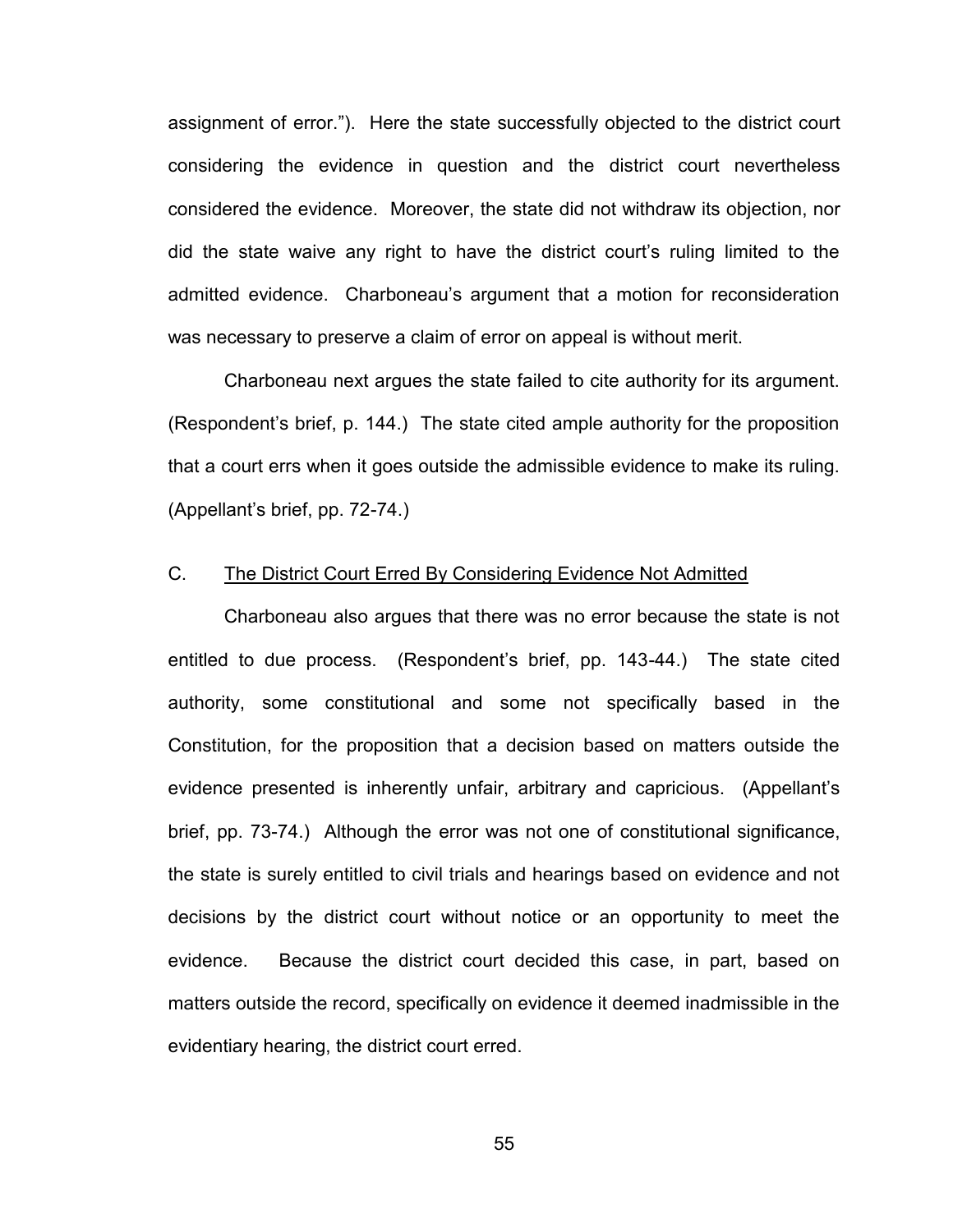Charboneau also argues that the district court did not err because (1) it was already familiar with the facts of the *Paradis* opinion (the evidence the district court considered) because that case was cited to it; (2) the district court did not make a "finding" but merely made a "reference" to the facts set forth in the *Paradis* opinion; and (3) as to its second order (granting summary judgment) the district court was not making factual findings, but only addressing the preliminary admissibility of evidence. (Respondent's brief, pp. 145-48.) None of these arguments has merit.

 First, the court's familiarity with the statements by the Ninth Circuit in *Paradis* is irrelevant. Familiarity did not render the statement of facts into admissible evidence, nor did it render consideration of evidence outside the scope of the record proper.

 Second, the distinction between relying on evidence outside the record for "reference" as opposed to a "finding" is also irrelevant. Either way the court relied on a matter outside the evidence, and deprived the state of the opportunity to respond.

 Finally, Charboneau's argument that the district court was making a preliminary determination of admissibility under I.R.E. 101(e)(1) is meritless. Neither the evidence nor the *Paradis* factual statement was offered for that purpose. The state was deprived of notice and an opportunity to respond *regardless* of what use the district court put the evidence to.

 The record shows that the district court excluded proffered character evidence regarding Marc Haws, but later considered that evidence for the very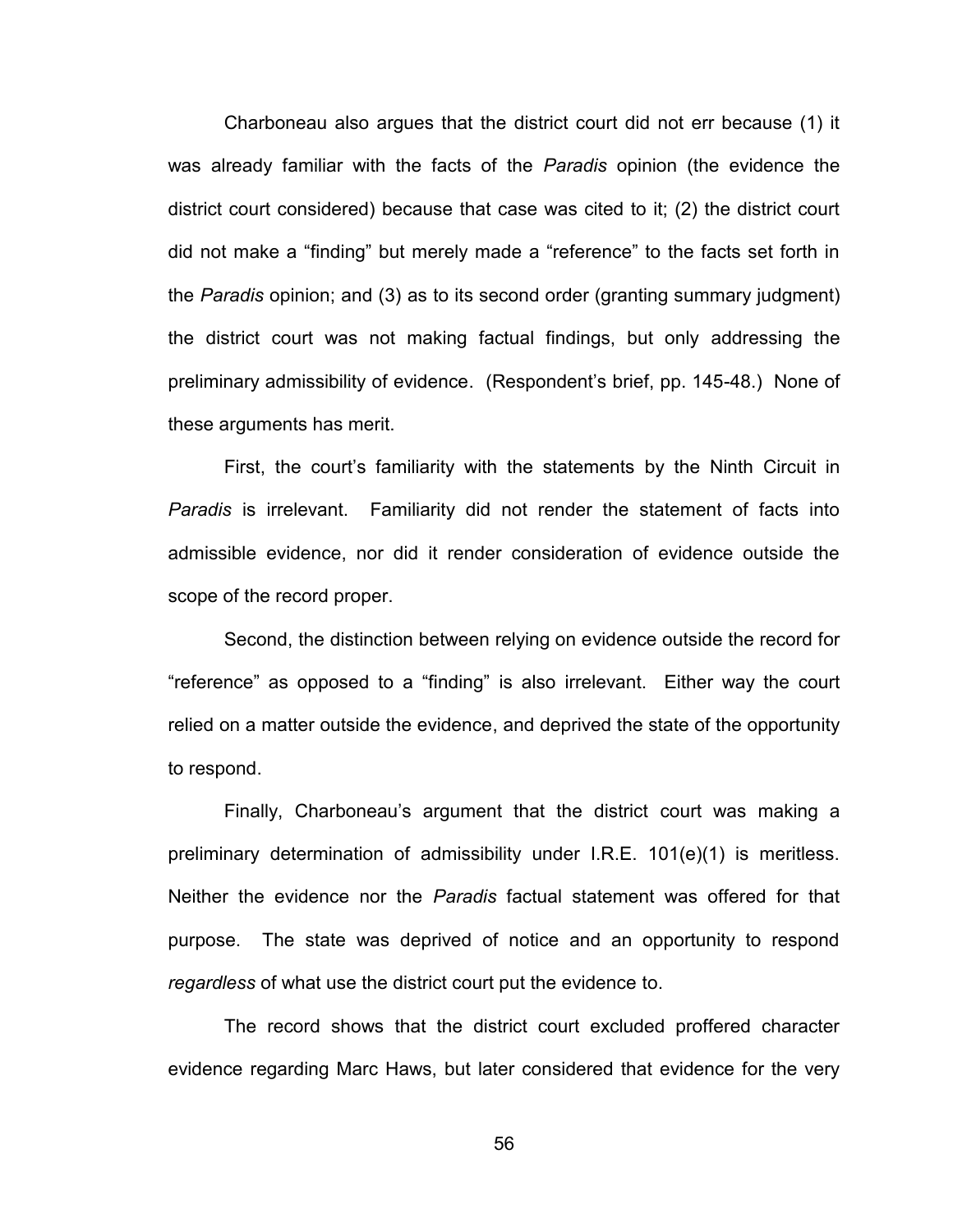purpose of showing Marc Haws' character. (Evid. Tr., p. 436, L. 10 – p., 438, L. 5; R., vol. 3, p. 137; vol. 4, p. 542.) By doing so the district court deprived the state of any opportunity to meet or rebut that evidence. The district court erred by considering matters outside the evidence presented.

### D. The Error Is Not Harmless

 A court "must disregard all errors and defects that do not affect any party's substantial rights." I.R.C.P. 61. Charboneau claims that the district court's actions in subsequently considering evidence it had deemed inadmissible at the hearing was harmless because the court "declined to decide whether Mr. Haws played a role in concealing the Tira Arbaugh letter" and would have found the alleged copy of that letter admissible even without improperly considering the evidence. (Respondent's brief, pp. 148-49.) Neither argument has merit.

 The district court relied on the unadmitted evidence twice. First, the district court specifically found Haws was "involved in another death penalty case in which there was a claim that exculpatory evidence was not disclosed." (R., vol. 3, p. 137.) The district court did not find Haws committed a *Brady* violation in this case, but did find the "possibility that he was somehow involved," based on the prior *Brady* allegation and because he was referenced in four of the exhibits (even though two of them were forgeries). (Id.) In doing so, the district court necessarily rejected Haws' testimony that he did not withhold any exculpatory evidence in this case and did not suppress any correspondence. (Evid. Tr., p. 432, L. 7 – p. 433, L. 15.) Clearly the unadmitted evidence played a central role in the district court's determination. If the unadmitted evidence had never been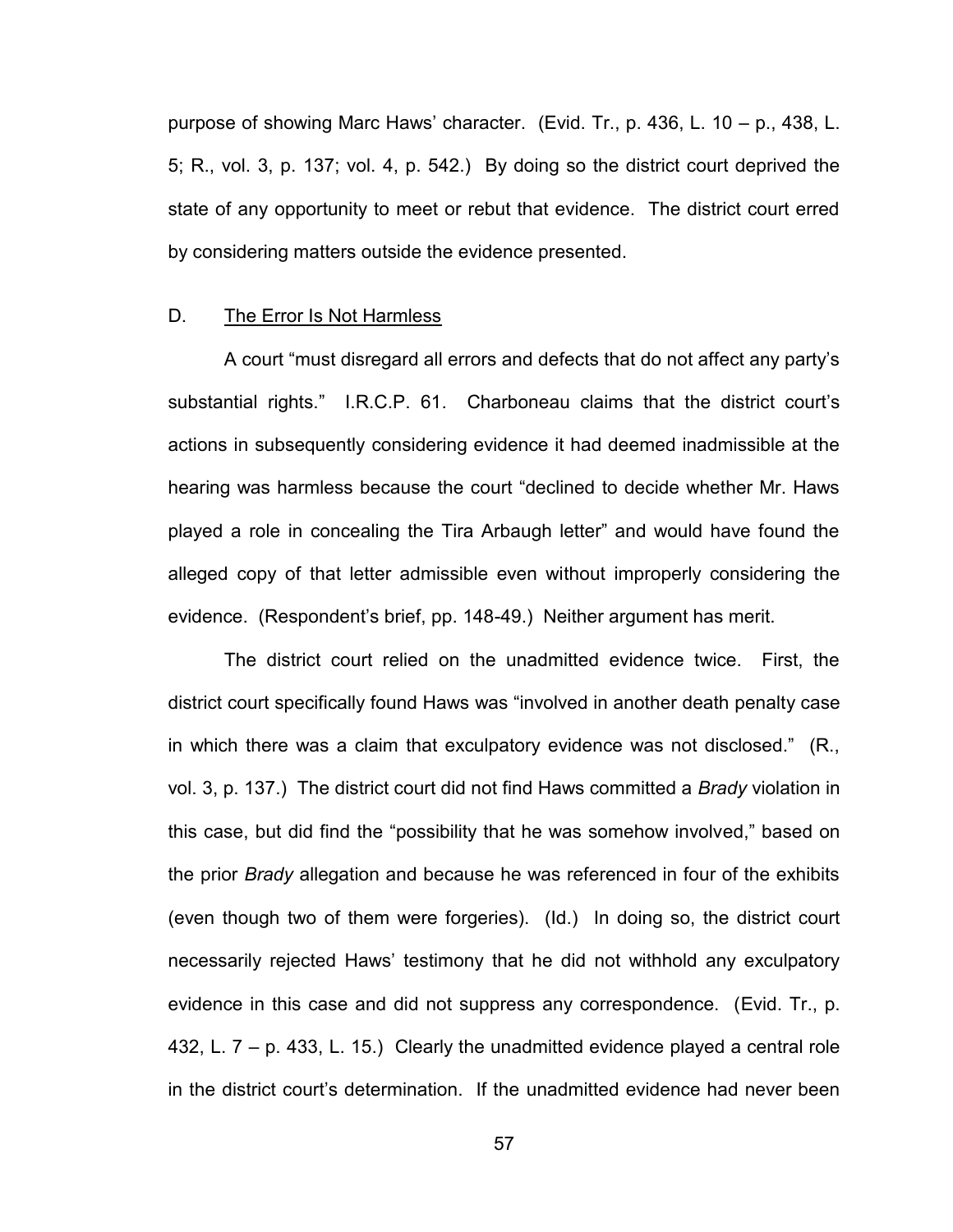erroneously considered, the district court could easily have determined, based on Haws' testimony, that Haws did not commit any *Brady* violation, a finding that would be of paramount significance.

Second, the district court relied on the unadmitted evidence when it concluded that the allegations of a *Brady* violation corroborated Exhibit 14 because it made similar allegations, and noted that Exhibit 4 (the note supposedly signed by Shedd mentioning Haws) was also corroborated by the inadmissible evidence. (R., vol. 4, pp. 542-43.) The district court's "corroboration" analysis (allegations of misdeeds found more credible because leveled at persons who have previously committed similar misdeeds) is exactly the analysis forbidden by I.R.E. 404(b) (evidence of prior bad acts not admissible to show actions in conformity with character). The unadmitted evidence also played a role in the tenth factor articulated by the district court. (R., vol. 4, p. 543 (ninth factor combines with tenth factor).) Again, there would have been no reason for the court to reject Marc Haws' sworn testimony absent its improper consideration of the unadmitted evidence. Because the unadmitted, but considered, evidence played a prominent role in the district court's "corroboration" analysis as related to two exhibits (the two most important exhibits in the case), the error was not harmless.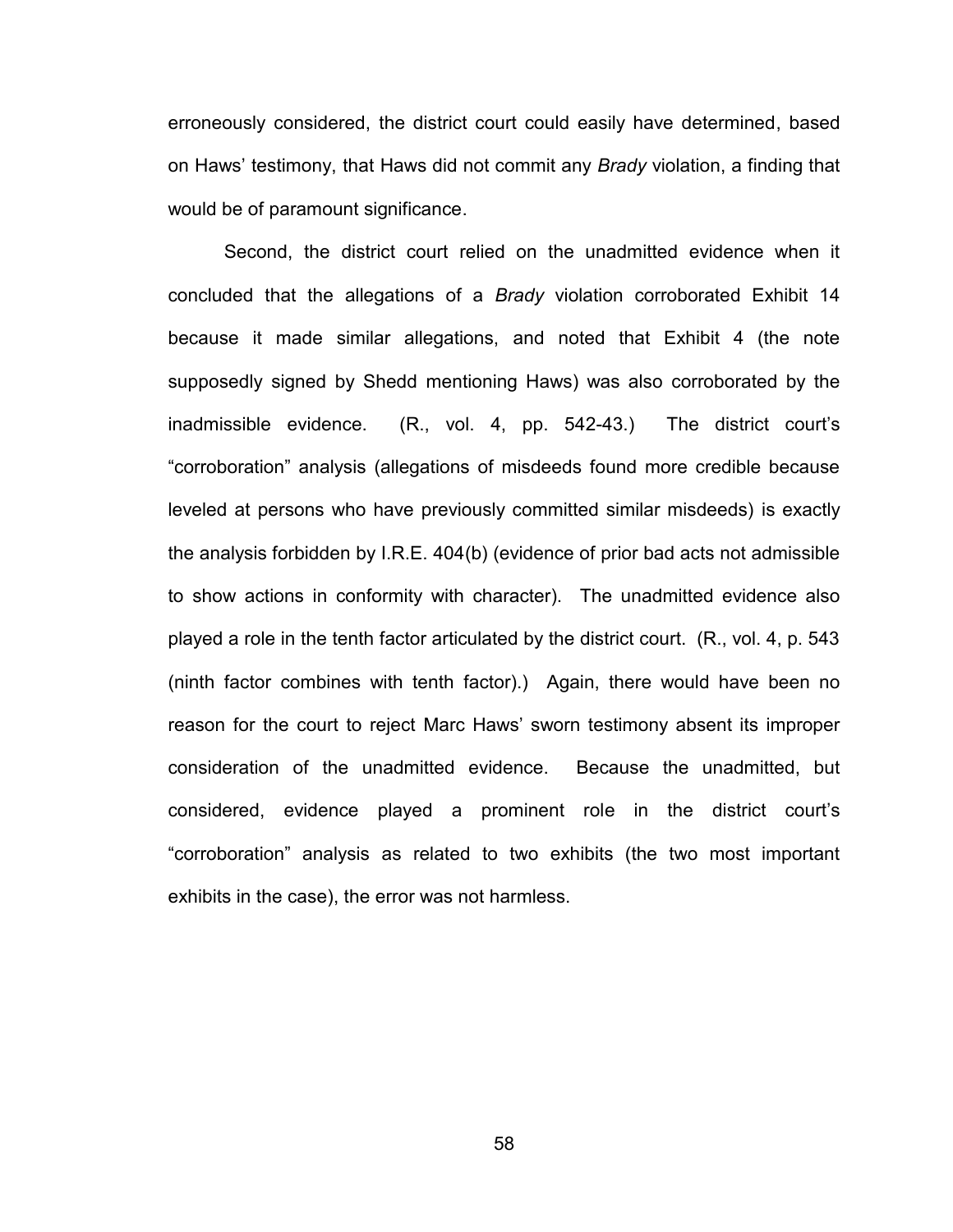# V. The District Court Erred By Admitting And Considering Evidence Of Prior Bad Acts As Proof Of Actions In Conformity With Character

### A. Introduction

 The state contends that the district court erred in admitting character evidence related to Tim McNeese and DeWayne Shedd over its objection. (Appellant's brief, pp. 75-77.) Charboneau does not offer any argument that the district court did not err. (Respondent's brief, pp. 149-52.) He does, however, claim the error was harmless. (Respondent's brief, pp. 152-55.) Review of the record shows this argument is meritless.

## B. Standard Of Review

 "[I]f an error did not affect a party's substantial rights or the error did not affect the result of the trial, the error is harmless and not grounds for reversal." Myers v. Workmen's Auto Ins. Co., 140 Idaho 495, 504, 95 P.3d 977, 986 (2004) (citing I.R.C.P. 61). "In the case of an incorrect ruling regarding evidence, a new trial is merited only if the error affects a substantial right of one of the parties." Clark v. Klein, 137 Idaho 154, 156, 45 P.3d 810, 812 (2002).

## C. The Error Was Not Harmless

 The Idaho appellate courts have found erroneous admission of evidence harmless where "the objecting party has himself earlier in the action presented evidence to the same effect as evidence erroneously admitted," Rogers v. Hendrix, 92 Idaho 141, 146, 438 P.2d 653, 658 (1968); where the verdict was in the complaining party's favor, Lombard v. Cory, 95 Idaho 868, 870, 522 P.2d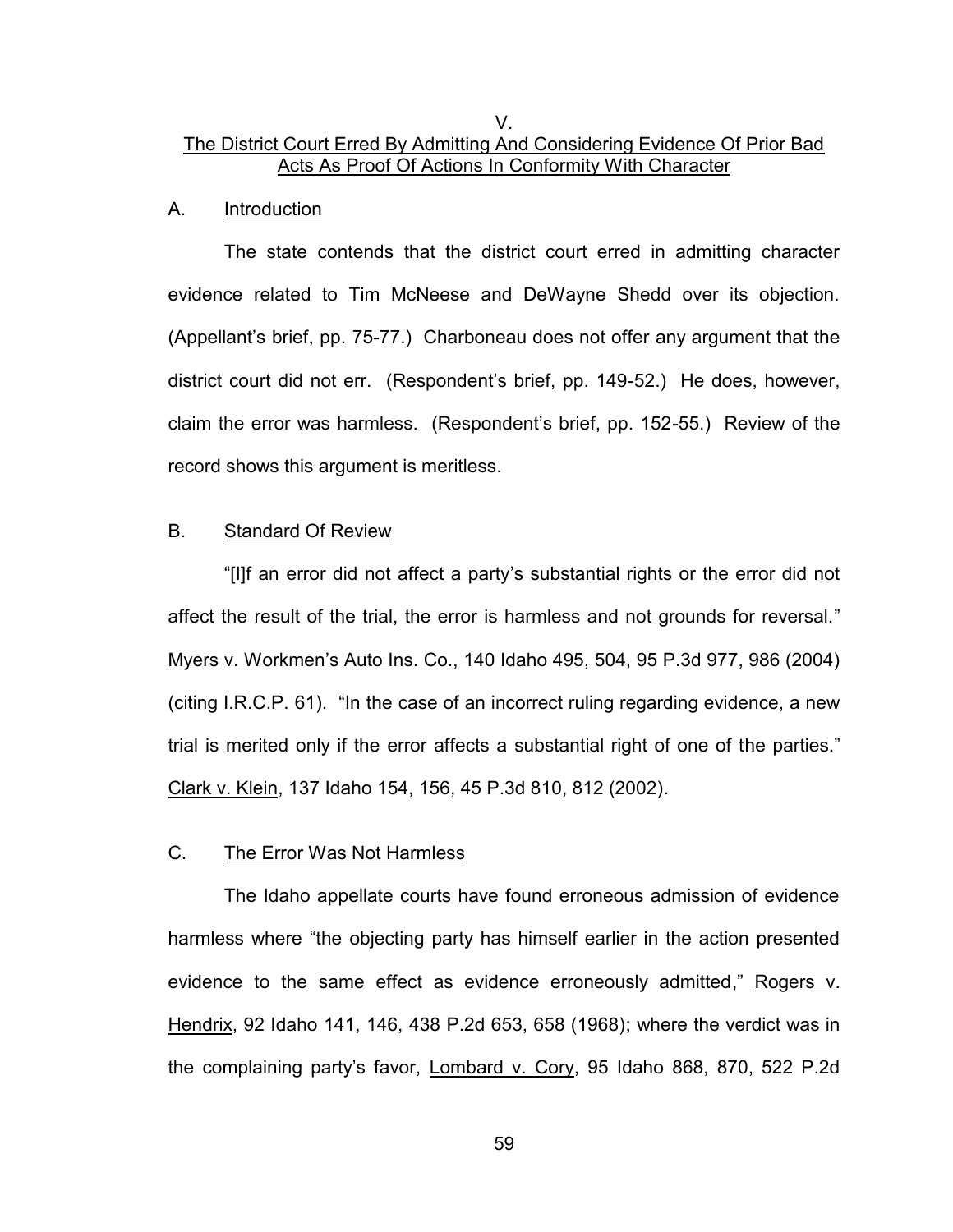581, 583 (1974); where jury instructions "cured any prejudice that may have been caused" by the improper admission of evidence, Lakeland True Value Hardware, LLC v. Hartford Fire Ins. Co., 153 Idaho 716, 724, 291 P.3d 399, 407 (2012); and where the jury's finding was contrary to the wrongly admitted evidence, "indicat[ing] that the court was not persuaded by this hearsay testimony," Bumgarner v. Bumgarner, 124 Idaho 629, 643, 862 P.2d 321, 335 (Ct. App. 1993). Although this list is not exhaustive, it is illustrative of the types of scenarios where the erroneous admission of evidence is deemed harmless.

 The district court specifically cited the inadmissible evidence as weighing in favor of a finding of a conspiracy to screen Charboneau's mail that included McNeese and Shedd. (R., vol. 3, p. 137.) Charboneau argues that the error was harmless because the district court ultimately did not find that McNeese had conspired to screen Charboneau's mail. (Respondent's brief, p. 153.) This argument suffers the same flaw as the argument in relation to Haws. McNeese testified he had not entered into any conspiracy with Shedd, and in fact had no knowledge of any facts related to Charboneau's case. (Evid. Tr., p. 439, L. 23 – p. 442, L. 10.) The district court cited and relied upon the inadmissible evidence prominently when it rejected McNeese's testimony showing he was absolutely not engaged in the conduct alleged by Charboneau. (R., vol. 3, p. 137.) Because the district court specifically relied on the inadmissible and prejudicial character evidence in resolving conflicting evidence, the error was prejudicial.

The district court also specifically cited the inadmissible evidence as one of the grounds for concluding Shedd was involved in a conspiracy to search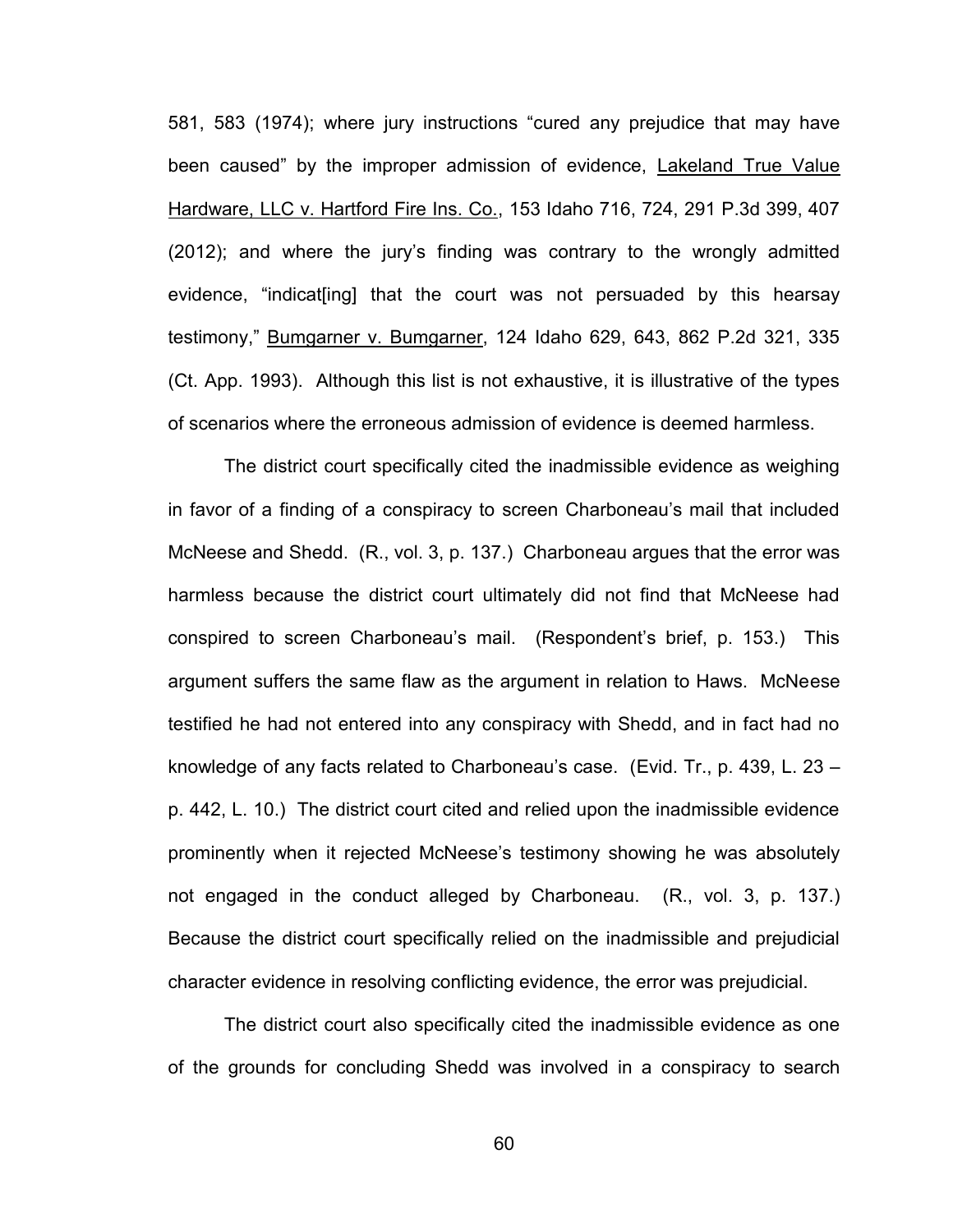Charboneau's mail for incriminating evidence. (R., vol. 3, pp. 119-22.) Charboneau argues that the error was harmless because of the prominence the district court gave to Exhibit 4, a document allegedly signed by Shedd indicating a conspiracy to monitor Charboneau's mail. (Respondent's brief, pp. 153-55.) However, to assign the exhibit such importance the court had to reject Shedd's testimony that he had not entered into a conspiracy and intercepted no documents intended for Charboneau. (Evid. Tr., p. 271, L. 20 – p. 273, L. 13; p. 279, Ls. 1-6.) Because one of the bases for assigning the exhibit such importance, and Shedd's testimony no importance, was reliance on the inadmissible and prejudicial character evidence, the error was prejudicial. The state's substantial right to have conflicting evidence weighed fairly, without a prejudicial belief that Haws, Shedd or McNeese were of a character to do what Charboneau alleged they did, was affected.

# VI. Charboneau's Bond Should Be Revoked If Reversible Error Found

 The state requests immediate revocation of Charboneau's bond if this Court reverses, rather than waiting for a remittitur. (Appellant's brief, pp. 77-78.)

### ARGUMENT ON CROSS-APPEAL

## Charboneau Is Not Entitled To Dismissal Of Criminal Charges Arising From His Murder Of Marilyn Arbaugh

A. Introduction

 Charboneau claims the district court erred by granting him a new trial instead of barring any retrial and releasing him outright. (Respondent's brief,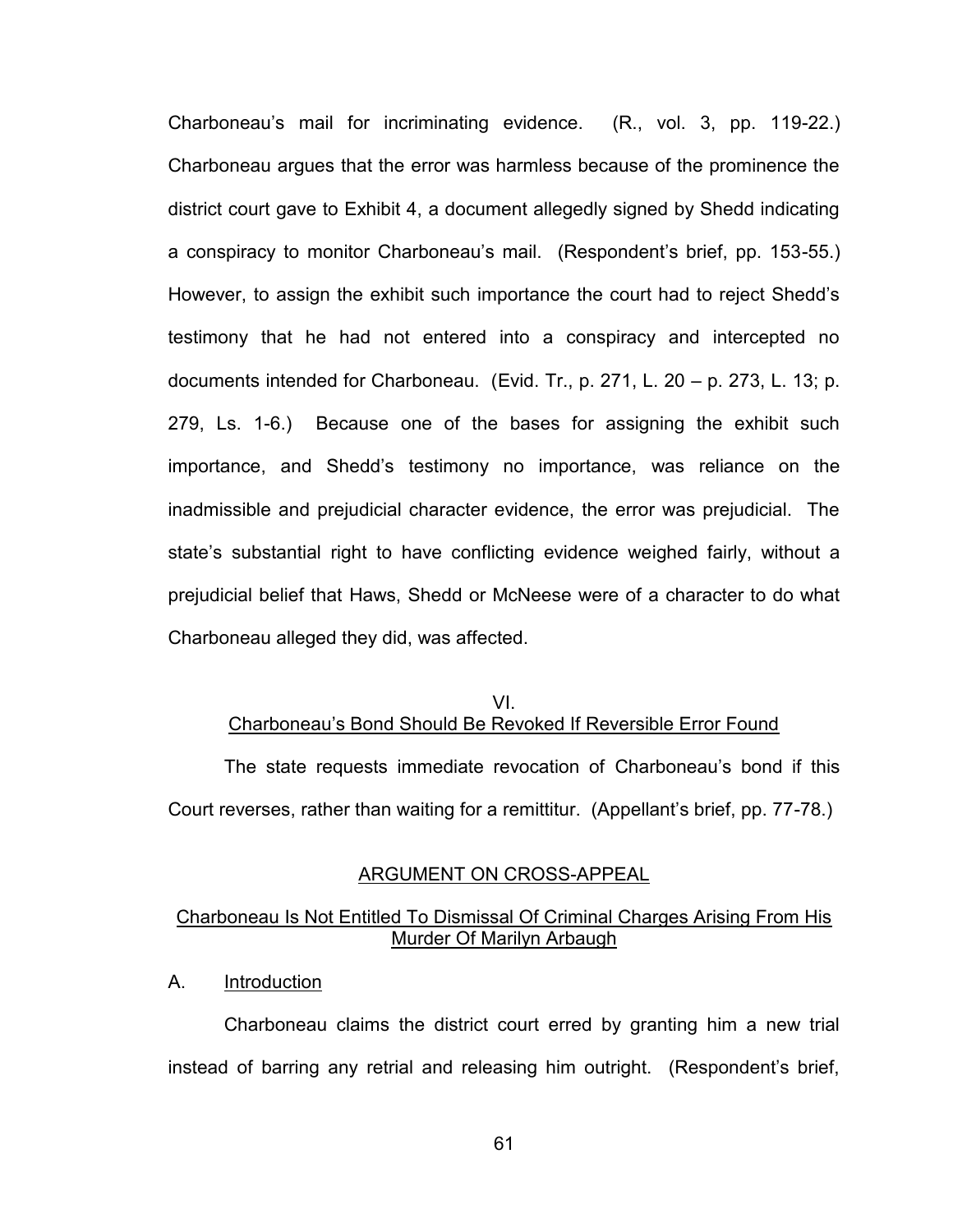pp. 157-75.) The primary flaw in this argument is that, as set forth above and in the Appellant's brief, Charboneau is not entitled to a remedy. Even if he were entitled to a remedy, outright acquittal is not an appropriate remedy. First, the request for an acquittal or its substantive equivalent is not properly before this Court because it was not pled and because Charboneau failed to cite relevant authority. Second, even if the Court reaches the merits, Charboneau has failed to show he is entitled to this extraordinary remedy.

# B. Charboneau's Argument Fails Because He Was Granted The Relief He Requested And Has Failed To Cite Or Apply The Applicable Legal **Standard**

 In his amended petition Charboneau requested the following relief: "that this Court vacate the underlying conviction and/or sentence herein." (R., vol. 1, p. 140.) The district court noted Charboneau's alternative request for relief and granted a new trial. (R., vol. 4, p. 530 ("He has requested during the course of these proceedings that the Court grant him post-conviction relief in the form of a new sentencing, or, alternatively, that the Court grant him a new trial.").) Because Charboneau requested the relief of vacating his conviction or sentence in his petition, the state did not litigate other potential remedies. See Hull  $v$ . Giesler, 156 Idaho 765, 777, 331 P.3d 507, 519 (2014) (unpled remedies are appropriate where tried by express or implied consent). Charboneau is limited to the remedies requested in his pleadings.

 A "party waives an appellate issue that is not supported with relevant argument or authority." Akers v. Mortensen, 160 Idaho 286, 371 P.3d 340, 342 (2016). The relevant authority is as follows: "In the case of an alleged *Brady*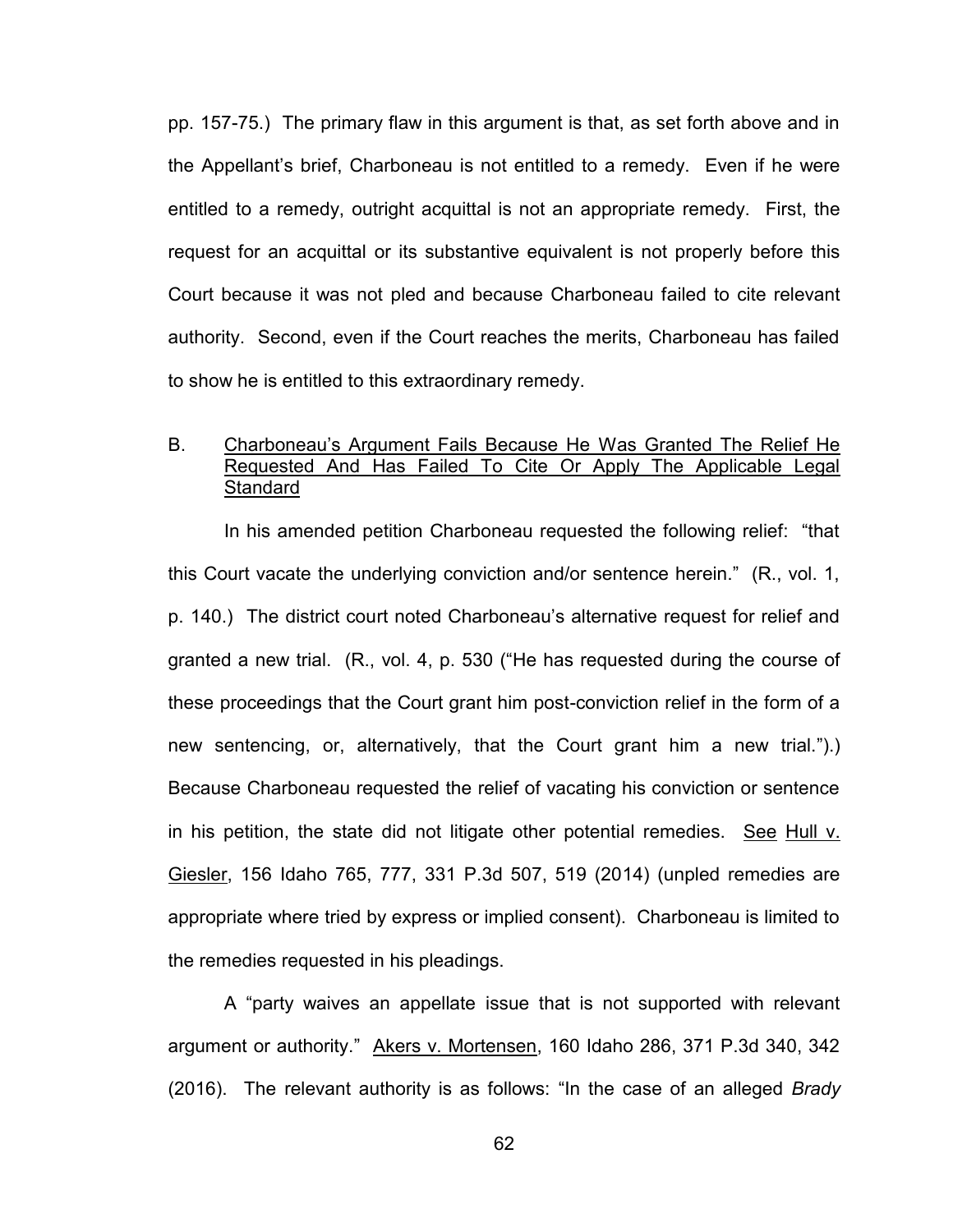violation, dismissal of an indictment is an appropriate sanction for a constitutional violation only where less drastic alternatives are not available." State v. Arrasmith, 132 Idaho 33, 45, 966 P.2d 33, 45 (Ct. App. 1998). Instead of the relevant authority, however, Charboneau relies on cases interpreting federal habeas corpus law. (Respondent's brief, pp. 158-60.) Because Charboneau has not cited to nor applied the relevant legal standard, this issue on crossappeal is waived.

### C. Even If Addressed, This Issue Fails On The Merits

 "In the case of an alleged *Brady* violation, dismissal of an indictment is an appropriate sanction for a constitutional violation only where less drastic alternatives are not available." Arrasmith, 132 Idaho at 45, 966 P.2d at 45. The district court initially determined that the appropriate remedy would be to grant Charboneau a re-sentencing (and thus avoid the issue of whether Exhibit 14 was admissible hearsay). (R., vol. 4, pp. 60-61, 530 (re-sentencing would have been "easy way out").) Upon learning that the sentence the district court wished to impose was not legally available, it concluded the remedy of re-sentencing was inappropriate. (R., vol. 4, pp. 61-62, 530-31.) No longer able, in its opinion, to "achieve substantial justice," the district court granted a new trial. (R., vol. 4, pp. 62-63, 580-81.) Specifically, the district court concluded Exhibit 14 did not call into question Charboneau's guilt for second-degree murder, only his guilt of firstdegree murder. (R., vol. 4, pp. 580-81.)

 Charboneau first contends that the district court erred in providing a retrial remedy because it would be impossible to have a fair re-trial. (Respondent's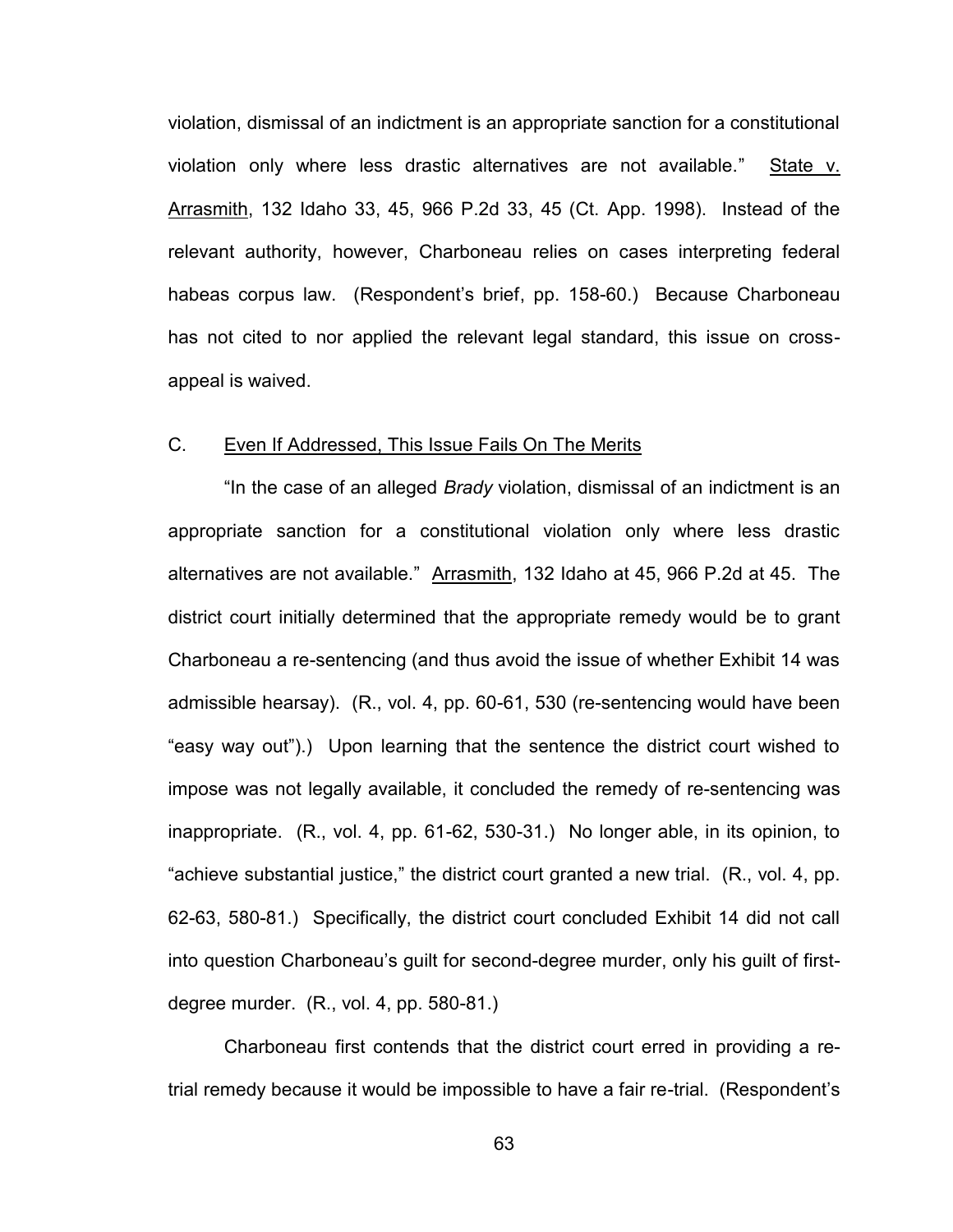brief, pp. 161-66.) As noted above, however, this question was never litigated below. Charboneau does not base his claim that a re-trial would be inherently unfair on factual findings of the district court (or even a determination that no material issue of fact exists), but instead cites to various evidence and portions of the record and essentially requests this Court to make its own factual findings. For example, he cites to a discovery response indicating that the state did not have Tiffnie Arbaugh's contact information and requests this Court to factually find that she would be unavailable for a re-trial. (Respondent's brief, p. 162 (citing R., vol. 2, p. 432).) The state would like a chance to respond to this factual claim because it is completely false, but the state has not had that chance because this issue was not raised to the district court.

In addition, Charboneau's claim that he lost the opportunity to present Tira Arbaugh's testimony live is completely contrary to his claim that Tira was telling his mother even before trial that she was being pressured into presenting false testimony. It is the state that would dearly love to have the ability to put Tira on the stand regarding Charboneau's allegations, but Charboneau chose to delay bringing those allegations for years, waiting until after Tira's death before doing so.

The question of what evidence would or would not be available on re-trial was not litigated below. There is nothing in the record suggesting that any evidence actually admitted at trial has been lost. Charboneau's appellate argument is devoid of support by factual findings by the district court. His argument fails on both the law and the facts.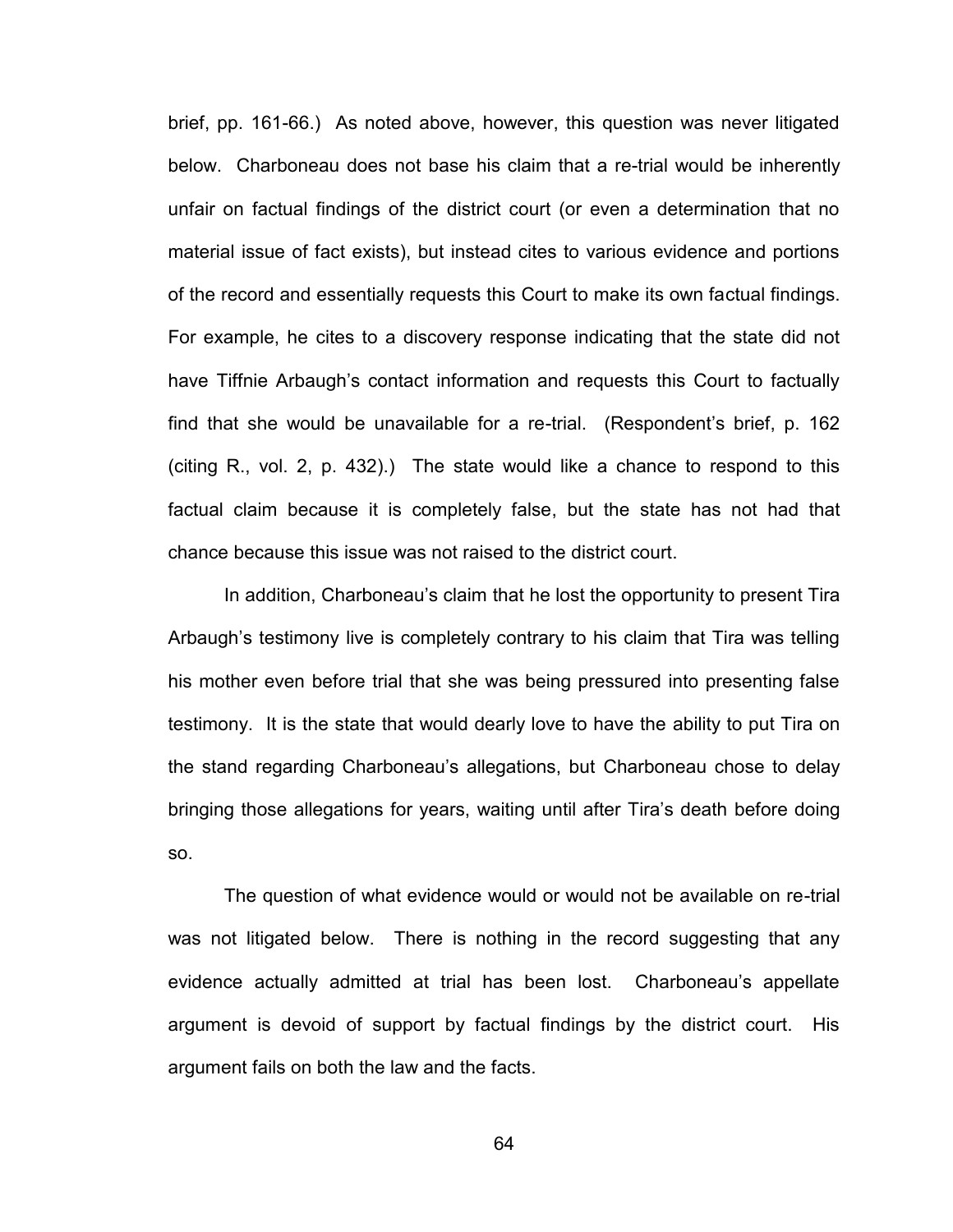Charboneau next requests this Court to expand state double jeopardy protections (he admits federal protections do not apply) to cover his situation. (Respondent's brief, pp. 166-73.) He never asserted any double jeopardy protections before the district court, however. (See R., vol. 4, pp. 599-600.) "This court will not address issues not raised in the lower court." Pines Grazing Ass'n, Inc. v. Flying Joseph Ranch, LLC, 151 Idaho 924, 930, 265 P.3d 1136, 1142 (2011) (internal quotations omitted). Whether a re-trial would violate Charboneau's double jeopardy rights is thus not preserved for appellate review.

Finally, even if considered on the merits Charboneau's argument fails for two reasons: (1) Idaho's double jeopardy protections are not broader than United States Constitutional double jeopardy protections in this context, and (2) even if they were broader as articulated by Charboneau, such would be irrelevant because the district court never found any trial misconduct by the prosecutor.

"It is well-settled that when interpreting the Idaho Constitution, this Court is free to confer broader protection to Idaho citizens than that provided by the United States Constitution." State v. Webb, 130 Idaho 462, 467, 943 P.2d 52, 57 (1997). However, "the federal framework is appropriate for analysis of state constitutional questions unless the state constitution, the unique nature of the state, or Idaho precedent clearly indicates that a different analysis applies." CDA Dairy Queen, Inc. v. State Ins. Fund, 154 Idaho 379, 383, 299 P.3d 186, 190 (2013). This Court has declined to interpret the double jeopardy provisions of Idaho Const., art. I, § 13, more broadly than the double jeopardy provisions of the Fifth Amendment. State v. Reichenberg, 128 Idaho 452, 457-59, 915 P.2d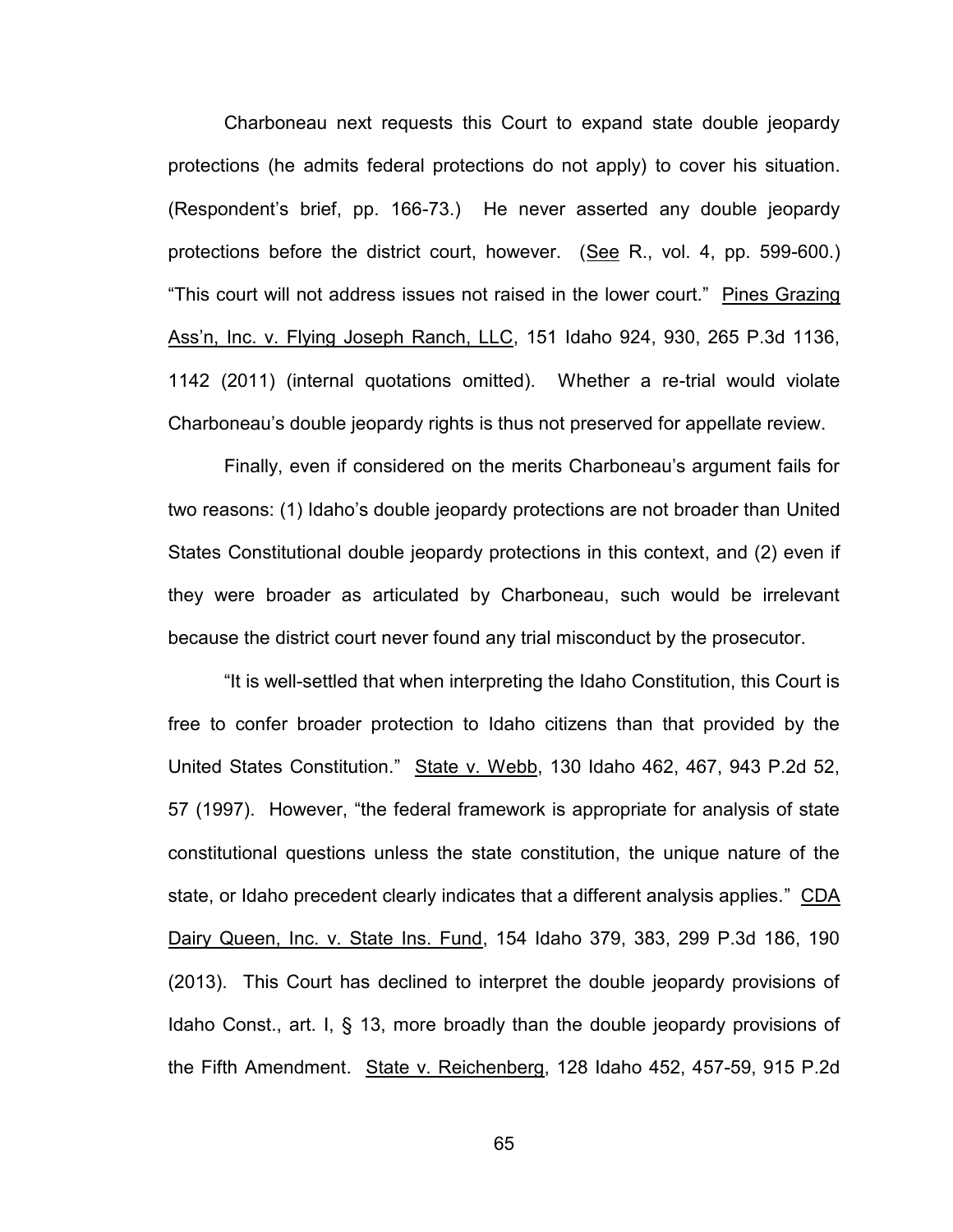14, 19-21 (1996) ("we decline in this case to interpret the double jeopardy provision of the Idaho Constitution in a manner different from the Fifth Amendment's double jeopardy provision of the United States Constitution"). Although Charboneau attempts to distinguish Reichenberg, its analysis demonstrates that the double jeopardy protections of the Idaho Constitution do not exceed those of the Fifth Amendment.

Even if Charboneau's proposed increased double jeopardy rights were adopted, they would not apply to him. The double jeopardy right at issue is the right to have the jury originally empaneled to hear the case render a verdict. Oregon v. Kennedy, 456 U.S. 667, 673-74 (1982) ("one of the principal threads making up the protection embodied in the Double Jeopardy Clause is the right of the defendant to have his trial completed before the first jury empaneled to try him"). "'The Double Jeopardy Clause does protect a defendant against governmental actions intended to provoke mistrial requests and thereby to subject defendants to the substantial burdens imposed by multiple prosecutions." Id. at 674 (quoting United States v. Dinitz, 424 U.S. 600, 611 (1976)). The Court held that "[p]rosecutorial conduct that might be viewed as harassment or overreaching, even if sufficient to justify a mistrial on defendant's motion, therefore, does not bar retrial absent intent on the part of the prosecutor to subvert the protections afforded by the Double Jeopardy Clause." Id. at 675- 76. Charboneau relies on cases rejecting Kennedy's holding that a defendant's motion for mistrial will waive the double jeopardy right to have the jury originally empaneled render the verdict unless the prosecutor is deliberately goading the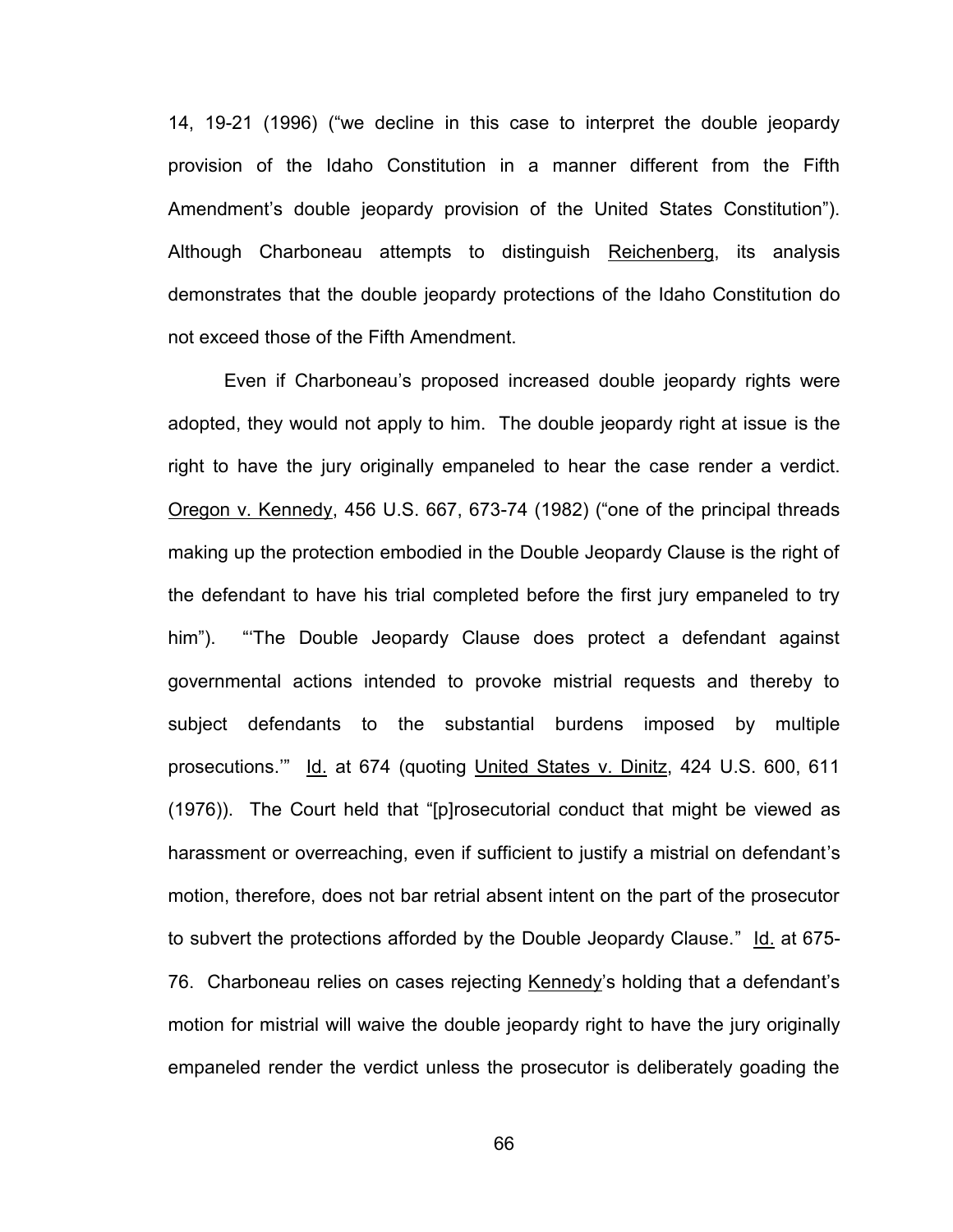defendant into the motion for tactical advantage on state law grounds. (Respondent's brief, pp. 166-71 (citing cases).) The underlying double jeopardy right in these cases, Kennedy and the cases rejecting its holding, is therefore the right to have the jury originally empaneled to hear the case render a verdict. See, e.g., State v. Rogan, 984 P.2d 1231, 1246 (Haw. 1999) ("a growing number of jurisdictions have rejected the *Kennedy* standard" and have barred re-trial "even without the prosecutor's specific intent to cause a mistrial with the purpose of obtaining a more favorable opportunity to secure a conviction") (cited at Respondent's brief, pp. 168-69).

Charboneau's right to have the jury originally empaneled render a verdict is not implicated here. The district court did not find any prosecutorial misconduct associated with the trial. To the contrary, the suppression of evidence found by the district court started no earlier than 1989, nearly five years after the trial concluded. Charboneau is arguing for a standard whereby prosecutorial misconduct after the trial was completed would require prejudicial dismissal of the charge, effectively acquitting the defendant.

Charboneau's claim of double jeopardy fails. First, it is premised upon a finding of a *Brady* violation which, as set forth previously, was erroneous. Second, Charboneau does not rely upon applicable Idaho legal authority. Finally, he has failed to show that a remedy less drastic than an acquittal, such as the normal remedy of a new trial, is not available.

Charboneau's final request is that this Court exercise its inherent power to supervise the courts to grant him an acquittal. (Respondent's brief, pp. 174-75.)